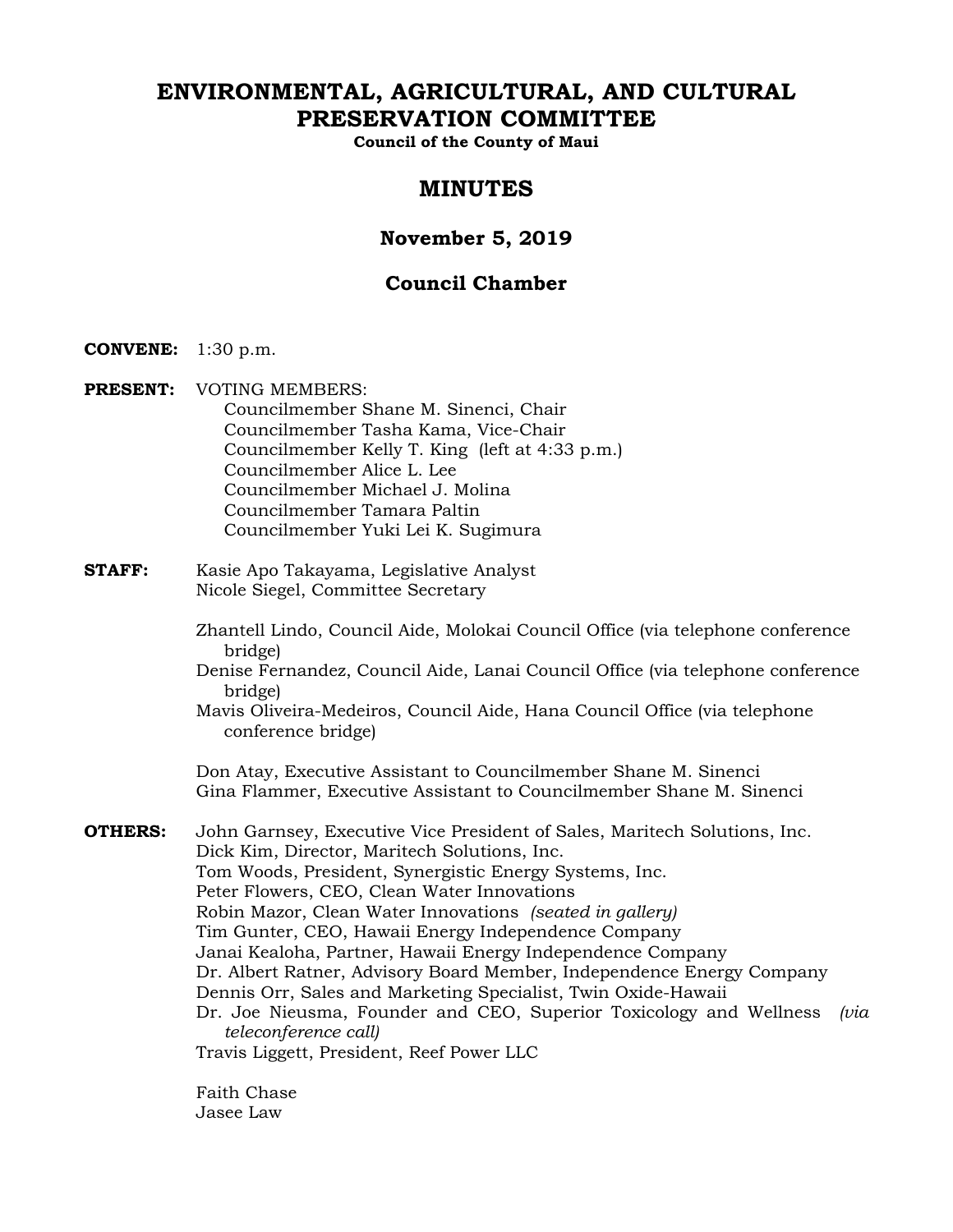#### **November 5, 2019**

Others (3)

**PRESS:** *Akaku: Maui Community Television, Inc.*

--------------------------------------------------------------------------------------------------------

CHAIR SINENCI: . . . *(gavel)* . . . Aloha mai kakou, and welcome to the Environmental, Agricultural, and Cultural Preservation Committee meeting of November 5, 2019. Will the meeting please come to order? It is 1:30 p.m. I'm Shane Sinenci, your Committee Chair. And before we go on, may I please ask that we silence all cell phone ringers, and any noise-making devices, please? Thank you. Members, thank you for being here today, this afternoon. Today, we have Vice-Chair, Tasha Kama. Welcome.

VICE-CHAIR KAMA: Aloha, Chair.

CHAIR SINENCI: Aloha. Councilmember Yuki Lei Sugimura, aloha.

COUNCILMEMBER SUGIMURA: Aloha, Chair.

CHAIR SINENCI: Aloha. Councilmember Tamara Paltin.

COUNCILMEMBER PALTIN: Aloha, Chair.

CHAIR SINENCI: Aloha. Councilmember Alice Lee, aloha.

COUNCILMEMBER LEE: Chair, in Greenland, we say aluu.

CHAIR SINENCI: Aluu.

COUNCILMEMBER LEE: Yeah.

CHAIR SINENCI: Thanks for being here. Councilmember Mike Molina.

COUNCILMEMBER MOLINA: Good afternoon, Chairman.

CHAIR SINENCI: Good afternoon. And Council Chair Kelly King, welcome.

COUNCILMEMBER KING: Aloha, and aluu.

CHAIR SINENCI: Aluu. Thank you. Okay. So, we also have non-voting Members, Riki Hokama and Keani Rawlins-Fernandez. And if they're present, they're always welcome to join us. Today, Members, we have many visitors at our Chambers today, and I'll introduce them. I'll just read them out, and then later, you'll get to put name to face. Tim Gunter, CEO of Hawaii Energy Independence Company; Dr. Albert Ratner, Advisory Board Member, Independence Energy Company; Ms. Janai Kealoha, Partner of Hawaii Energy Independence Company; Mr. John Garnsey, Executive Vice President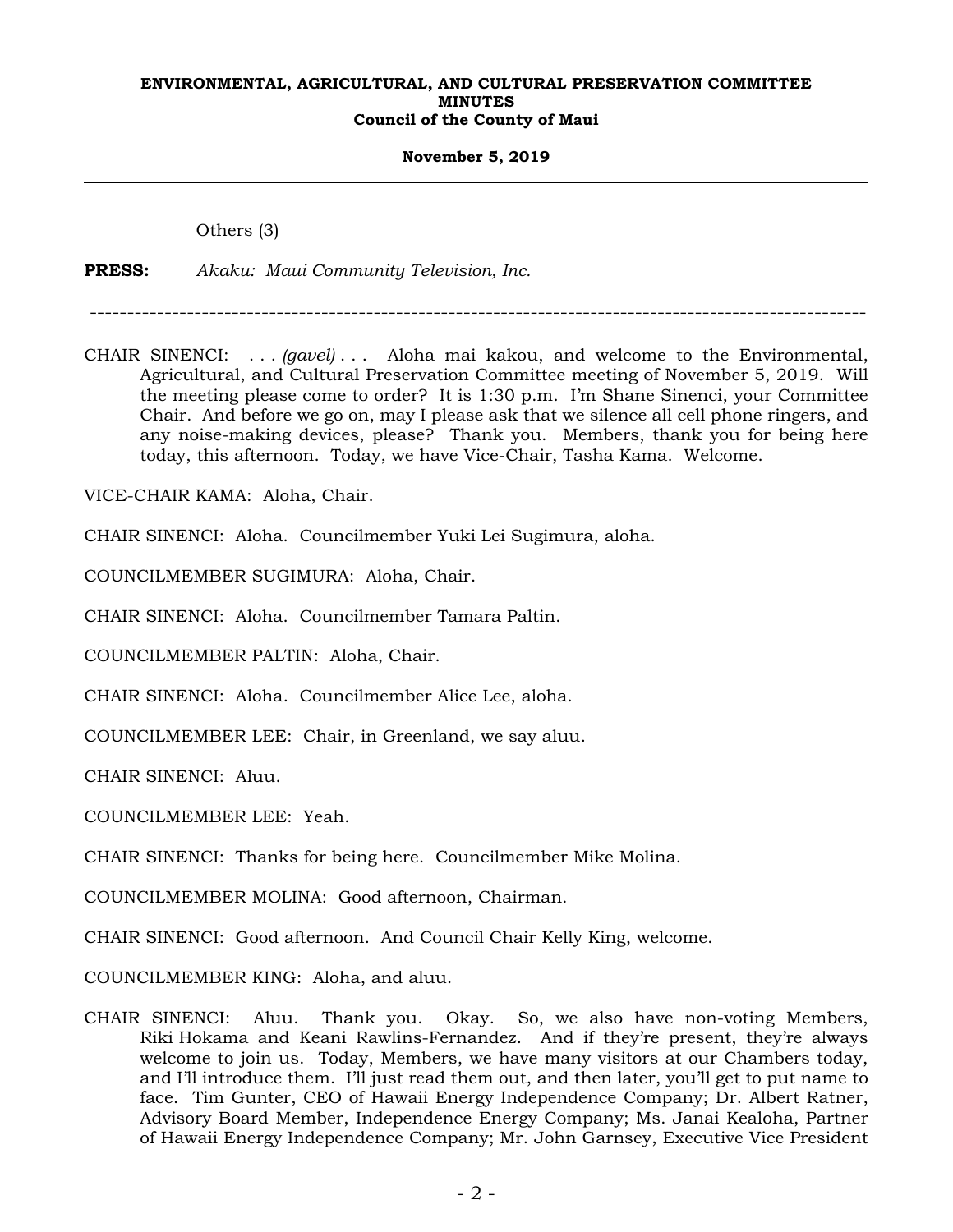#### **November 5, 2019**

of Sales, Maritech Solutions, Incorporated; Dick Kim, Director of Maritech Solutions, Incorporated; Tom Woods, President, Synergistic Energy Systems, Incorporated; Peter Flowers, CEO of Clean Water Innovations; Leah Santiago [*sic*], Engineer [*sic*], Clean Water Innovations; Travis Liggett, President of Reef Power, LLC; Mr. Dennis Orr, Sales and Marketing Specialist for Twin Oxide-Hawaii; and via telephone, we have Dr. Joe Nieusma, Founder and CEO of Superior Toxicology and Wellness. For Staff, we have Ms. Kasie Apo Takayama and Ms. Nicole Siegel. In our District Offices, we have Mavis Oliveira-Medeiros in the Hana District Office; Ms. Denise Fernandez at our Lanai District Office, and Ms. Zhantell Lindo of the Molokai District Office. So, today, Members, we have our one item, EACP-17(5), Water Reuse and Energy Generation, and we'll start the meeting with any testimony, if we have any. For individuals testifying in the Chamber, please sign up at the desk just outside the Chamber door. If testifying from one of the remote testimony sites, please sign up with District Staff. Testimony will be limited to the item on the agenda today. And pursuant to the Rules of the Council, each testifier will be allowed to testify for up to three minutes per item. When testifying, please state your name and the name of any organization you may be representing, pursuant to the Rules of the Council, and if you're a paid lobbyist, please inform the Committee. We have established a connection to the Council District Offices, so, Ms. Apo Takayama, can you call the first testifier, please?

## *. . . BEGIN PUBLIC TESTIMONY . . .*

MS. APO TAKAYAMA: Thank you, Chair. The first testifier, and actually, the only testifier signed up in the Chamber is Faith Chase.

CHAIR SINENCI: Welcome, Ms. Chase.

MS. CHASE: Thank you. Good afternoon, Chair, Council. I hope this sticks to the agenda item. I just wanted to say how grateful I am for this Committee to attention all these environmental subjects sometimes that get lost in unfortunate political timelines. I've been, at least for the last five years, trying to muscle forward solutions in my little corner of the world that I can and it's a little frustrating. I've inundated the Department of Environmental Management Office Stewart Stant, Kyle Ginoza, Mike Miyamoto, Eric Nakagawa. I small kine attacked him at the Hana meeting last week with my ideas. You know, coming from my hometown Hana, we have, I tell people periodically when I can that we have the most beautiful dump in the world. You could throw a stone to the ocean where we are and we need help. We have some serious issues, so thank you for the work of this Committee. I'm kind of frustrated with the sustainable agricultural education that we have in our schools. So that's my puka, that's my area. My window of, sort of, community give back, you know. Without getting into any contentious issues, we don't have any other forum of distribution from K through 12 in the schools other than Monsanto's education components that are able to be delivered to the Department of Education. I find that really alarming considering that this is the County that, you know, pushed through a moratorium on those issues. So, I really want to see a sustainable agriculture education piece that is available to the teachers K through 12,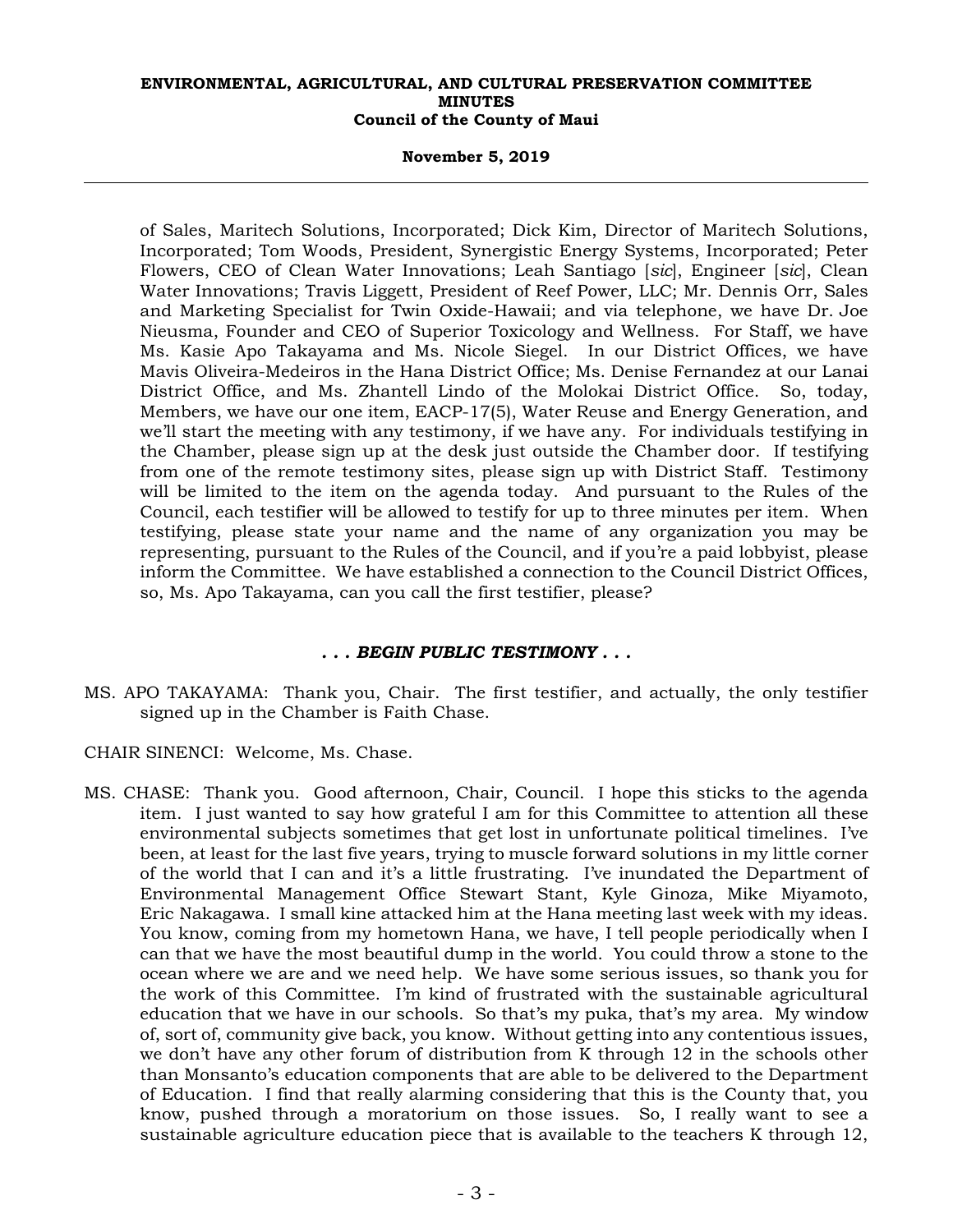## **November 5, 2019**

and I'm working on that. And in my capacity and my frustration of this lack of education, I've created a small event. It's been a bumpy road. I lost sponsors, I got sponsors. I was lucky enough to have some of the people in this room, you know, pay attention to the e-mails and come to the event, even speak at the event. We are in our second year. I have an event on Saturday. I even had to downsize it a little bit more because of budget. But next year, I just wanted to put a bug in everybody's ear that I'm going to try to apply for a OED grant to help me so that I can get a little bit wider exposure. And even in my presentation to Mayor Victorino in my hometown Hana last week, you know, I said I've got this idea and that idea, and he's like, if you got the ideas, let me see it, show it to me, so I plan on doing that through this grant, so if you hear me or see my e-mails that's what that's about. You know, I've been working on it for a long time. So, I just wanted to say thank you and just to let you know that in my little world, my little corner of the world, I'm doing what I can for that education component.

- CHAIR SINENCI: Thank you, Ms. Chase. And your event this weekend would be resource recovery.
- MS. CHASE: Yeah, Resource Recovery Maui 2019. I don't have, I'm sorry, if I could…I don't have any handouts, but I do have a contact related to the event for each member, if you don't mind. And I think I've e-mailed a lot of people, and I've gotten some responses, but sometimes the, you know, the CRM, the customer relation management, the invitations, it goes into your promotions folder, it doesn't, if you've never gotten an e-mail from me or from that address, so I'm not getting the kind of reciprocality that I thought I would. So, I just wanted to make sure you have my address if you're interested. Of course, there's a seat for every Councilmember if it doesn't, you know, cross any Sunshine issues.

CHAIR SINENCI: Okay. Thank you.

MS. CHASE: That's all.

CHAIR SINENCI: Members, any clarification of the testimony? Chair King?

- COUNCILMEMBER KING: Thank you, Chair. Thanks for being here, Faith. You know, I think I went to that event last year and it was a really good event. Unfortunately, I'm leaving on Thursday on vacation. But can you just give us your time and place of your…
- MS. CHASE: Yeah. UHMC. Last year, I lost my sponsor because the PowerPoint and the beautiful Morgado Hall at MACC was faint, and so one of my sponsors really wanted that input and I wasn't able to provide it. So this year we moved it to UHMC with a good AV room. So, it's Laulima 226, it starts at 9:30 until our, 9:00 to 4:30. And I promise if any of you wanted to come, I would move somebody from the front row and put you right there. Thank you.

COUNCILMEMBER KING: Thank you.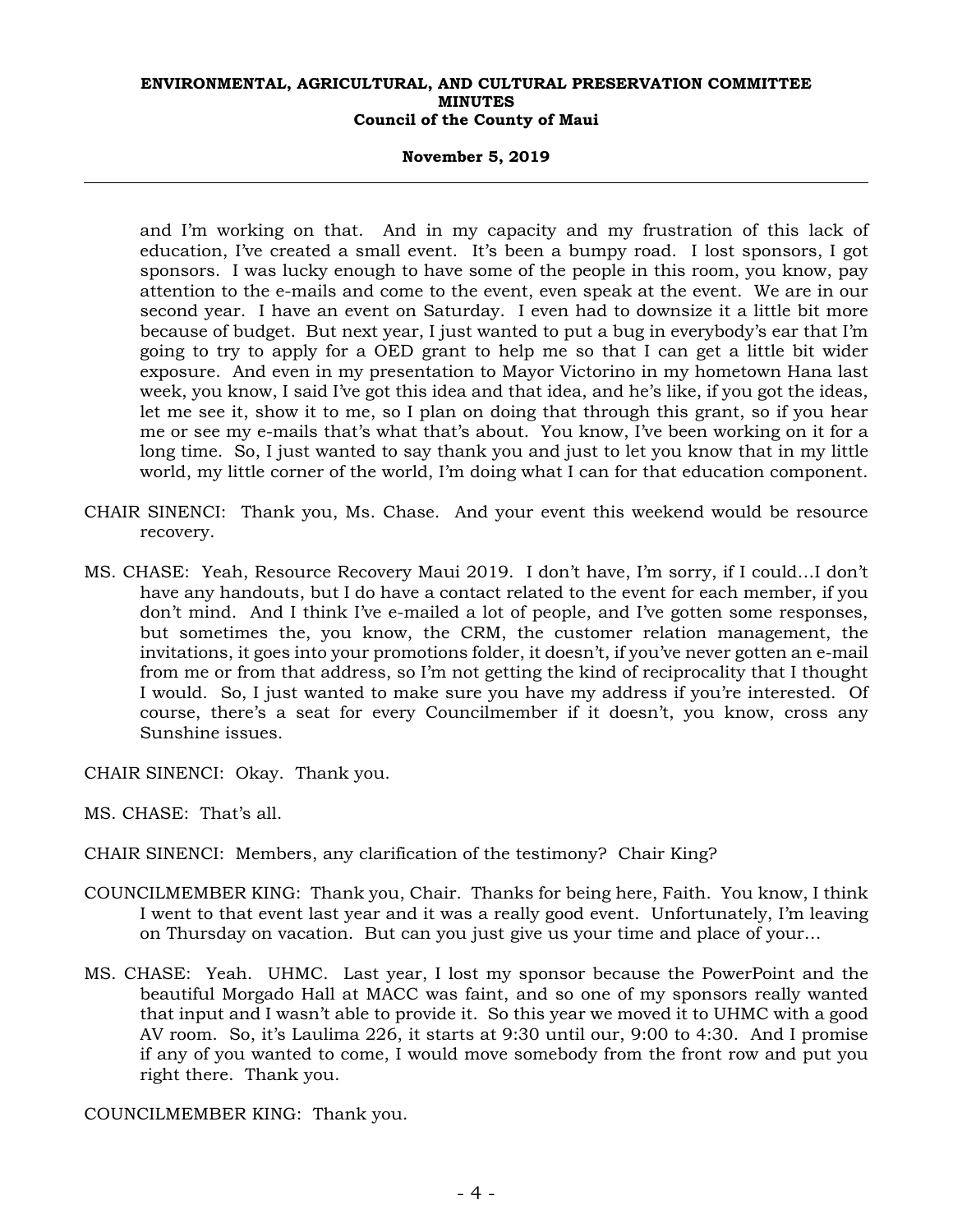## **November 5, 2019**

CHAIR SINENCI: Thank you. Members, we're going to take a quick recess so that we could reconnect with our District Offices. EACP in recess. *. . .(gavel). . .*

## **RECESS: 1:38 p.m.**

## **RECONVENE: 1:40 p.m.**

- CHAIR SINENCI: *. . .(gavel). . .* Will the EACP meeting of Tuesday, November 5th, please come back to order? It's 1:40 p.m. And, so, we've established connection with our District Offices, and there are no more testifiers there. Ms. Apo Takayama, is there any more testifiers here in the Chambers?
- MS. APO TAKAYAMA: Chair, there's no one else signed up in the Chamber to testify.
- CHAIR SINENCI: We have one individual coming down. Mr. Jasee Law.
- MR. LAW: You almost got it right, Shane. I hope *The Maui News* gets a picture of that shirt for tomorrow's paper. Jasee Law from Kula. I'm happy to see everybody here today. Welcome to the kingdom. I know it's dark in Washington, D.C., but I hope Mayor Victorino is watching on *Akaku*. Aloha, Mike. If he gets a chance to look at the waterways around the District of Columbia, he'll see how important it is to recycle not only the solid waste but the liquid waste. I mean, I got that backwards. He's over there doing the liquid waste right now but he's, it's just as important to recycle the solid waste because a lot of it ends up in the waterways around the district and it's kind of sad to see that pollution. D.C. has a major water pollution problem. Their water I think it pretty good from the source, but as it comes out, it's not so good. But they get the same thing problems down river. You shouldn't swim down river in D.C. 'cause they got the bacteria problems in the Potomac. And I want to see the bill for the hotel room when he gets back because he better not be staying at that Trump Hotel over there.
- CHAIR SINENCI: Okay. Thank you, Mr. Law, for your testimony. Members, any questions? Seeing none, okay, Ms. Apo Takayama, any other testifiers?
- MS. APO TAKAYAMA: Chair, there's no further testimony from our District Offices or in the Council Chamber.
- CHAIR SINENCI: Thank you. So, Members, if there are no objections, we'll close public testimony.

COUNCILMEMBERS: No objections.

## *. . . END OF PUBLIC TESTIMONY . . .*

CHAIR SINENCI: Thank you. Okay, moving right along.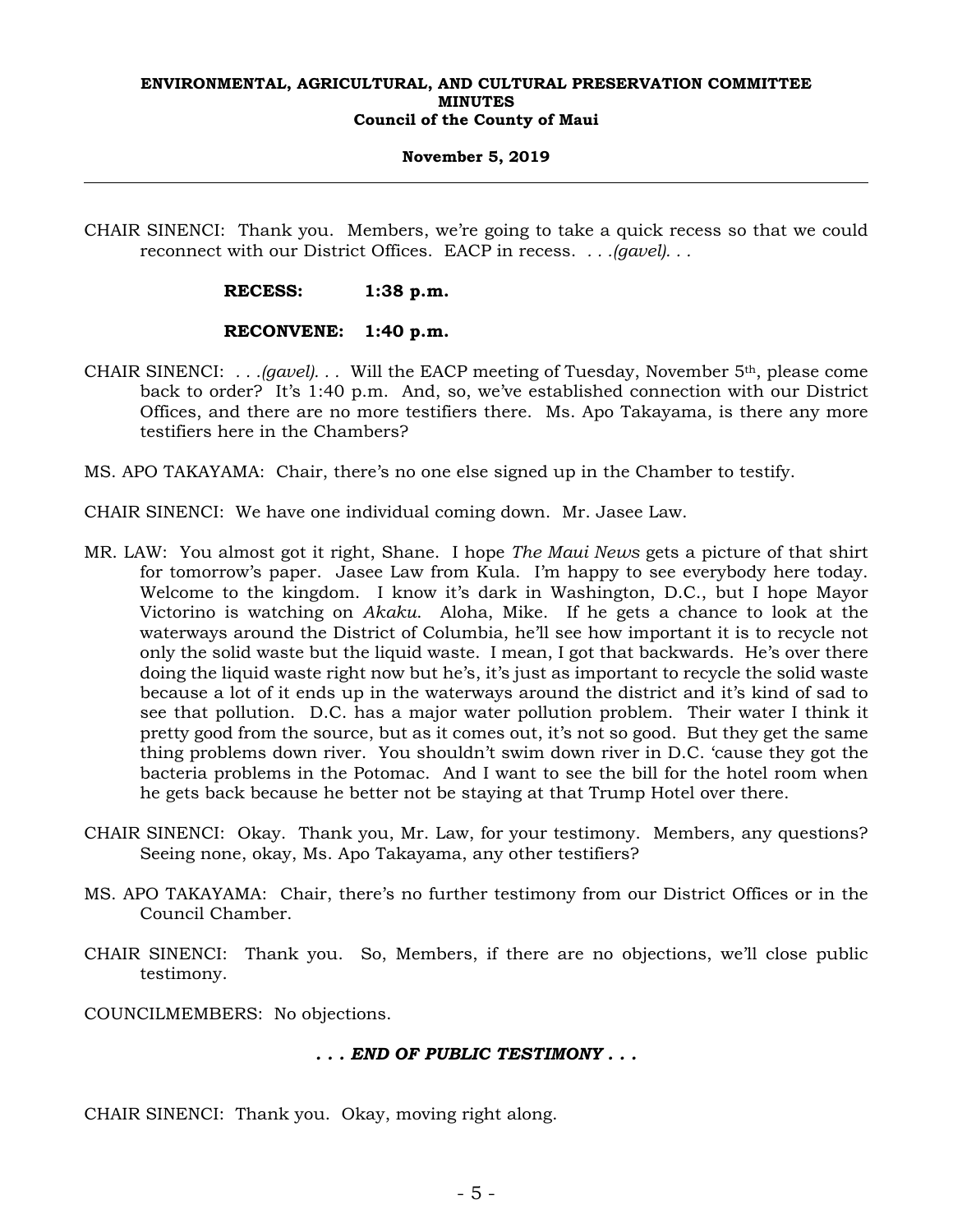## **November 5, 2019**

# **EACP-17(5) WASTE REUSE AND ENERGY GENERATION**

CHAIR SINENCI: As I stated earlier, we have one item on the agenda, EACP-17(5); Water Reuse and Energy Regeneration. Today, we have a very exciting line up of experts presenting on their environmental technology. Many of who've been joining us from the mainland and from outer islands, welcome and thank you for joining us sitting in the Chambers. We'll start with representatives from two waste-to-energy companies and learn about two similar but different approaches that could be possibly used here on Maui. And then, we'll move to the subject of clean water, and we'll hear from several experts on the methods of cleaning and disinfecting municipal drinking water and also technology using Native Hawaiian limu from East Maui to clean ocean water. For today, I plan to give each member of our panel an opportunity to share their expertise. When we are finished with each presentation, I'll allow a few brief questions from Members. This is to be sure we get to each presenter at the reasonable pace. If there are more questions at the end of all the presentations, I'll allow for additional questions. So, that being said, let's get moving. First off, if there are no objections, your Chair would like to designate the panel members as resource persons pursuant to Rule 18(A) of the Rules of the Council.

COUNCILMEMBERS: No objections.

- CHAIR SINENCI: Thank you. I'm going to start today's panel with two, three experts on waste to energy from Hawaii Energy Independence Company. Mr. Tim Gunter is the CEO and also former consultant to the County of Maui on composting solutions. He will make a few opening comments, and then he'll introduce Dr. Albert Ratner, an advisory board member for Independence Energy Company, and with the Department of Mechanical Engineering at the University of Iowa. We also have Ms. Janai Kealoha, also Mr. Tim Gunter with Hawaii Energy Independence Company. So, Mr. Gunter, if you want to proceed.
- MR. GUNTER: Aloha *. . .(inaudible). . .*
- CHAIR SINENCI: Yeah, so most times we'll speak like…we want to get you guys on record, so just speak right into the mic. Should be a green light.
- MR. GUNTER: All right.

CHAIR SINENCI: Okay.

MR. GUNTER: Greetings, everyone. Today, I am very happy to bring Albert Ratner, Dr. Albert Ratner, over here to explain what Janai and I have been wanting to bring to the island for close to five decades. I've been trying to help solve many of the problems that the County has. I've had for 27 years the organic compost site by the old hospital in Puunene. And approximately 5 to 6,000 people I've gotten to become organic gardeners or backyard farmers. And we are now going into waste-to-energy, which is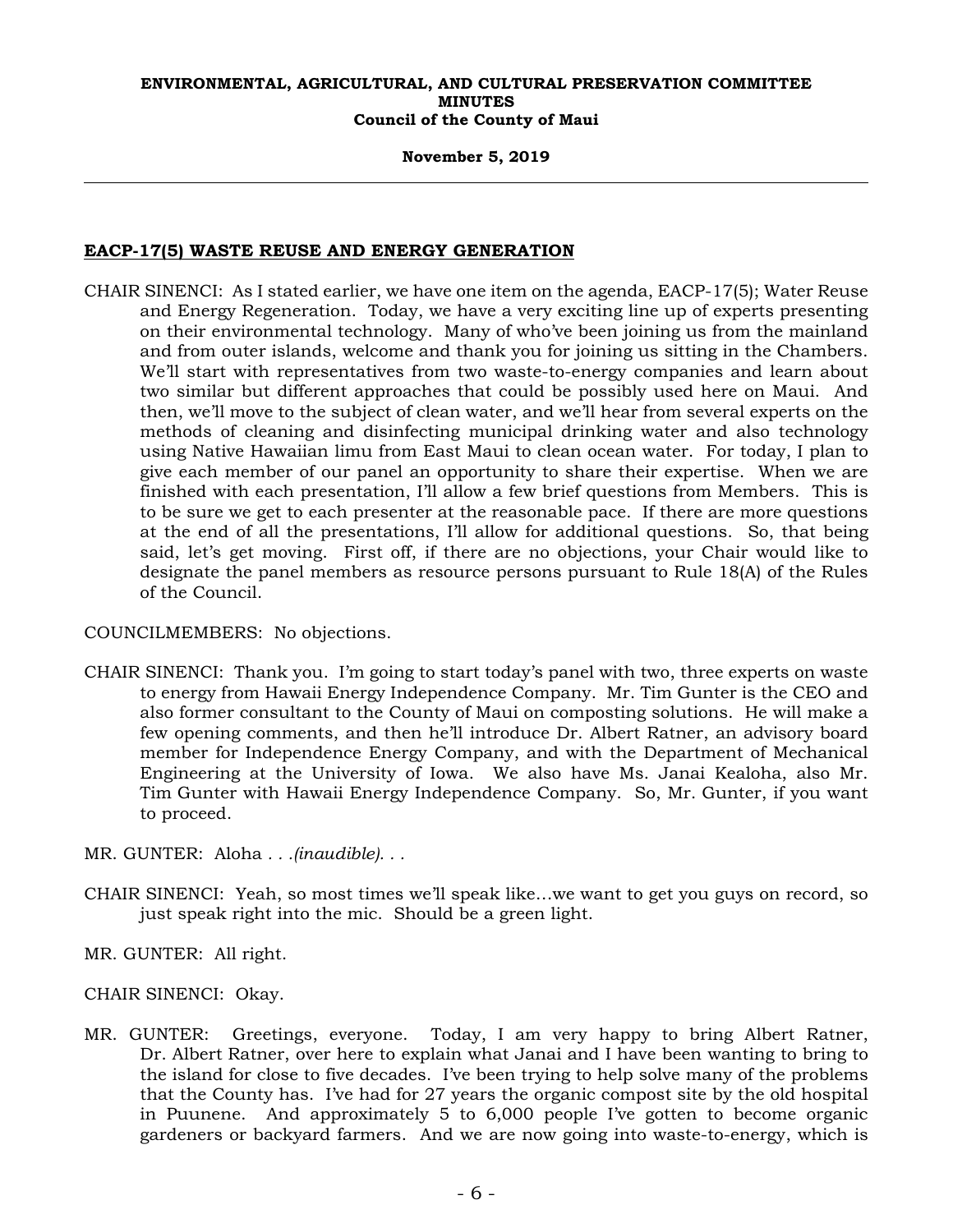## **November 5, 2019**

just makes so much sense, why should we throw this energy in the landfill taking up space, costing us lots of money to get rid of this stuff when we can turn it into a clean energy. Now, I'm not going to waste Dr. Ratner's time, because he's done research on this for 12 years and is one of the foremost authorities in the United States on flames. So, he will get into much more detail. Janai Kealoha, I'm going to introduce her so she can give you a little bit of her heartfelt reasons why we got into this and…Janai?

MS. KEALOHA: Aloha, Chair and Council. Thank you very much for the opportunity to be here today. We are very excited; Hawaii Energy Independence is very excited to have Dr. Albert Ratner's attention and ability to be here to present for us. As a Hawaii resident and a Maui, long-time Maui resident as well, I have identified that this particular technology, state of the art, could really help us. So, I looked around in the 20 other states in the United States and looked at their trash, waste-to-energy municipal solid waste management opportunities and they're huge. So, as a local person, like, where do we put that? It's not scalable for Maui. Our project is, and that's the wonderful thing about it. We're managing six landfills, two of them closed, the current one close to capacity. We know that operating landfills cost a lot of money, closing them do, and we feel like this could potentially be a great opportunity for this project to thrive here. It's scalable Maui and that's the nice thing about it. Dr. Albert Ratner from the University of Iowa on biomass gasification.

## MR. RATNER: Hello?

## UNIDENTIFIED SPEAKER: Hello.

MR. RATNER *(PowerPoint Presentation)*: Thank you, all, for inviting me and for having me out to this beautiful island for my first time out here. I'm a professor at the University of Iowa. I sit on Independence Energy's advisory board, I'm not compensated, I don't own any stock, I'm not paid, all right, so I'm a State employee. And so, I'm going to try to maybe show you how this general topic works, and hopefully inform the board about different things and then obviously I want hear questions if you guys have them about what can be done and can't be done for any particular project, all right. But we've been running this sort of technology for a while in my laboratory and publishing scientific papers, and so I want to show you some of that stuff, so that you guys can be informed. So, first two seconds about me, I joined the faculty at Iowa in 2003, I'm currently an associate professor. I have right around 50 journal papers and almost as many conferences. I'm a Fellow of the American Society of Mechanical Engineers. I just got elected to the steering committee of the main conference the \_\_\_\_\_ conference for the society. And I'm also the technical chair for the Combustion Institute, which is the main society in the U.S. and internationally, so I'm the chair of the, both the regional meeting and the national meeting for the next two years. The University of Iowa, similar in scale I would say probably to the University of Hawaii at Manoa. You know, in the center of Iowa and Iowa City, it's a state university from 1847, so it's been around awhile. So, what I wanted to go through was a little bit of waste disposal and sort of the general perspective, combustion approaches to waste elimination. My expertise is primarily in combustion and gasification and different aspects of it. I work on this sort of problems,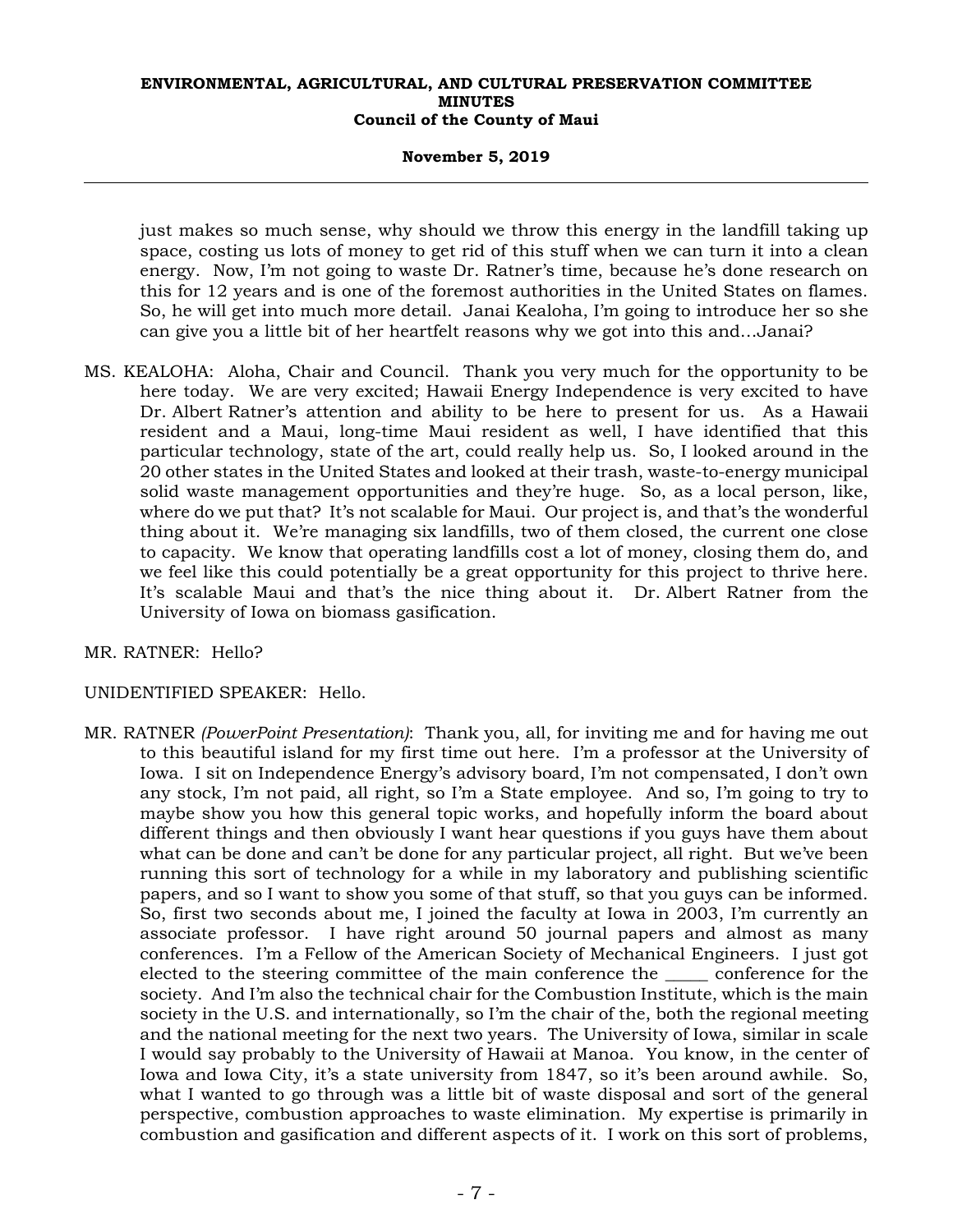#### **November 5, 2019**

I work on gas turbines, and some other aspects. Why is down-draft an appealing technology? I'll explain what the benefits are. No technology is perfect, right, but every technology has some really good use cases, right. And so, what are the good use cases for this sort of technology? A little bit of the experimental system that we have in my laboratory at the university, right, and how it runs. So, waste disposal, couple basic ways, right, you can obviously burn it, which people do that. I think there's over 100 incinerators in the U.S. currently operating. There's a lot of incinerators in Europe, right. Sweden imports trash at this point for burning, all right. Can it be done? Yeah, obviously, right. The issue with incineration is the gas clean up. Generally, incinerators produce really nasty gaseous emissions and then it's an expensive and sort of extensive process to actually clean that gas, right. So, it is, it's perfectly doable, but it's expensive and generally requires really large scale to do it with any sort of economics. Another option, obviously, is landfilling. It turns out, you start to run out of space, as has happened here and happened to various places around the U.S. Recycling, obviously, we want to recycle, but there's a lot of stuff that's very hard to recycle. In Iowa, for example, a lot of the trash mix that we got out of Des Moines that we've tested had a lot of cardboard and paper, and people would ask automatically, well, can't you recycle those things? In fact, you can. The cardboard gets recycled multiple times, right, in fact, locally, but the fibers break down. And so it turns out after a while, you can't recycle it anymore, and you have to do something with it. And so in fact, a third of the trash volume that we got was actually cardboard that was being dumped. Same thing, obviously, goes for paper. Reusing is great, but it takes money and effort and so that has to be allocated to it to be viable. Energy generation, obviously, I can burn fossil fuels and make CO2. We have a lot of wind power in Iowa, about half the state is currently on wind power, and it's a good component. It's very hard to make that all of your energy mix. Solar panels, can, obviously, be a good particular component. I just heard there was a issue with the battery pack for the Lanai panels that was in the paper, I guess, within the last couple of days that they were having big problems, which is, to me, not surprising because the batteries that they're using have a five to seven year lifespan as designed, right. So, if you try to capitalize a 30-year project, be aware, right, that the batteries aren't designed for that, because they're using the same batteries that go in cars. A classmate of mine from Cal Tech, who's at LG in Korea, designed them. And so, they are not…they can't take that sort of time. So, you know, can you replace them? Sure. But you just have to be aware that they're not meant for 30-year projects, right, they're for 5 to 7 years and then you have to replace them. So, makes waste to energy a lot more appealing. Right, so what do you do? You know, again, I think the thing is, of course, like everything in life, you have to do a mix, right, so hopefully use less, reuse what you can, right, recycle what you can't, then what you can't recycle hopefully utilize the best what you can and a lot of that means that you can extract the energy from it, all right. And if you're can extract the energy inexpensively and cleanly, then you're way ahead. Combustion methods, right, so this is more into my bailiwick of things we do. You can do combustion-driven incineration, right, which obviously people do, but again, generally very large scale, very expensive clean up, right, as the general rule. Plasma-arc, I teach that to my thermodynamics class of sophomores. It's really energy expensive. It's just that it's an expensive process, so it's not something that is economical normally viable for almost anything other than people getting rid of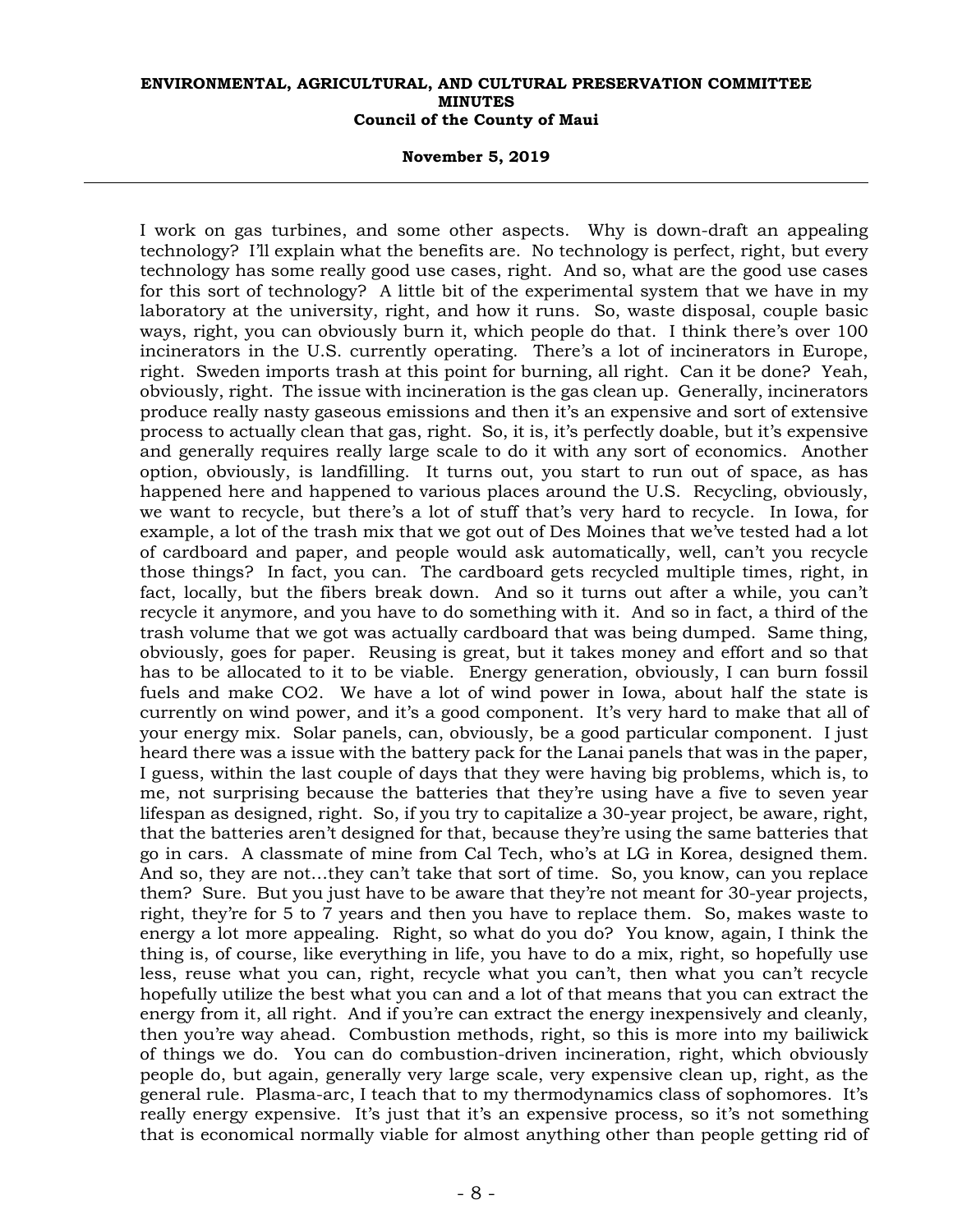#### **November 5, 2019**

medical waste is often done because you just want everything gone. Pyrolysis into bio-oil, this is a big push from some of my colleagues in the state, at Iowa state of making basically synthetic crude oil out of biomaterials and then using that. It turns out there's a lot of hiccups on that road, because they spent 25 years trying to do it and there's still various problems. So, worth considering in certain circumstances for small projects, the kind that I think are being discussed here, probably not the way to go in scale. Gasification, couple different designs of gasification technologies, and I'll show you guys what these look like, up-draft, cross-draft, and down-draft. The incineration, like I said, very common in Sweden, right, but again, very large facilities, right, and just a very large cleanup effort. Plasma arc, again, bio-oil, not particularly clean.

CHAIR SINENCI: Question, Member Paltin?

- COUNCILMEMBER PALTIN: Is MSW, municipal solid waste?
- MR. RATNER: Yes.

COUNCILMEMBER PALTIN: Okay, thanks.

MR. RATNER: Sorry about that. So, the general gasification process, and the reason people do this is because typically if I burn solid material directly what happens is there's not enough oxygen locally as the material breaks down. And so, I form soot and a lot of chemicals locally 'cause I'm, I don't have enough oxygen, right, and I can give you all a very long technical explanation for that if you care but that's basically what happens. So, the way to fix that problem is I basically convert the material, the solid material into a gas. I can then mix the gas with air and now I get the right fuel-to-air ratio and it burns clean, right, same way as propane or natural gas does in a nice blue flame, right, because it's burning cleanly it's not making any soot, which is why it's not yellow.

COUNCILMEMBER PALTIN: Chair?

- CHAIR SINENCI: A question?
- COUNCILMEMBER PALTIN: Yeah, sorry. So, when you are talking about gas, you're talking about not liquid?
- MR. RATNER: Yeah. So, so, yeah, vapor.
- COUNCILMEMBER PALTIN: Okay, sorry.
- MR. RATNER: Yeah, no, so that's the same thing. So, with propane, for example, when you open up the valve it turns into a gas and then that gas mixes with air before it burns. It's a very important step, right, and so that lets you have that blue flame that doesn't make any soot, right. If I don't mix it enough, it, you see a yellow flame, which is the soot glowing. That's the key, right. So, if you want a clean process, you have to mix the air in and get the efficient combustion that shows you a blue flame. So, the process in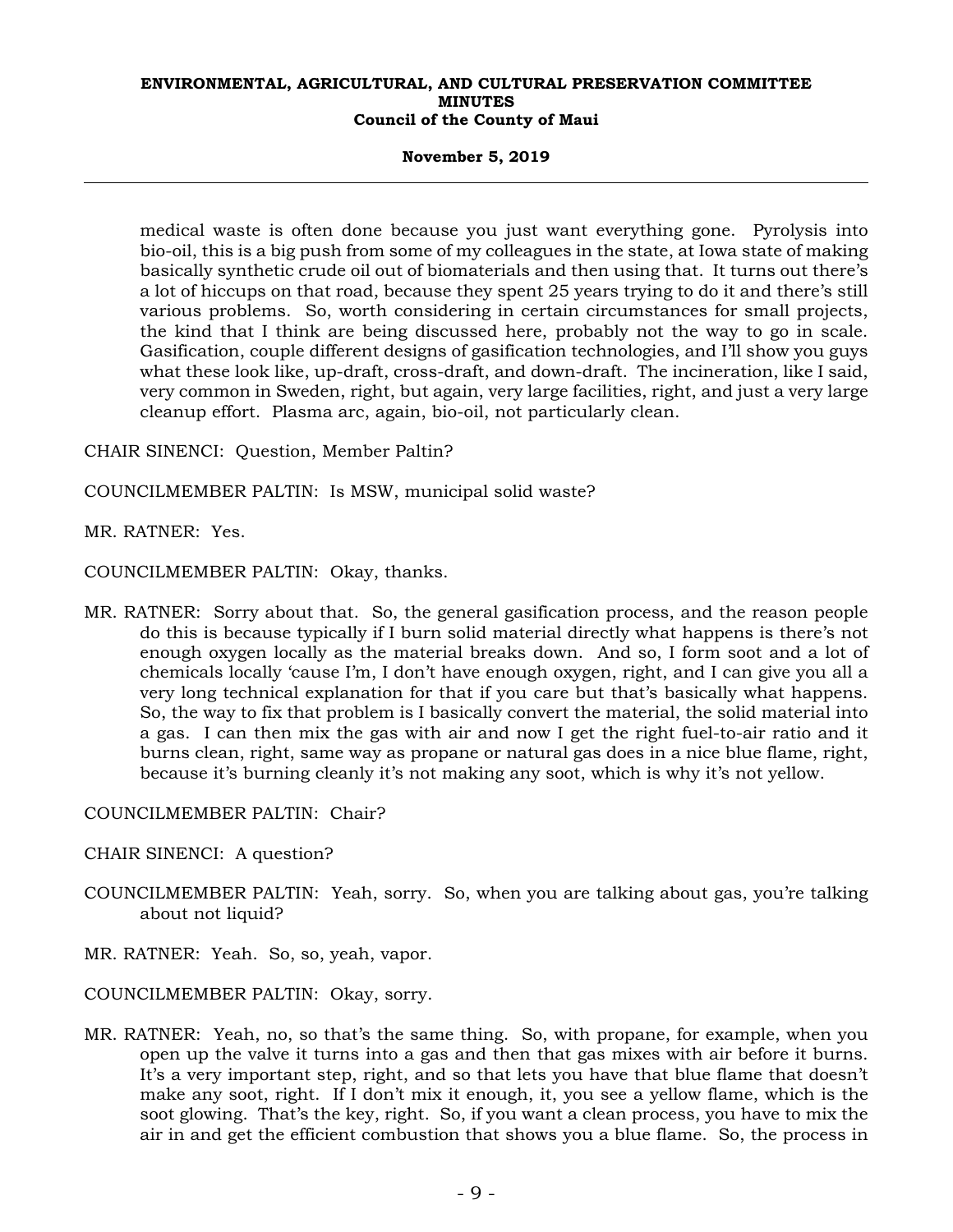#### **November 5, 2019**

any gasifier is generally I have some drying aspect, right, 'cause the material comes in, it might have some amount of water in it, right. Then after drying, right, you have pyrolysis, which is the initial break down, right, whereas I'm heating the material, I get partial break down, a very light gases. Right. I have a combustion portion where I have some amount of oxygen in the air that will actually react with the solid material or with the gas and burn. And the last portion is a reduction where I have charcoal then that charcoal breaks down as I continue to heat it, right, or if I have any secondary oxygen. And depending on the process, these steps can occur at different times, right. But if you guys sit around a fire outside, you'll, that's exactly what you'll see, right, the fire burns, it gets smaller and smaller, it get mostly charcoal, and if I let it keep going, the charcoal burns itself all the way out, right. So, when you look at the process, up-draft I would say is probably the most common methodology because you can push typically a lot of material through it, right. So, typically air comes in from the bottom. I have combustion at the bottom, then the reduction, pyrolysis, and drying. The issue with a pure up-draft system is that typically you need a second step to then clean it up, because the gases you produce have a lot of tars and other things that get carried away, right. In a down-draft or cross-draft system, typically the air is coming in later in the process or even from the top, right, and what that allows you to do is it allows you to have a combustion process that's fairly high and then you produce charcoal and that charcoal can either be, you can either hold it 'til it fully burns out or in the process that we have it actually flows out of the system. The benefit is that charcoal then cleans the gas because the charcoal is sitting between 1,000 and 600 degrees Fahrenheit. It's very hot and so that charcoal breaks down all the other gaseous chemicals that come through, breaks them mainly to CO, CO2, hydrogen, small amount of methane.

COUNCILMEMBER SUGIMURA: If I could…

CHAIR SINENCI: Member Sugimura, you have a question?

- COUNCILMEMBER SUGIMURA: So, you just said that the system that we have…so, are you recommending something…when you say we, do you mean we?
- MR. RATNER: So, I mean that I have a system, down-draft system in my laboratory.

## COUNCILMEMBER SUGIMURA: Oh.

MR. RATNER: So, I'm…I don't mean to particularly recommend it. I think it's a good system. If it fits the problem you have, then it would fit, right. My point is not to commercially endorse it. My point is to explain to you how it works and show you how it works in my lab. And then if you have the right situation for it, which from what I've heard, seems like it. But again, I'm not testifying for that, right. I'm trying to explain to you how it works.

COUNCILMEMBER SUGIMURA: Okay, thank you.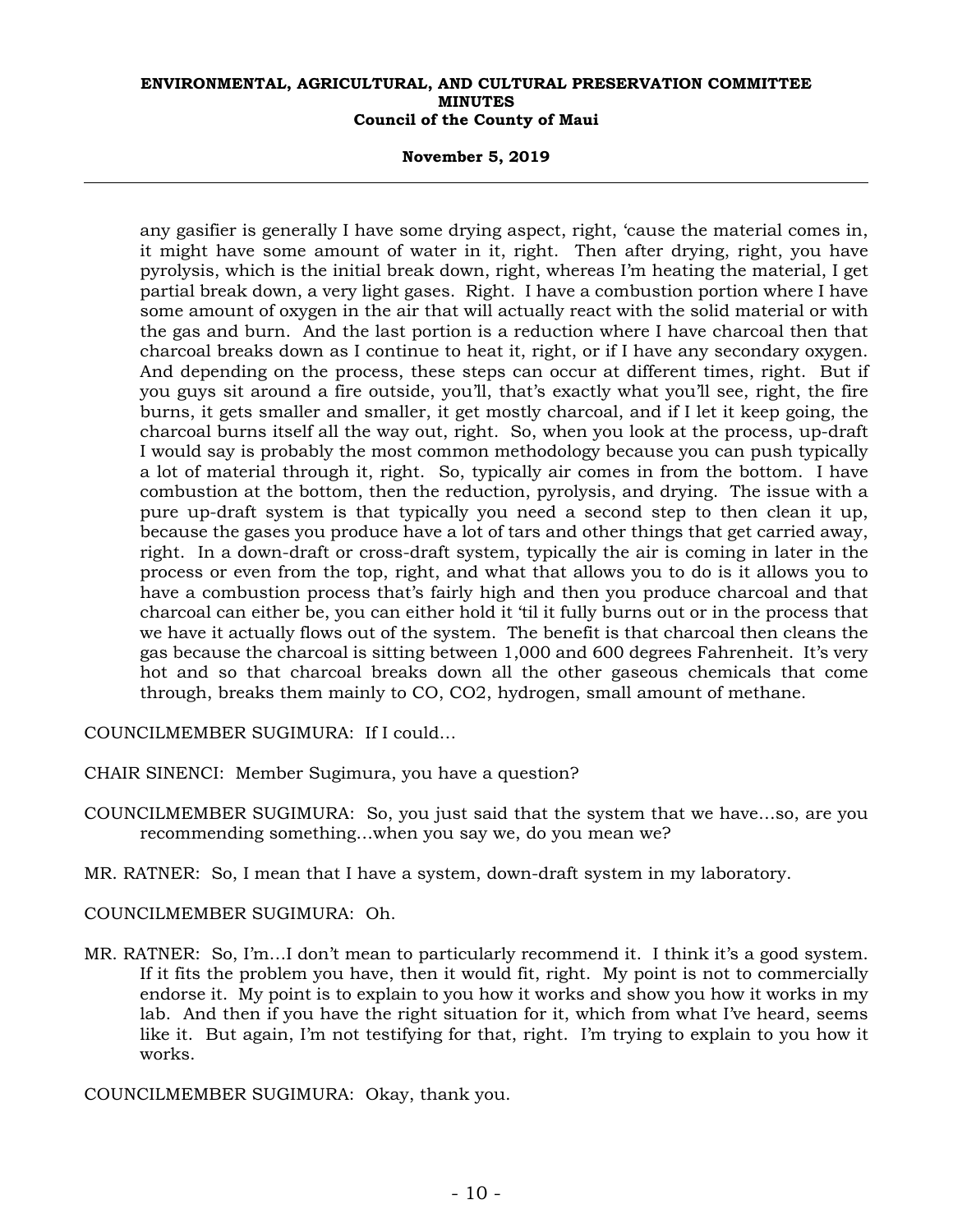## **November 5, 2019**

CHAIR SINENCI: And we'll have some more questions, time for questions afterwards if Members want to write them down, and then so we'll give some time after each presentation for questions.

COUNCILMEMBER SUGIMURA: Okay.

CHAIR SINENCI: Okay. Thank you.

MR. RATNER: Okay. So, the idea is that the down-draft system produces charcoal and that charcoal then actually breaks down all the other gases that come through. And so, that allows you to have very clean gas that then goes to an engine or a boiler, right. And so that's the sort of system that I'll show you here in a second that we've been running at Iowa, right, at the university. It produces biochar as part of this process, right, which we've characterized. I'll show you some of the data from that. About 20 percent by mass, it depends on exactly how you run the gasifier, how much oxygen, all the details. Like I said, it's generally very clean, hydrogen, CO, CO2. The gas that's produced is referred typically to a syngas or producer gas and then it's typically burned either in an engine or in a boiler for energy. You can do it, like I said, in an IC engine and the system that we have, my students have worked with a company that worked on developing the technology testing various things including plastics, creosoted wood, coated seed corn, so some pretty nasty, toxic substances that require landfilling as hazardous waste and the third-party measurements were always completely within EPA limits on the exhaust, so that made it really reassuring that it was a clean process. Right. This is a picture of MSW that we tested, right. It's about, from our guess, about 70 percent renewable, which means mainly from trees, right, 'cause it's paper and cardboard. The remaining fraction was mostly plastics, which are mainly petroleum based. You can see pretty clearly, right, there's obviously little metal, foil, and other pieces in the material so even after sorting, and this is very clean material, there's still some stuff left, so you still have to be kind of aware of what you're doing. But the benefit is it's mostly renewable, you're reducing the landfill. And from everything we've seen, it should be, it's monetarily competitive with other systems. There were several questions that came up as whether this is due to really new technology for this method and what I would say is no, that the science has been known for several decades. People have been doing this across Europe, across the U.S., India had some really good pioneering work, Brazil, I have a collaborator that's been doing this for a lot of years in Brazil. So, the basic science has been known and understood. You know, there's no secrets in this process, right, it's all published, it's all, you know, fully public. Why wasn't it done before? I think this is the simplest explanation I can give you, right, if you think about portable phones, yes, existed prior to 2006, cameras, yes, day planners, yes, but then we get that. And turns out people like the iPhone a whole lot more than the other things which all existed and worked, right, they all did those exact same things but this was much more popular, right, so scientifically the same, right. But the actual sort of implementation was different, right, and that's what I would point to you is that I think a good implementation that's inexpensive, multifaceted that actually solves a lot of the problems, scalable, right, really addresses problems and makes the technology viable, right, whereas scientifically it's been fine all along. So, what are the key attributes? Simple low-cost design, right, I'll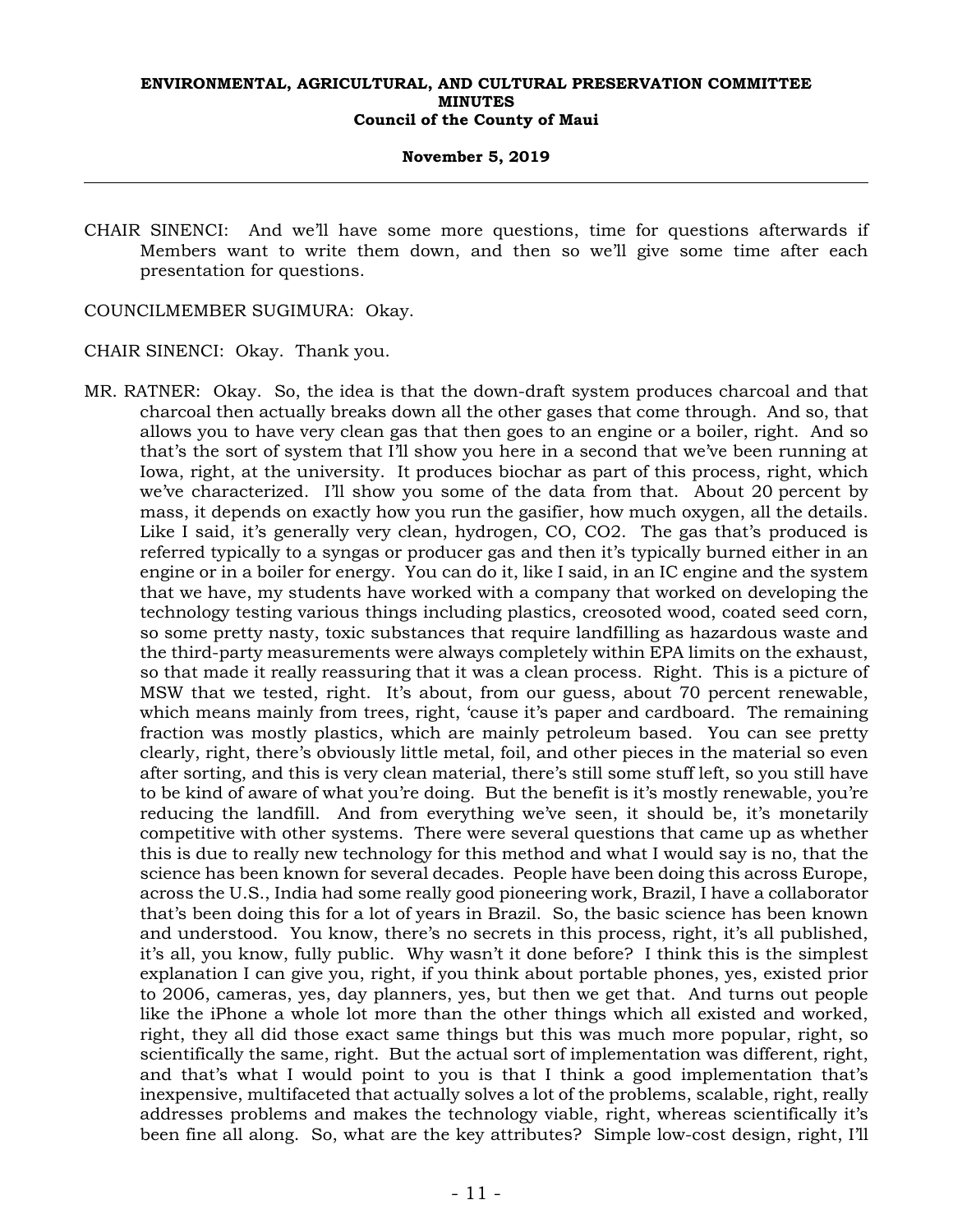#### **November 5, 2019**

show you pictures, right, it's quite simple in photos. Produces charcoal, right, hot charcoal cleans the gas, burn the gas for energy. Ash is typically sold as a concrete hardener, so this is a standard practice for our power plant at the university and all the other power plants I've ever seen on the mainland. They sell the ash to the concrete companies, that's standard practice. I don't know if the volumes here on the island are such that that's easily doable, but I know that in the mainland that's what's normally done, right, because it is, it's a valuable product, right, for concrete. Biochar, you have some choices, obviously, you have the preta soils in the Amazon, which have lasted a 1,000 years, right, which shows that carbon black is stable in soil, right, so it's a carbon sequestration method, right, that's one option. Right. Direct landfilling, right, depending on the situation. All are all possible. So, there's the gasifier, right, so this is the gasifier we have in our Oakdale power plant, right, there's a central core, which you can see, right. The material comes in from the top, the air comes in from the top, right, there's a combustion layer until the oxygen is burned out and then the heat basically cooks the rest of the material, right. The air is drafted by the main fan that's on the boiler, right. So, the airs blows through here and out, right. As the material goes down, it's cooked longer and longer and so it turns into charcoal and that charcoal base is what does the cleaning of the gas, right, 'cause as the gas flows through the charcoal breaks it down, okay. And the charcoal then basically moves to the edges and falls off then gets taken out to char-and-ash dumpster, right, so flows over the edges and gets taken out of the system. So, this is the facility we have, right, so this is the gasifier. So, all of you are welcome to come to Iowa and visit, right, it's public, just, you know, anybody on this island can come, just ask, and I'll be happy to give people tours, right. So, it's got an insulating blanket for efficiency, right, to keep it warm. This is the inside, you're looking down the gasifier here, right. So, this is some titanium rods that basically move to keep everything well mixed, right. This is you're looking up at the top, this is the main fire tube, so material comes down and then goes out to the sides, okay. So, very, very simple design, makes it easier to maintain, if something breaks easier to fix. Right, that's some of our data. So, this is running for corn and a lot of the other stuff is very similar, right. So, you can see up here, you have a combustion layer and then you have the reduction layer, right, where basically I'm turning material into charcoal and the gas is flowing through, flows through the hot charcoal that then gets breaks down the gas into simpler components that you burn. Alright, that's the idea. Alright, preheat pyrolysis and reduction, right, and obviously depends on how you run it, will affect the depth, how much charcoal you have and so on, right. Pellets we used when we did RDF testing, we're about 30 percent plastic, 35 percent cardboard, 35 percent paper. Composition, 63, almost 64 percent volatile matter, 7.5 percent fixed carbon, 28 percent ash, which is a lot more ash than, let's say, seed corn, which is normally like 6 or 7 percent, right, so there's a lot more ash in this material. Post gasification, what you are getting out is a little over half ash, half biochar. Right, and there is some different chemical processes in terms of how the carbon breaks down into CO2, and that's, and some of the material forms methane but a small, in our gasifier, small fraction is methane. Most of it is CO2 and hydrogen. The char, so the char that comes out, so this is from corn. You see it actually looks like burnt corn. So, it structurally comes out still as the actual pieces, right, so it's a very, kind of, nice process in the sense that it doesn't break apart the material, so it gives you a lot of space to do clean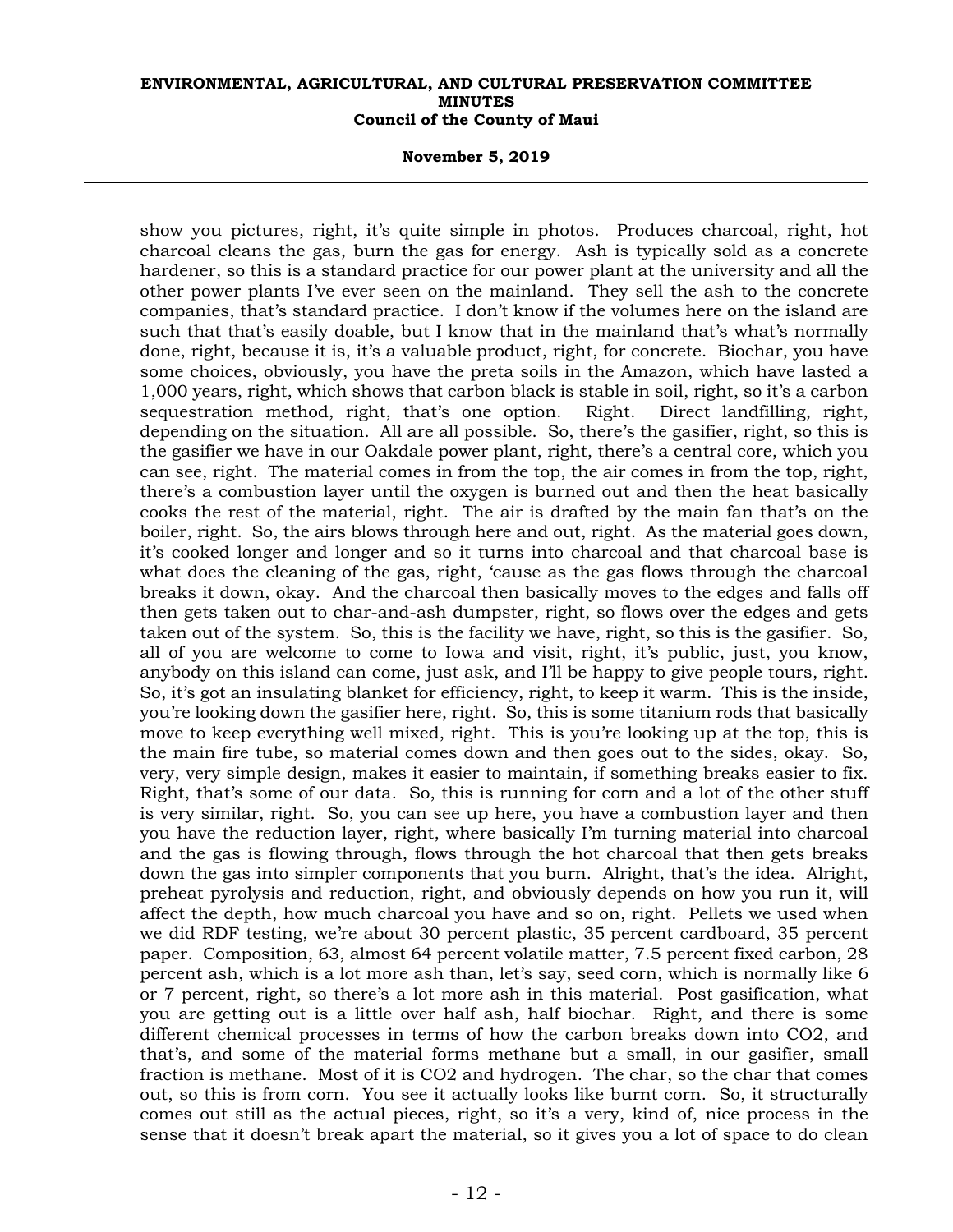## **November 5, 2019**

up over the, of the syngas that basically flows through. You can see some micrographs that my students made. Right, there zoomed in, you can see, a lot of the cell walls are broken down and you have a lot of holes but this increases the porosity and also the usability of the char, right. Now, this is not as good as full activated carbon in terms of quality of char, but it's not too far and that's one of the research topics that we're looking at is basically you're going to do some steam treatment to improve the quality, to make it saleable, right. It's plenty good enough as biochar, but it's not activated carbon levels of porosity. The analysis, so for corn, for example, right, you start out, you end up with biochar that 70, almost 74 percent fixed carbon, which is very high. Mineral content, not a big surprise, quite small, potassium, right. So, 32.2 meter squared per gram, makes it a little bit below activated carbon but not bad. Carbon, phosphorous, potassium, iron, I think all things that can happily go into the soil, so it's pretty good stuff, right. So, I'm happy to take questions.

- CHAIR SINENCI: Thank you, Dr. Ratner. Members, we'll open it up for questions. We've got about…we've given ourselves 10 to 15 minutes for questions, so if you want to and if we have time afterwards then we can ask questions afterward all the presentations. So, any questions for Dr. Ratner? I have a couple, Dr. Ratner. So, you mentioned the use of corn. So, the gasifiers require a green waste to burn with the waste?
- MR. RATNER: So, the gasifier requires…I wouldn't…well, I guess, a green waste depends on what you call green waste. It requires some sort of organic material, like I said, the cardboard and the paper are perfectly good organic materials for that. You can run it with wood chips, you can run a mix, right. So, we've run mixes of corn with plastic, right, the pellets obviously have plastic you know, about a third. So, you need to have some sort of mixture. There's the other main sort of requirement is the material has to be pelletized or briquetted. You have to be able to make it into solid pieces because of the nature of the down-drafter pulling the gas through it, so it needs to hold its shape.
- CHAIR SINENCI: Okay. And my second question was the gasifiers look like they might be anywhere from 5 to 8 feet, so for our central landfill produces 200,000 tons per year, how many of those gasifiers would we require?
- MR. RATNER: So, the first answer is quite a few.
- CHAIR SINENCI: Quite a few.
- MR. RATNER: Quite a few.
- CHAIR SINENCI: Okay.
- MR. RATNER: So, ours runs up to about a ton a day. So, we're running 50 to 100 pounds of material an hour, right. Depending what you're running, if you're running something more like tires, which is very energetic, right, and more dense, you can probably get through it faster because they're producing a lot of energy and that energy helps gasify the material. If you're running really wet material it's going to be less, right, because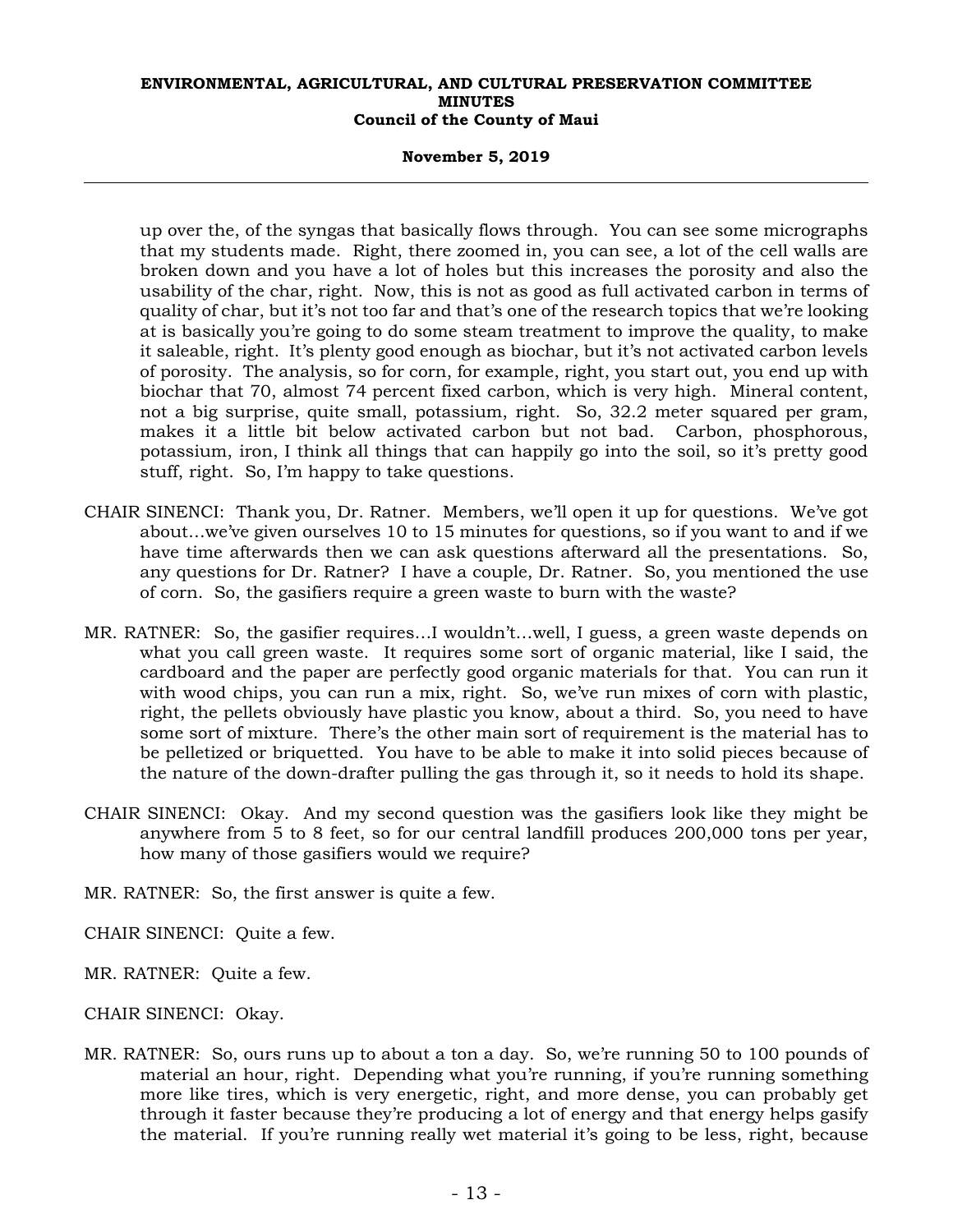## **November 5, 2019**

you'll be closer to the 50-pound mark because the material just takes a lot of energy to turn this water into steam. So, there's…you're going to be in that range, right. So, if you say, so every gasifier, let's say, can do a ton a day, so if you need to do 500 tons a day, then you need 500 gasifiers, which is a lot.

- CHAIR SINENCI: It's a lot.
- MR. RATNER: But, like I said, the, this system, because we've tried with the company that developed it, they looked at physically scaling individual units. There's a lot of issues. There's…I mean, I could read you a long technical list, but fundamentally, the process depends on good mixing and air flow. If you lose the mixing and the air flow, it doesn't work and it works much worse. So, you're size limited per unit to a certain size to get the, you know, to get the cleanliness, right, because the, this system is very clean, right. If you make it bigger, you're more likely to get pollutant, you know, basically gas break through and you'll have to do secondary cleanup and other things. But individual-size units, it works great.
- CHAIR SINENCI: Okay, thank you. Member Paltin, do you have a few questions?
- COUNCILMEMBER PALTIN: Yeah, I'll try go fast. Wondering how many of your scientific journal papers were peer reviewed.
- MR. RATNER: So, the 48 are all peer reviewed.

COUNCILMEMBER PALTIN: Okay.

MR. RATNER: And most of the conference papers are actually, it's a lighter forum, it's like there's like two reviewers instead of three or four.

COUNCILMEMBER PALTIN: Okay. And then what do you do with the biochar?

MR. RATNER: So, currently, we don't do anything. We do testing on it, but we basically dispose of it. We throw it on the fields or we let the…'cause we're part of the university so the power plant guys will put it out on some of their…

COUNCILMEMBER PALTIN: Use it for farming.

- MR. RATNER: They don't do it for farming. They'll do it on some of the reclamation areas they're trying to rebuild the soil, so they'll put it out there.
- COUNCILMEMBER PALTIN: And then when you said the ash can be used as a concrete hardener, would that be comparable to sand over here?

MR. RATNER: No, it's a chemical additive.

COUNCILMEMBER PALTIN: Oh.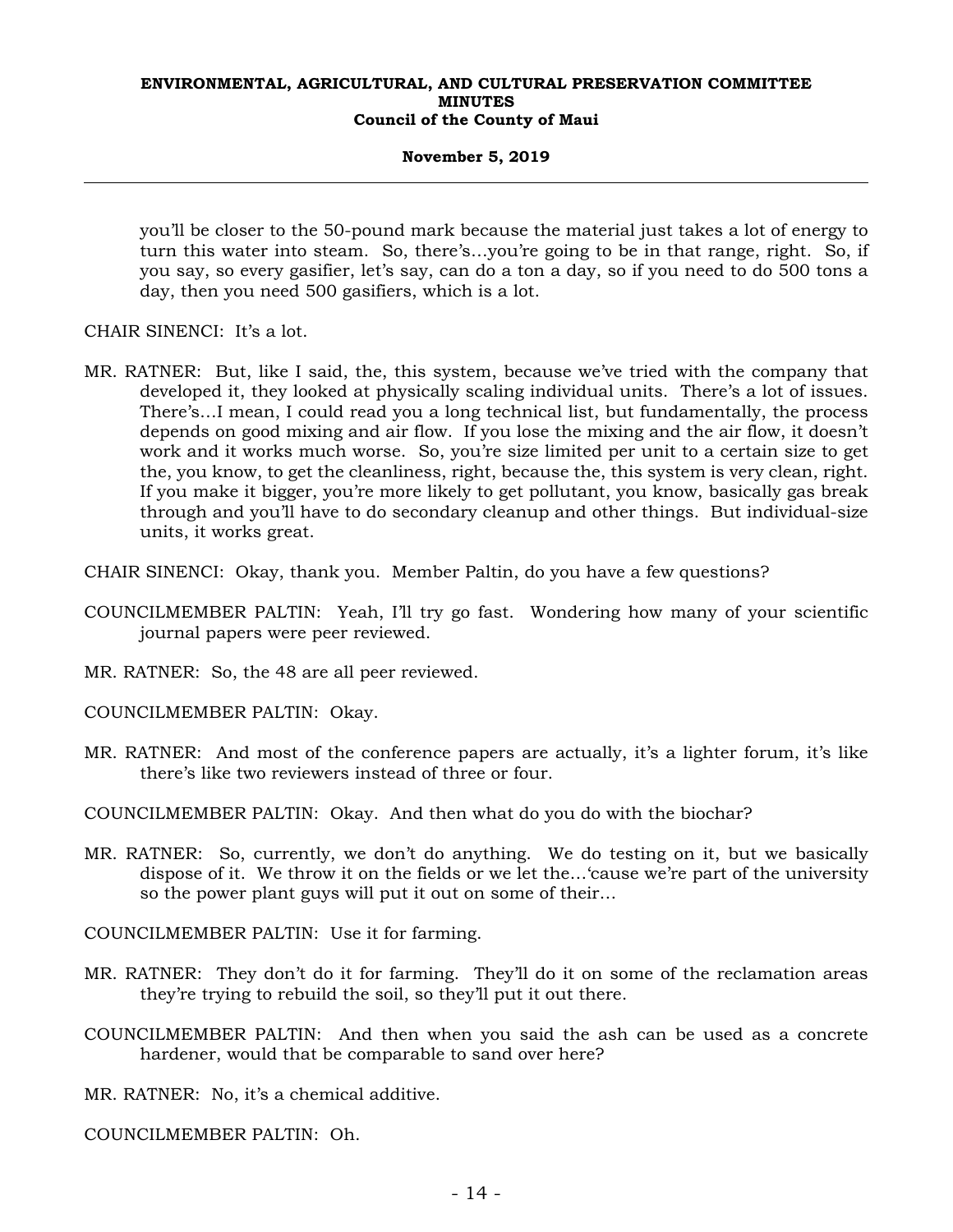## **November 5, 2019**

MR. RATNER: So, the sand acts basically like a…'cause you put in rocks into concrete, right, to increase the strength. You put in sand, I would, again I'm not a concrete expert, my understanding is that, again, that's filling a similar role as a hard filler versus the ash…

COUNCILMEMBER PALTIN: So, you couldn't replace the sand with the ash or the ash…

- MR. RATNER: You would, you could probably use less sand because the ash is chemically making the liquid portion harder. So, when it solidifies, the concrete itself, right, the part that turns from liquid to solid is harder.
- COUNCILMEMBER PALTIN: Is there any use for the ash in, like say, hempcrete that you're aware of?
- MR. RATNER: That I don't know. I haven't heard anything. Like I said, I just know that, for us, it's a saleable product. They sell it and people happily use it.

COUNCILMEMBER PALTIN: Oh, you sell the ash?

MR. RATNER: Yeah, the university sells the ash.

COUNCILMEMBER PALTIN: What's the going rate for…

MR. RATNER: That I don't know. I can probably find out and get back to you.

COUNCILMEMBER PALTIN: And then when, for this, down-draft gasifier --

MR. RATNER: Yes.

- COUNCILMEMBER PALTIN: --and you're talking about the fuel is, the fuel then the municipal solid waste or is that the corn or organic?
- MR. RATNER: So, we've tested both. We've tested several different things in our gasifier, so this is, like I said this is my gasifier that we purchased with Department of Energy, it was a combined grant and the university money that we did testing for several years under that grant. So, we ran seed corn initially, right, that was our first test material, then seed soybeans. There was, I think one of the students did a wood chip test in this gasifier. And then we've run trash, those trash pellets, my student that graduated in May ran those pellets.
- COUNCILMEMBER PALTIN: Do you need to sort through the trash or can you just throw it in there without looking at what they are?

MR. RATNER: So, this requires real sorting.

COUNCILMEMBER PALTIN: Oh.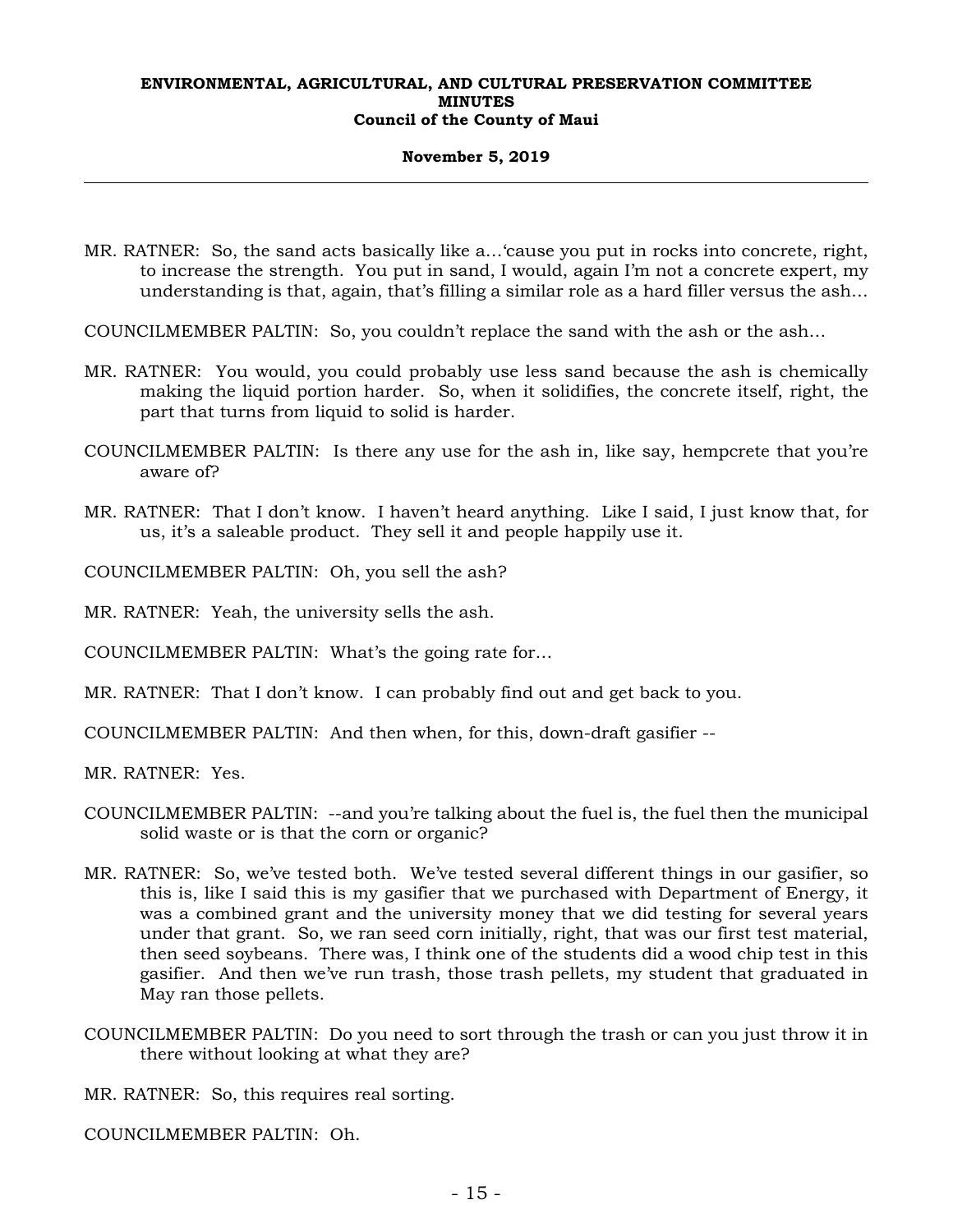## **November 5, 2019**

MR. RATNER: Not a little bit of sorting. So, this is predicated on that you do very significant sorting, which is why I said that recycling is then a very important part because it's predicated on you taking out the metals, the glass, a lot of the other stuff, then you basically shred up the material, the plastics, the other organics that are left over, make pellets, and then gasify the pellets.

COUNCILMEMBER PALTIN: Oh.

MR. RATNER: So, you have an energy cost up front in making and sorting, obviously, and making the pellets, but then you have a very clean and simple system for gasifying and producing the energy.

COUNCILMEMBER PALTIN: And can you gasify sludge, like sewage sludge?

- MR. RATNER: So, you…well, so we had a discussion about this. If you dry it, sewage sludge, I believe, is similar to other stuff we looked at, which was 47 percent ash, so it's a high ash content material. If you dry it out so that it's very dry material and pelletize it, you probably could gasify it. Probably the better thing would be if you mixed it with something else energetic, either rubber tires pieces or something else that had energy because the ash, you know what I mean, there's just so much ash it's not going to burn in sludge.
- COUNCILMEMBER PALTIN: Okay. And then, so, like, in the municipal solid waste there's maybe like a bunch of diapers and people walking their dogs, in the little baggage's and like that.
- MR. RATNER: Yeah.

COUNCILMEMBER PALTIN: So, would you sort those out?

- MR. RATNER: No, so that you would leave in because the volume of that material is a lot lower, right. I mean, like I said, I walk my dog and I throw the thing in the trash as well, so I'm right there with you. That fraction of the trash is very small, so when you have things that are very small fractions, even metals and other things are okay, because, again, they're going to get captured in the charcoal, they're gonna come out in the ash that's produced at the end that you then separate out.
- COUNCILMEMBER PALTIN: Last question, when you were saying that fixed carbon is not as good as activated carbon…
- MR. RATNER: So, let me be more specific, right, so the fixed carbon amount that we produce is higher than nearly every other activated carbon that's, that we've seen that's measured. Typically there's 60 to 70 percent fixed carbon as material. Ours is up to 72, 73 percent, so it's higher.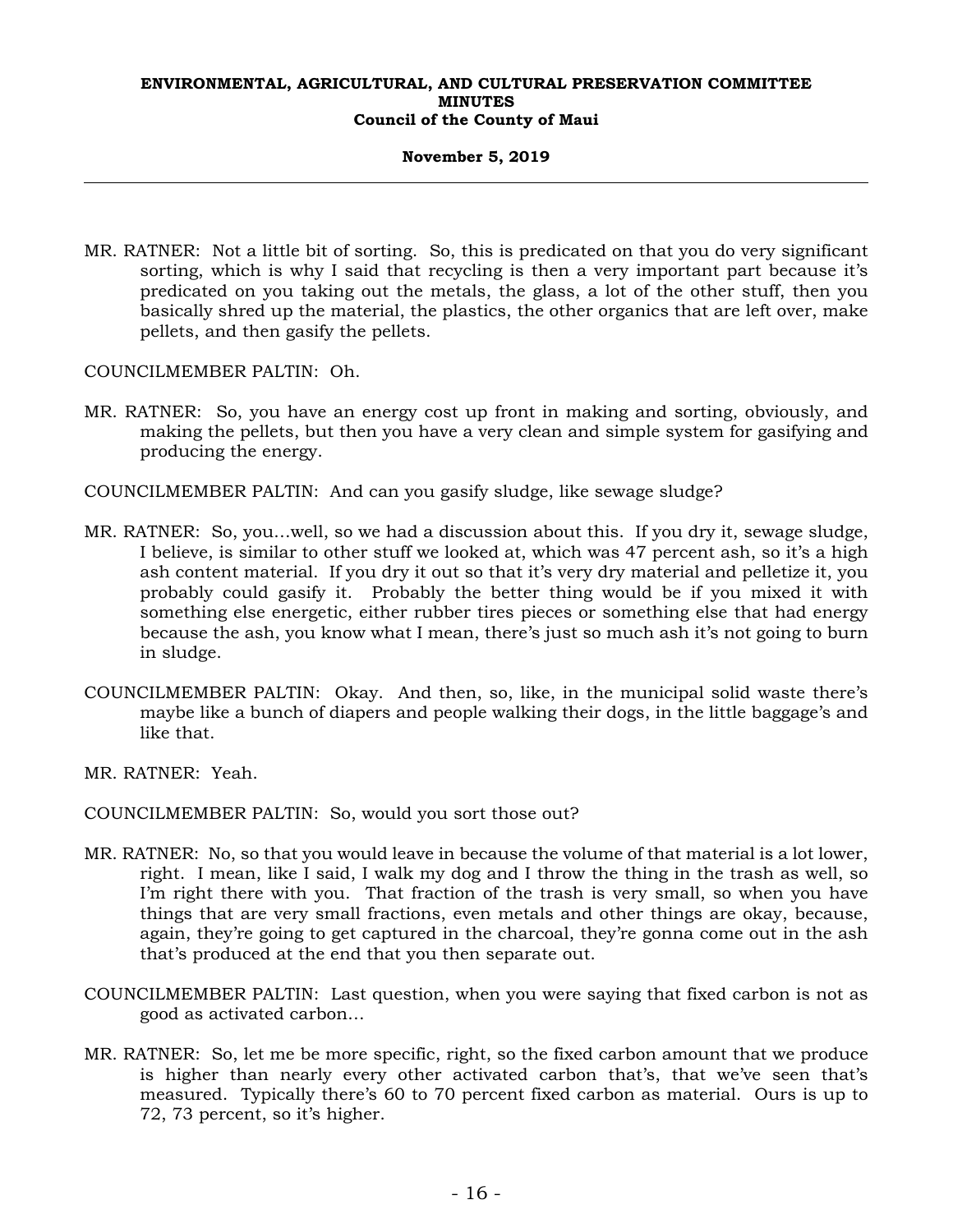## **November 5, 2019**

COUNCILMEMBER PALTIN: I'm not clear what is the benefit of activated carbon.

- MR. RATNER: So, activated carbon is sold for 10 to 100 times more on the open market. Activated carbon is used as a filter material, it's used very commonly in a lot of other applications, everything from filtering vodka to cleaning up, in fact, some of the gases or other power plants is all based on activated carbon. So, that material is very saleable, right. So, if you can make activated carbon, you can sell it for a lot, right. And so, what I was saying from our measurements, it's not as good as activated carbon, but we haven't put in effort to turn it into activated carbon, right. Typically, you add steam injection to make even more holes to make activated carbon. So, we think if we tried, we could probably get a lot closer, we just, we haven't tried, right. So, you know, a can't tell you yes, for sure, yes, no, or anything else, we haven't tried.
- COUNCILMEMBER PALTIN: And the biochar is not saleable at all that's why you just throw it on the field?
- MR. RATNER: The biochar is, I mean, in Iowa, people are selling biochar to farmers currently, so it is fully saleable. We don't make enough of it to justify packaging it up and, you know, because there's an effort to actually packaging and selling and doing everything else that from our university gasifier where we're nonprofit that this is a worthwhile activity. You know, if somebody wrote us a big check and said could please do that, sure. We'd be happy to do whatever, but it's just that, you know, our volume from one gasifier, which is, again, this is a research gasifier, right, is not, does not justify that.
- COUNCILMEMBER PALTIN: And did you have to…sorry. I'm…I'll yield.
- CHAIR SINENCI: Okay. Yeah. We have three more minutes, and we wanted to go to some of the other. Thank you, Member Paltin. Member Molina, you had questions?
- COUNCILMEMBER MOLINA: Yes. Thank you, Mr. Chairman. Good afternoon, Dr. Ratner.
- MR. RATNER: Good afternoon.
- COUNCILMEMBER MOLINA: And thank you for the lesson. I mean, it's a lot of wonderful information. I was telling my colleague that we better get ready to take an exam after this, so but it's very interesting. The…my understanding with this process is the synthetic gas that's generated from this can be used for heat production as well as --

MR. RATNER: Yes.

COUNCILMEMBER MOLINA: --mechanical and electrical power. Do we have, in your opinion, can a sufficient supply be generated to run our electrical power plants here or even our wastewater treatment facilities? And just as a final throw in, how does this process compare to like methane recovery?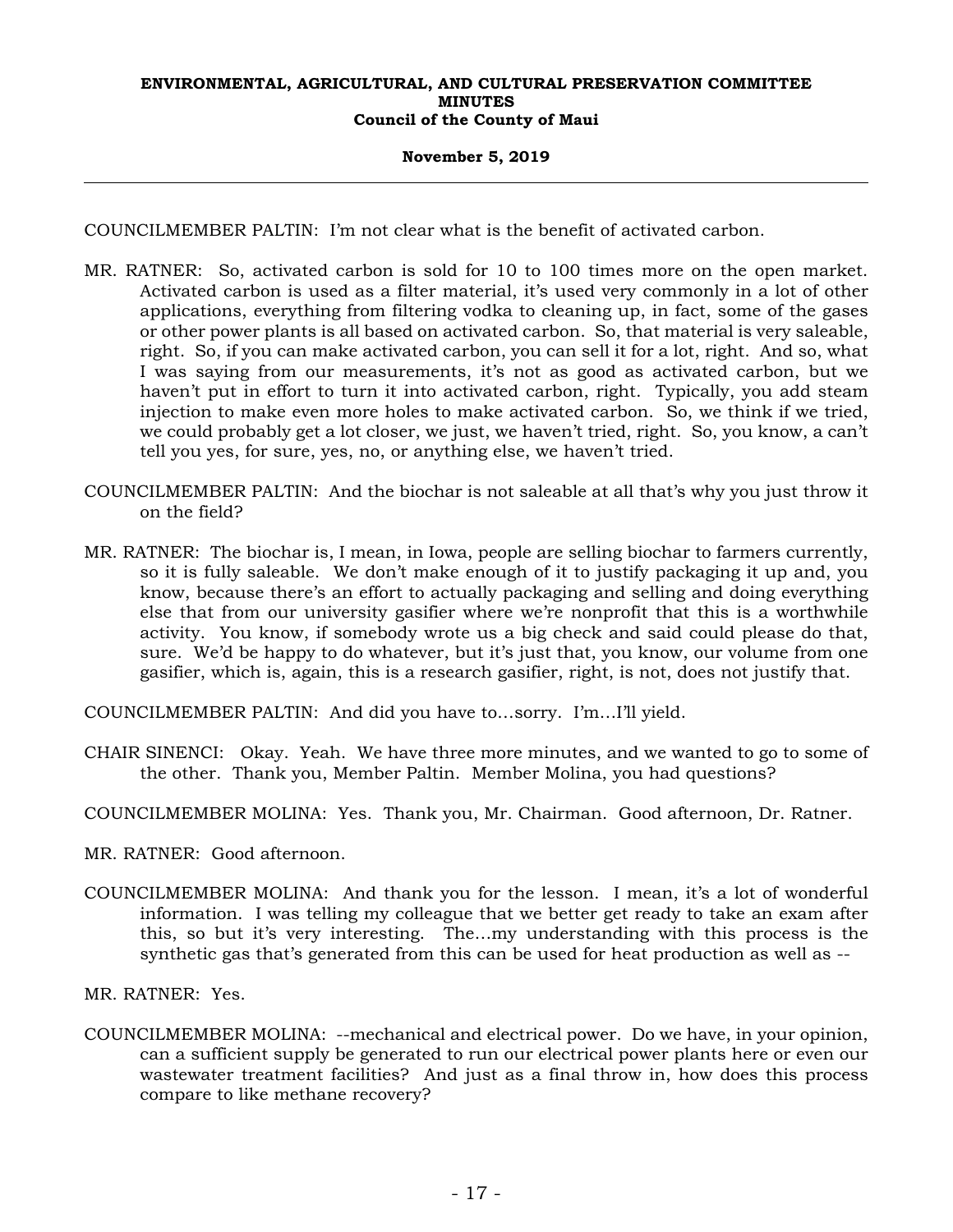## **November 5, 2019**

MR. RATNER: So, it's, I guess, it's, well, it's related to methane recovery in the sense that methane recovery typically people run pipes into landfills. You get the natural methane production, you run it out, you run a compressor, you run it to a gas turbine, typically, and you fire the gas turbine, right. This was a system we looked at for L.A. County when I was a post-doc at Cal Tech. Matter of fact, they're running this sort of system, and they had some issues because turns out that gas varies in composition and as it varies in composition, it can make the system unstable. So, you have to be a little careful that their turbine had issues, right, so because, you know, one day the composition is 45 percent methane and then CO2 another day it's 40 percent, and your engine can have problems so that has to be done carefully, let me put it that way. It can be done, but it just has to be done carefully. That depends on the natural breakdown of the material, which produces methane, but, one, it produces it fairly slowly, right, and it's fairly limited in the sense that some of the material breakdown depending how the material gets packed down, a lot of it will basically not break down. So, this method basically I artificially break it down because I heat it, right, and so I thermally break the material down into gases and then I can fire those gases. So in that aspect, the general scientific underpinning is similar but it's much faster because I'm applying heat, right.

COUNCILMEMBER MOLINA: Okay. Last question for this go around.

CHAIR SINENCI: Mr. Molina?

- COUNCILMEMBER MOLINA: The cost, you know, to…for existing facilities, what are typically the cost to keep a facility going in order, types of improvements you would need to do? So, typically, I guess, you know, the facility you have in Iowa versus what we may need here it's almost like maybe an apples and oranges concept but any comments on types of cost?
- MR. RATNER: So, what I'll say is that I know the facility that we run in, which is a university power plant, right, so there's the boiler that we feed with our gasifier, there's three older boilers that were converted from coal to natural gas that run. The facility has several operators and then it has, you know, a group of maintenance staff to actually maintain all that stuff. From what I've seen, our maintenance is less than theirs in terms of the standard equipment. We've had to do a couple of…we've had to do maintenance on ours. We've had to tear it apart I think twice in ten years. We had to replace a lid, one of the times, which cost about \$10,000, which was pretty minor. That's one of the sort of appealing things particularly for me as a researcher, right, is the components are just inexpensive, right. So, if you have to replace a large component, it's just not that expensive, right, the ceramic lining because we have a lot of start stops, which is not a normal operation, right, because it's a research gasifier. We turn it on and then after eight hours we stop when the students go home, right. And so, that means that basically your insulation can tend to crack, which is, again, this is all well known as to how long it lasts, it lasts typically 80 to 100 cycles for ceramic insulation, which we hit about I think year six. And so, we had to replace it, that was about \$5,000 to replace the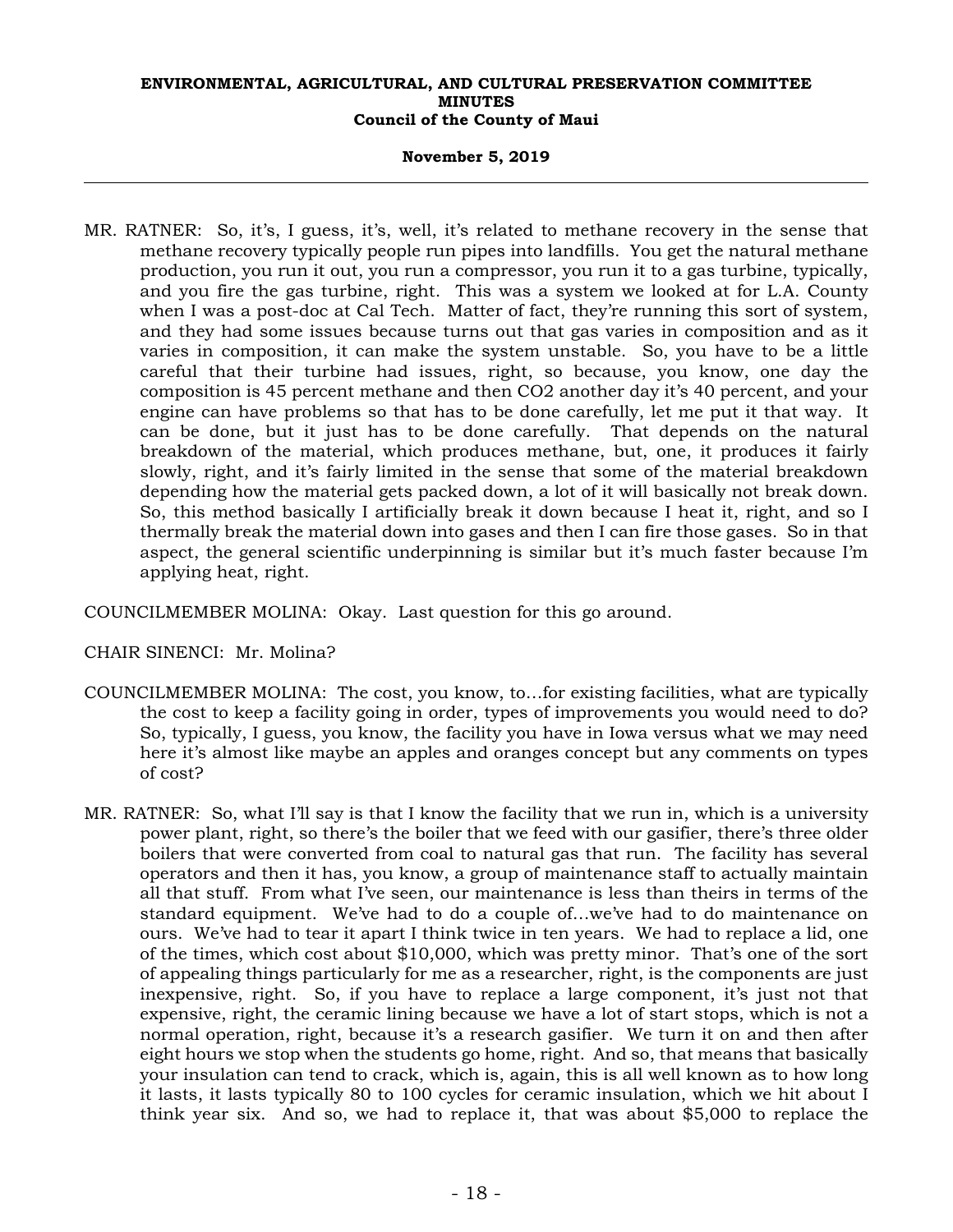## **November 5, 2019**

ceramic, right. So, it's bearable, right, the costs are pretty reasonable and compare like I said to what has to be done with the regular boilers, it's been less, right, a lot less time.

- MR. GUNTER: If I could interject, Doctor? Through our analysis, we could, we figure that we could do this with zero cost to the County and significantly cheaper electricity to Maui Electric than what they are currently paying for some of the systems they have that are environmentally sound. And we could also eliminate the greenhouse gases that are coming out the landfill, which is, I believe, is a 150 pounds per ton so…and the, you know, that money that the landfill now gets for the tipping charge could go for other recycling endeavors but there still would be, you know, some personnel needed, you know, if we have to landfill the biochar, any of it, or the ticket, you know, the scale house, et cetera.
- COUNCILMEMBER MOLINA: Good. Well, thank you for that additional info. Thank you. Thank you, Chair.
- CHAIR SINENCI: Thank you. Thank you, Member Molina. We did have one last question online and they asked about animal carcasses. Would that be something that the gasifiers would address?
- MR. RATNER: So, this is very timely.
- CHAIR SINENCI: Probably from hunters.
- MR. RATNER: Yeah. So, this is kindly timely because we just had a paper that was accepted. It'll appear online within probably a week or two and it's open access, so it'll be free to download for everybody, looking at chicken carcasses and poultry. Particularly for avian flu, there was an avian flu outbreak in Iowa. It killed 6 million birds or 6 million birds were killed to try to keep it from spreading. Those birds were dumped in a pit and covered with wood chips, that was the method, right. And that makes a lot of folks, including myself, very worried that that could spread either into the groundwater or through other animals. So, we did a study with a gasifier design using four gasifiers, basically provide the heat and then the heat in a sort of oven-like arrangement to actually feed the material through and heat it up high enough to inoculate to destroy the virus, right, and then the material would come out and you could use it as fertilizer. So that, in fact, it can be done, you know, not directly with just, you know, I wouldn't recommend throwing carcasses directly into the gasifier, you know, if you chopped them up small enough, I guess, with a lot of other stuff you probably could, but, yeah. It's not the first choice, but there is a method for actually doing this and, like I said, that paper should be available here within a couple of weeks publicly and people can download it and look at it, like I said, it just got accepted after peer review.
- CHAIR SINENCI: Okay. Thank you, Dr. Ratner. So, thank you for your presentation. If you don't mind hanging around, if we have some time afterwards if we could field more questions, so.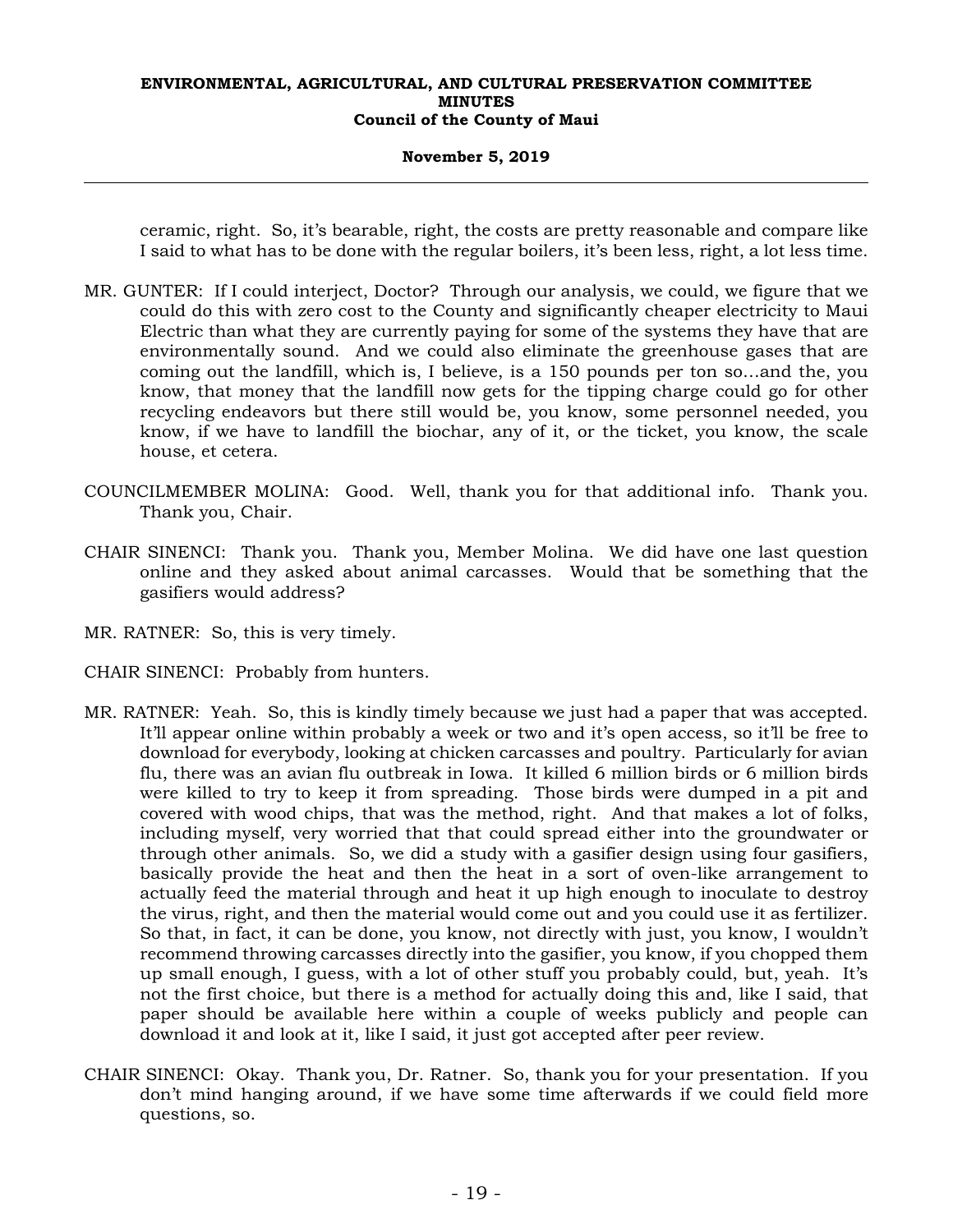## **November 5, 2019**

MR. RATNER: I'd be happy to.

CHAIR SINENCI: Mahalo, Mr. Gunter and Ms. Kealoha, for being here. Call of the Chair, we're going to take a quick recess, so we can swap out our next presentation. EACP is now in recess. *. . .(gavel). . .*

## **RECESS: 2:29 p.m.**

## **RECONVENE: 2:31 p.m.**

- CHAIR SINENCI: *. . .(gavel). . .* Will the EACP meeting of Tuesday, November 5th, please come back to order. It's 2:31 p.m. And so, Members, moving on to our second presentation. Our next presenters will be on the same subject of environmental responsible waste management solutions, we have two speakers who work with Maritech Solutions on waste technology. Mr. John Garnsey, --
- MR. GARNSEY: Garnsey.
- CHAIR SINENCI: --yes, has worked with Maritech for the past 12 years and Mr. Dick Kim is the director with Maritech. So, go ahead, gentlemen, if you want to begin your presentation.
- MR. GARNSEY *(PowerPoint Presentation)*: Chair, thank you very much. Aloha. I'm Vice-President as the Chair mentioned of Maritech Solutions, and I've got my colleague here, Mr. Dick Kim, beside me, and we're going to talk about what we do. And to give you an idea of what…can you hear me? Is this…oh, I need to be a little bit closer here. Maritech Solutions was established in 2008, and we're developers of alternative energy projects and that's solar, wind, waste to energy, geothermal, all different types of renewable energy projects. We represent Dynamis Energy, which is the technology we're going to talk to you about today and that is the waste-to-energy technology. It's a unique technology in our opinion, and it's patented and we've been using this technology for about the last 20 years. We make units from one ton a day to thousand tons a day. It's a scalable modular-type approach that we take to waste to energy. So, I'm going to concentrate today, or focus my talk today, on our smaller units, the 1 to 12 ton. These are modular. We call it the WasteStation and you can see right here, let's see if the pointer will work. No. You can see in the WasteStation here, these are our 20-foot containers that we, on a small system like this. I've got a little video here. It's a one-minute video which I think will show you the basics of our system and it's worth a thousand of my words. So, we'll see if we can get this to go. Well, maybe we can. Will it go? I guess it won't. Huh?

UNIDENTIFIED SPEAKER: *. . .(inaudible). . .*

MR. GARNSEY: Okay. Well, if it won't, we'll go by that and maybe come back to it unless you can get it going. On my computer it works, so. But what we do with our systems, these 1 to 12-ton systems, again, they're modular and they're portable, so you can move them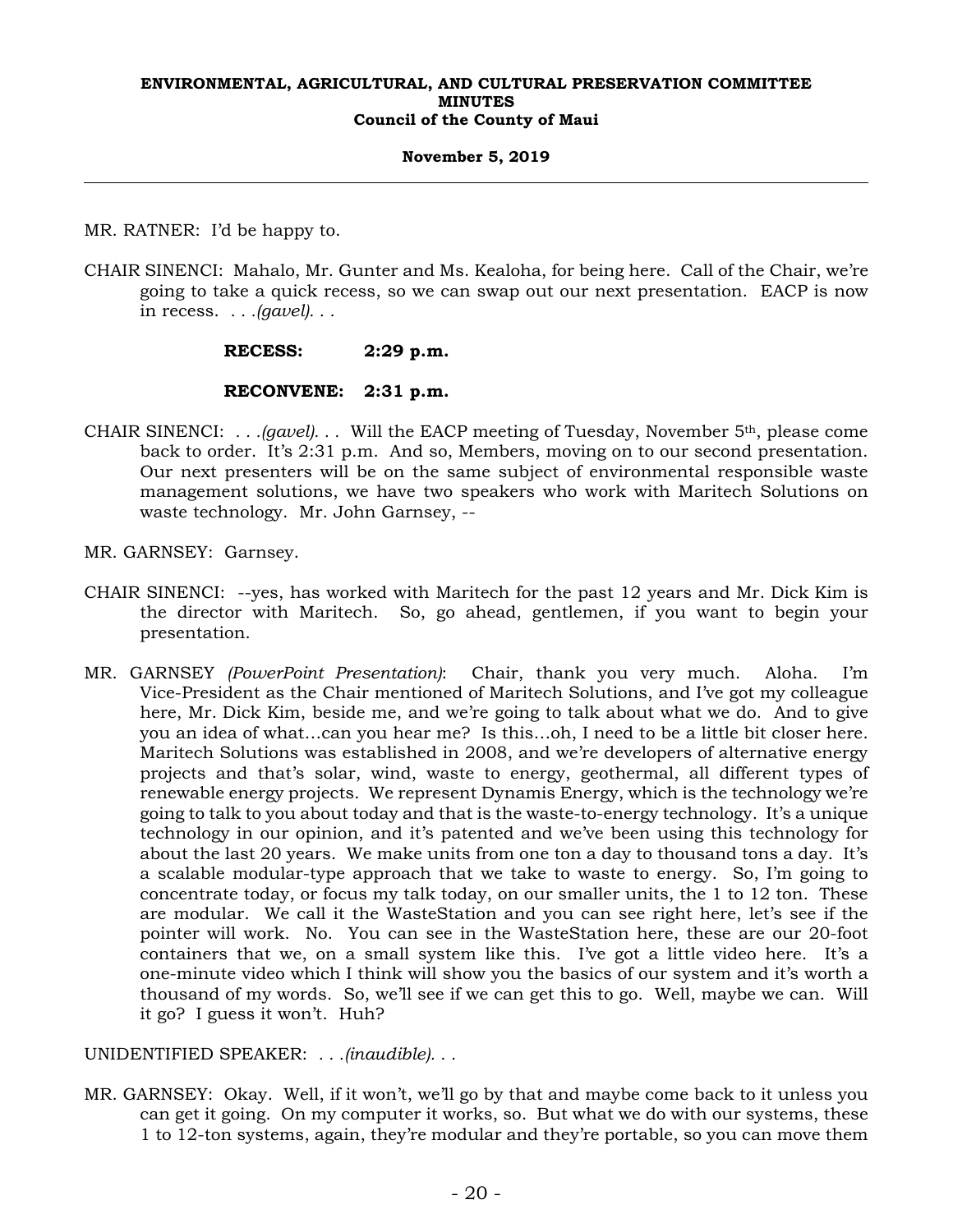#### **November 5, 2019**

anywhere you want. We concentrate, the market we focus on are the resorts, military is a big user of our equipment. I'll go into that a little bit later. Medical waste, we, medical waste, this is ideal for a lot of hospitals that have been sending out their waste. We've got quite a few hospitals that are planning on using these, setting them up beside their hospital so they don't have to send the waste out and they can generate some of their own power as well to feed back or steam to feed back into the hospital. Disasters, the islands in the Caribbean hit all the hurricanes recently, we've been inundated with requests for our units, again, for these smaller islands where they can move them around and take care of the debris. This is our unit, just a basic standard unit. Now, this is a two to three-ton unit and its got, you can see here, we have a primary burn box, I call it, and then we've got our secondary chamber here, which brings the…this produces the syngas, which this basic burn box is 800 to 1,200 degrees. You can just take your frontend loader, dump anything you want into it, this is fire brick here, you close it, you start the process, it's a simple process. Unfortunately, we didn't have the video there, but it's a PLC controlled. You just push the start button, the PLC starts all of the process, the syngas is produced. It goes into this secondary chamber where it's brought up to between 1,500 and 2,200 degrees, which is real important. But we call this a starved oxygen system and I'm going to go into that in a little bit later. You can see these are 20-foot containers. This stack here slides right in, you can see a trolley here, it slides right in there so the entire unit and two trucks you can take this unit, it's three-ton unit you can take it down any road, and that's one of the reasons that smaller villages and the military like it. Matter of fact, they asked us to do, to see if they could push it out of a C-130 with a parachute and we said, no, no, no, no, we're not quite ready for that yet, but they were serious, see if they could drop it. But anyway, here's a little flow diagram and these are the burn boxes, this is a little bit larger system than what we saw, but it's the basic same technology. You have your trash here, your syngas comes up, and is routed into the secondary chamber here, which is this long tube here, the air is added to it, temperature comes up to 2,200 degrees, and then here at the end we can convert that to steam, run a steam turbine, or just run the straight steam back into the hospital or hotel or whatever we want. So, this is your basic flow diagram, and this can be anywhere from 10 tons to 1,000 tons. We just scale these boxes up and if you, let's say, you have a 40-ton system, you can do a 40-ton system and then, let's say, 5 years later, you need a 80-ton system, you just add another one and tie it in. So, again, it's just the same building block, modular style. Here's a sort of flow chart, the same kind of flow chart that was mentioned in the previous presentation. You got your, we call it, the primary chamber, which is your burn box, your syngas goes in the secondary, and then it goes here, and you've got your heat recovery, and then the boiler, and it can go out to the stack of it can go to steam turbine. So, you can, there's several different ways you can do it, but it's the same flow pattern through the whole system. Incineration versus gasification, that's the important part of our system as well as the previous gentleman's situation or scenario. Incineration is violent by nature. It's got, needs a lot of oxygen. I always think of it as a forest fire. You look at a forest fire, you've got a lot of flames, you've got fly ash going everywhere, and it needs to be in an oxygen-rich environment, again, turbulent, heavy fly ash and that's what carries the airborne contaminants around is that fly ash. Gasification, we use the waste as a feed stock, not a fuel. The incineration is they use the stuff as a fuel. I say starved oxygen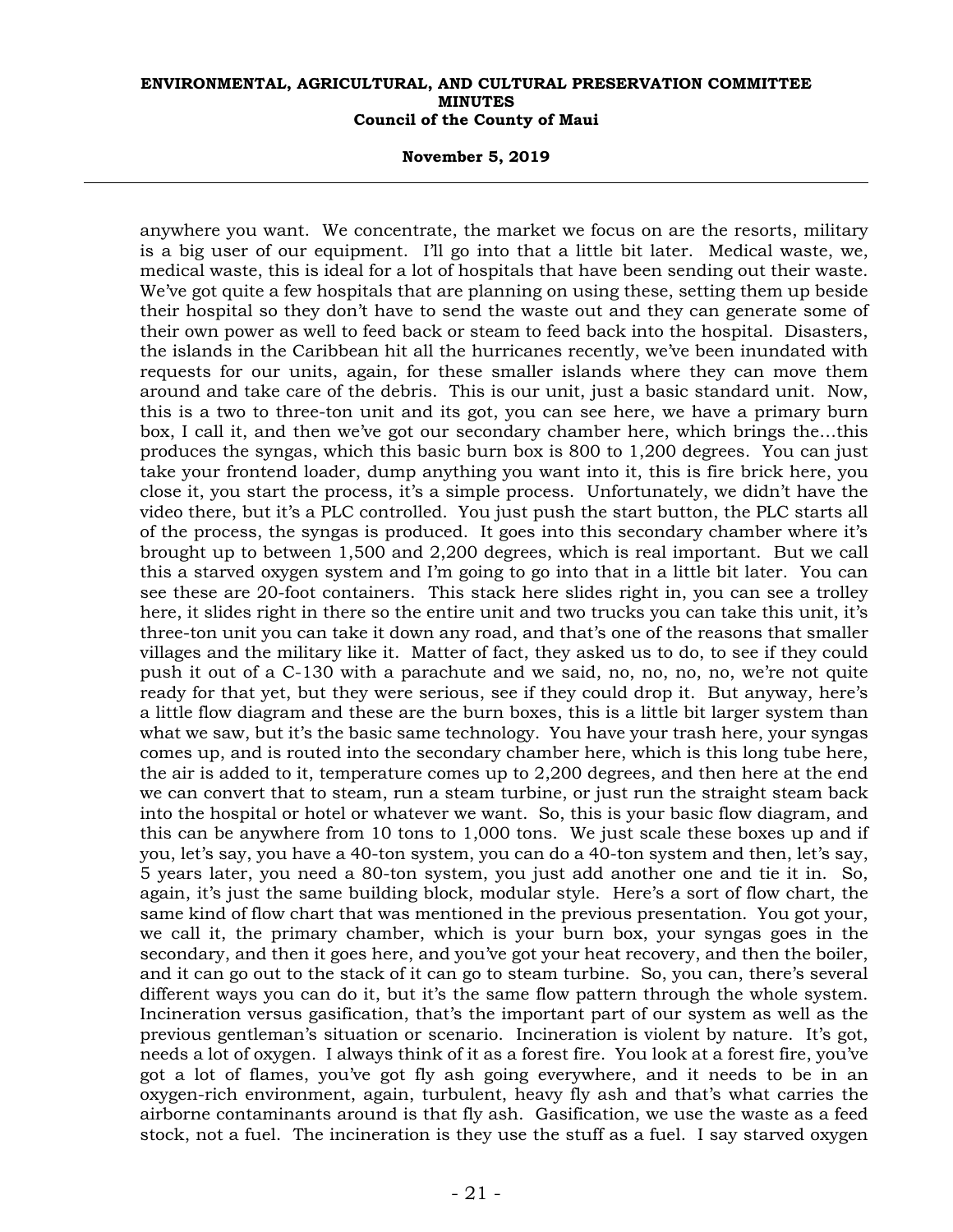#### **November 5, 2019**

because we inject and control the amount of oxygen that goes into the burn box. We have just enough oxygen so that it will burn. And my colleague uses the scenario of a cigar, a lit cigar just sitting there and it just sort of smolders along, and if you look in there there's no movement, virtually no movement, no fly ash, no turbulence, we want it to be as quiet and still as we can make it, and that is the key to our system. We do produce the syngas between the 800 and 1,200 degrees. We produce the gas, which goes in the secondary chamber and that's how the, our gasification or most gasification systems work. Here's a little quick slide of our burn chamber or we call it our primary. You've got a hatch, which is, all of this is lined with standard fire brick, all the materials are standard. The containers are metal containers, it's beefed up, it's not your stuff that you buy at the corner store, but it's a common fire brick that you get anywhere. We line the top, now one of the key things about this design and this top is the tolerances are very close, because we pull a slight vacuum on this system with the door closed, so it's got to fit extremely tight. And then we bring in air in the bottom and then but you can dump anything you want in there; we like tires in there that's high BTU content, helps the burn cycle. And we, unlike other systems, we take basically any waste and here's the primary here, we threw a few tires in, we always like to have a few tires in there, but dump whatever waste in there and then afterwards the burn, you'll burn it for 8 to 12 hours usually and then after that you'll clean it out. And if you have multiple primaries, and I'll show you that in a minute, while one is cooling down the others is operating, so you can operate 24 hours a day. If you just have obviously one primary or one burn box you're only going to be operating, you know, on 12-hour days. You mentioned, the Councilmember mentioned sewage and sludge, that's one of the biomass, that's one of the things that we can burn in our system. Again, you have to have, it can't be all sewage sludge and it needs to heat dry, but we try, we do take any kind of municipal waste, solid waste 'cause you've got, you asked about diapers and cheese sandwiches and everything else that is dumped in there. We can dump anything in there but we like to have about 4,600 to 5,000 BTU average, that's what we sort of calculate for our system here. The, our system, we have a plant that's been operating for 19 years in Barrow, Alaska. It's a 30-ton plant per day and right now, we just put in some new controls last year, it's up to 35 tons a day. We get 35 tons a day. It's a fixed plant, it's not a portable plant. But the EPA has been monitoring that system for 18 years and with some fantastic results. You can see, I don't know if…well my pointer doesn't work, but you can see the EPA requirements, you can see California's requirements, and you can see the results for this system. Because of this quiet burn, slow burn technology, now sometimes we'll put a little charcoal filter, not a scrubber that some of these units but a standard charcoal filter in the stack to catch anything that might get through. You can see, well, the results that we're getting and they're pretty remarkable in my opinion. We also, the, I mentioned earlier that the Department of Defense is very keen on these smaller units and they spent a year at our factory. They bought 21 units but they spent a year at our factory putting all different types of trash mixtures, combinations, everything you can think of they put in there and they burn, they monitored the flue gas, everything, and unfortunately I can't share that with you 'cause it's proprietary to them but all I can say is that it was well within this scope here. They, during the Iraq war, they, you know, after the Iraq war all the soldiers left but there was tons and tons of trash that was left over from the war and most people didn't realize it,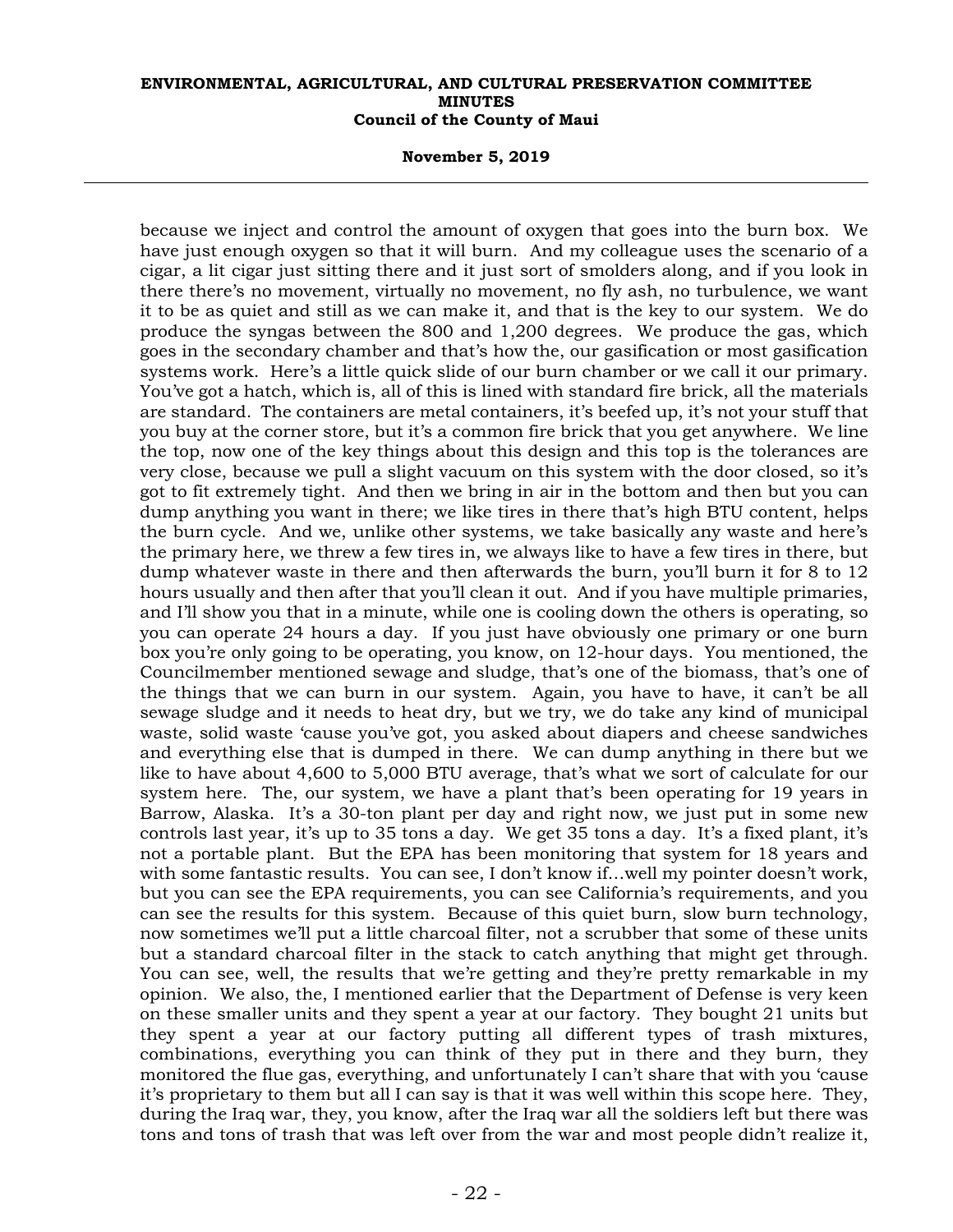**November 5, 2019** 

myself included. Then Iraq called us and said, hey, you guys need to come back and clean all this stuff up, you left our country in a mess. So, we're like, oh, so we, they found there was a lot of documents laying around there at the old campsites that shouldn't have been in there and a lot of other sensitive stuff. So, they made a executive decision that they were going to put one of these portable units with each camp. And so they've done that in a number of areas, we have units in Iraq and Afghanistan right now. And what they do is they burn the trash from the commissary and things like that and then with the trash, with it they'll generate a little electricity, the small unit don't generate a lot of electricity but they do generate electricity to supplement the camp generators. So, it's about .25 megawatt per burn box or per primary. So, it takes four or five, about ten tons to get a megawatt out of the thing. So, they're very happy with that and it's worked out well. Unfortunately, three or four of them that we had at the air base in Florida disappeared when that last hurricane went through. So, that's good for us because now we get to replace them but bad for the military. This WasteStation, you know, I've talked about, you saw the picture of the single burn box but you can, these things are modular so this about 4, to get to 12 tons you need about 4 of these primaries or 4 additional burn boxes. And this is, just shows a diagram here of that and again you can recuperate the waste heat, you can exchange it, you can make, turn it into electricity. One of the things here that the military wanted and we liked is we have a flue gas recirculating system here. So, from the top of the secondary, we can recapture some of that heat, feed it back into these primaries so they stay hot or use less energy firing them up to temperature. So, it's a…and the military their units were all this configuration. And this is a six ton, two, four, six or two to three, so it can be six to nine ton setup there. This is again going back to the modular side of the technology. This is much larger. You've got seven or eight primaries here. You've got two secondaries, but again, it's the same principle, you're just going to a larger scale for larger application, a bigger city, that type of thing. This is our plant in Barrow, Alaska. You can see the scale is a lot larger. This is a 30-ton plant and you can see the secondary. Look at the size of that secondary there, it's much larger. But it's a fixed plant and you can see here they're loading it with a frontend loader, they bring it in, just dump it in. These, burn boxes were recessed into the ground a little bit, so it's easier for the frontend loader just to drive up, dump the trash in. These are…there's two 15-ton burn boxes here, so we just scaled them up, same technology, just scaled them up. You can see here is one of the boxes after it's been burned, you can see the amount of trash that came back, about a half of a 55 gallon drum is the, what came, yeah, what came out. Here we have again PLC controlled, we've got a little command center here, we just upgraded this last year, because after 18 years all the electronics, all the new instrumentation is so much better, so we upgraded that last year. But that's…this is only a 35-ton plant now, the 80-ton plant that we're going to do in America Samoa will probably be a little bit larger than this. It will be larger than this but probably a little bit longer but about the same height. This here is a 400-ton plant that we've just quoted to Veracruz, Mexico, and then they called back and said, no, we need it to be 800 tons, so we're going to duplicate, we're just gonna double this, since we got 400 tons already engineered, we just said well, we'll go ahead and make this a 800 ton. But they've got severe problems there, like a lot of cities particularly in Mexico. Their current dump is now basically a hazard and like a super fund site. I mean, you can't even, they're going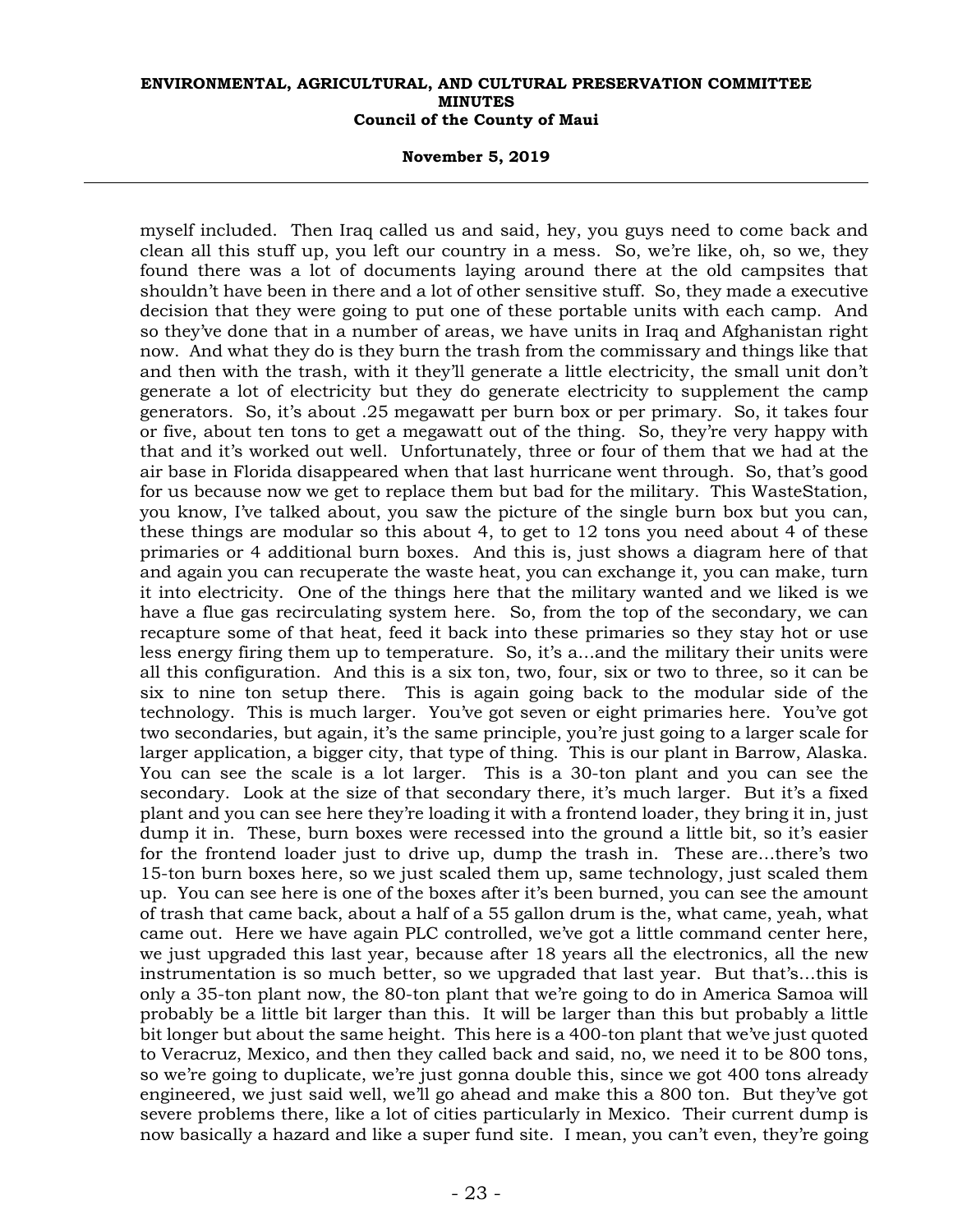#### **November 5, 2019**

to close it down, it's just, it's bad there, pulled 100 tons of trash out of the river, next to the city. Earlier two months ago, saw they have severe problems but they've, we quoted this four years ago and they didn't do anything about it, now they're really in a bind. So, what I'm saying is that we can scale it up to any size that somebody would like. There are some, I put it and probably in your handouts, you'll see this, I put the, here's just the technical specs, dimensions, and things like that of a standard WasteStation just so you'd have that information. And I did the same thing with a detailed explanation, all of…the doctor did a good job of explaining it already with, let's see, with the pyrolysis and all of that. It's similar a discussion, but I wanted you to have all of this detail. And this is the rest of it here. Well, that's my presentation. I appreciate you, your time, and I'm open to any questions.

CHAIR SINENCI: Thank you, Mr. Garnsey.

- MR. GARNSEY: Oh, well, I tell you what, Chair, if we could, I've got my computer, and if…I'd like to see if we can get that video to work, if that's possible.
- CHAIR SINENCI: Okay.

MR. GARNSEY: 'Cause it's only a one-minute video.

CHAIR SINENCI: In the meantime, we've got a question from Member Kama.

- VICE-CHAIR KAMA: Thank you, Chair. So, what is the smallest unit that you're able to create on one of those containers?
- MR. GARNSEY: You mean, how much tonnage a day?

VICE-CHAIR KAMA: Yes.

MR. GARNSEY: One ton a day or two tons. One box, one burn primary chamber will handle up to three tons, but you don't have to use three tons. If you just had a one ton, you could throw the one ton in there. It's a standard 20-foot container, 20-foot burn box. So, one to three tons is the smallest we make.

VICE-CHAIR KAMA: So, when you make the, these, what you call 'em burn boxes?

MR. GARNSEY: I call 'em burn boxes, primary chamber, it just depends how you want to phrase it. Yes, I say burn box.

VICE-CHAIR KAMA: Okay. We'll call it a burn box. But lack of a better word…

CHAIR SINENCI: Pizza oven.

VICE-CHAIR KAMA: What'd you call it?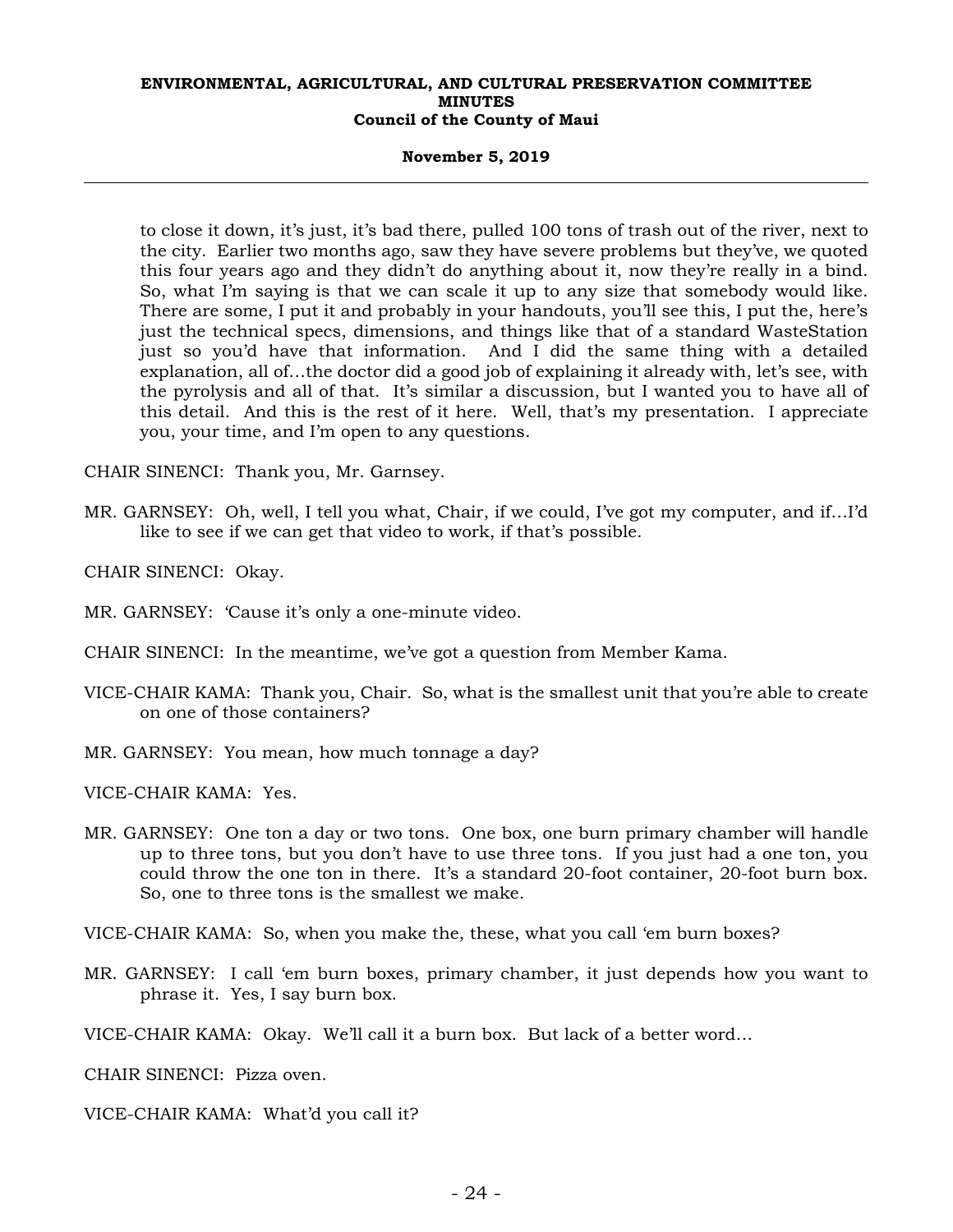#### **November 5, 2019**

CHAIR SINENCI: Pizza oven.

MR. GARNSEY: Pizza oven, pizza oven, yeah, there you go, pizza oven, yeah.

VICE-CHAIR KAMA: Oh, okay. So…

MR. GARNSEY: Oh, there you go. She…okay, click.

VICE-CHAIR KAMA: You got it?

MR. GARNSEY: Yeah, got it.

*…(beginning of video presentation)…* 

- UNIDENTIFIED SPEAKER *(Video Presentation)*: Welcome to Dynamis Energy's short video presentation of the WasteStation. The WasteStation is a portable thermal oxidation system --
- MR. GARNSEY: See, there's the stack. There's the unit.
- UNIDENTIFIED SPEAKER: --used to reduce the volume of municipal, industrial, and medical waste streams by up to 95 percent. After the WasteStation has been transported to location --
- MR. GARNSEY: There they opening up the door --
- UNIDENTIFIED SPEAKER: --instead of *. . .(inaudible). . .* --
- MR. GARNSEY: --of the primary chamber or burn box --

UNIDENTIFIED SPEAKER: --operations can be *. . .(inaudible). . .* 

- MR. GARNSEY: --they're opening up and see it's hydraulically operated. Here's the fire brick as you see.
- UNIDENTIFIED SPEAKER: To begin operations, the hook door is opened. Municipal solid waste, --
- MR. GARNSEY: MSW, municipal solid waste.
- UNIDENTIFIED SPEAKER: --industrial waste, and medical waste call all be loaded into the WasteStation. After loading the waste is complete, --

MR. GARNSEY: Again, tight seal on this door.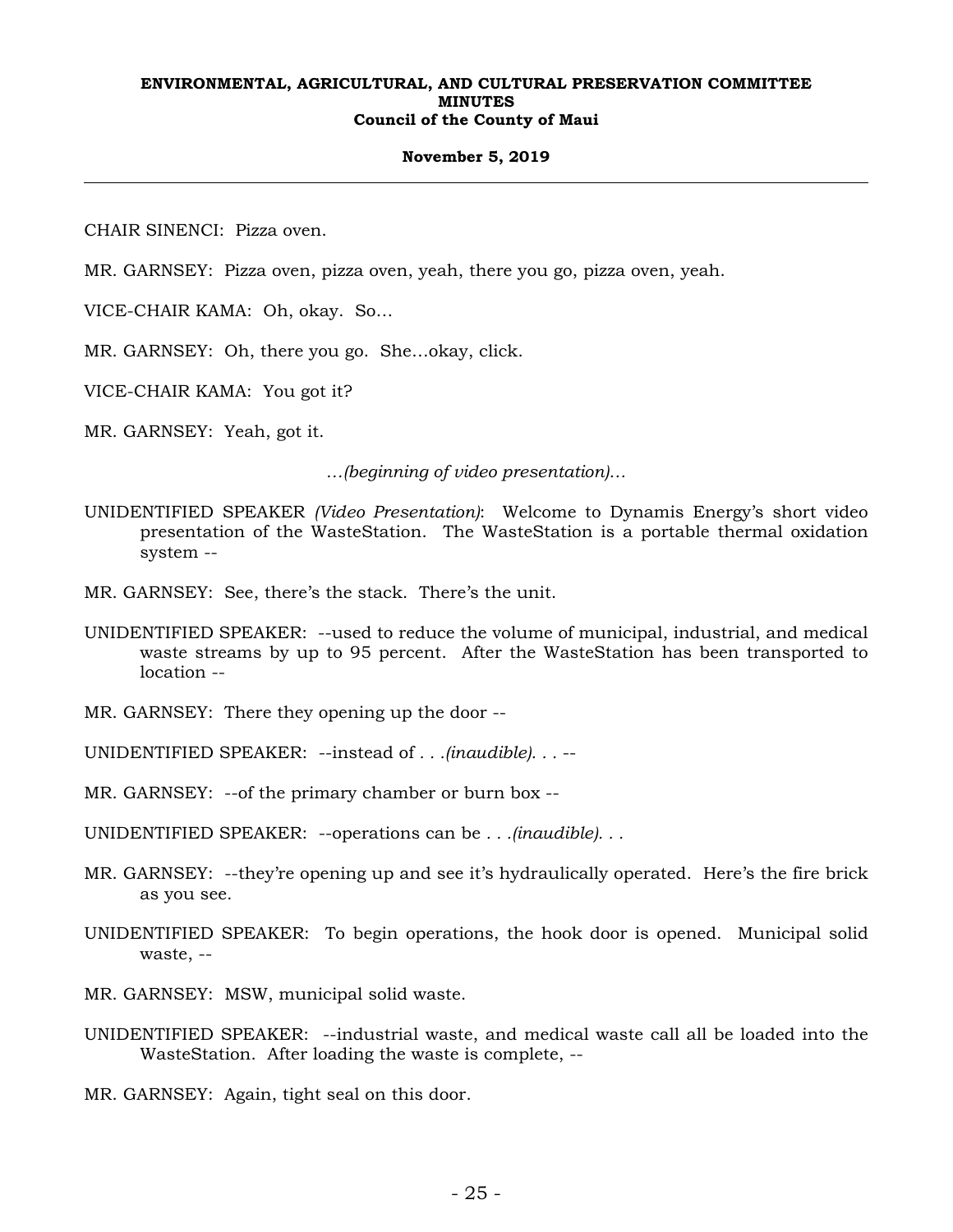#### **November 5, 2019**

UNIDENTIFIED SPEAKER: --the load door is closed and sealed and the process begins. The automatic control system ensures that --

MR. GARNSEY: Just a couple of buttons to push.

UNIDENTIFIED SPEAKER: --operations run smoothly with little to no --

MR. GARNSEY: It's all automatic --

UNIDENTIFIED SPEAKER: --operator interaction required.

MR. GARNSEY: --which is the…

UNIDENTIFIED SPEAKER: The primary chamber control is engaged, which notifies --

MR. GARNSEY: These are to train somebody how to…

UNIDENTIFIED SPEAKER: --the main logic controller that the primary chamber is ready for operations. At this point, the start button on the main control panel is engaged and the gasification process begins. The display on the main control panel allows the operator to monitor progress of the process.

MR. GARNSEY: Now, this is looking inside the secondary chamber --

UNIDENTIFIED SPEAKER: Synthesis gas is created from the waste --

MR. GARNSEY: -- and you can see your synthetic gas…

UNIDENTIFIED SPEAKER: --in the primary chamber. The gases are then conditioned in the secondary combustion chamber.

MR. GARNSEY: And then you'll see in a minute --

UNIDENTIFIED SPEAKER: As the gas is increasing in  $-$ 

MR. GARNSEY: --you see all of that, that's auto combustion.

UNIDENTIFIED SPEAKER: --the secondary combustion chamber moves through --

MR. GARNSEY: We had to feed, but now it's automatically --

UNIDENTIFIED SPEAKER: --several stages --

MR. GARNSEY: --combusted.

UNIDENTIFIED SPEAKER: --including auto combustion and the gas as seen here.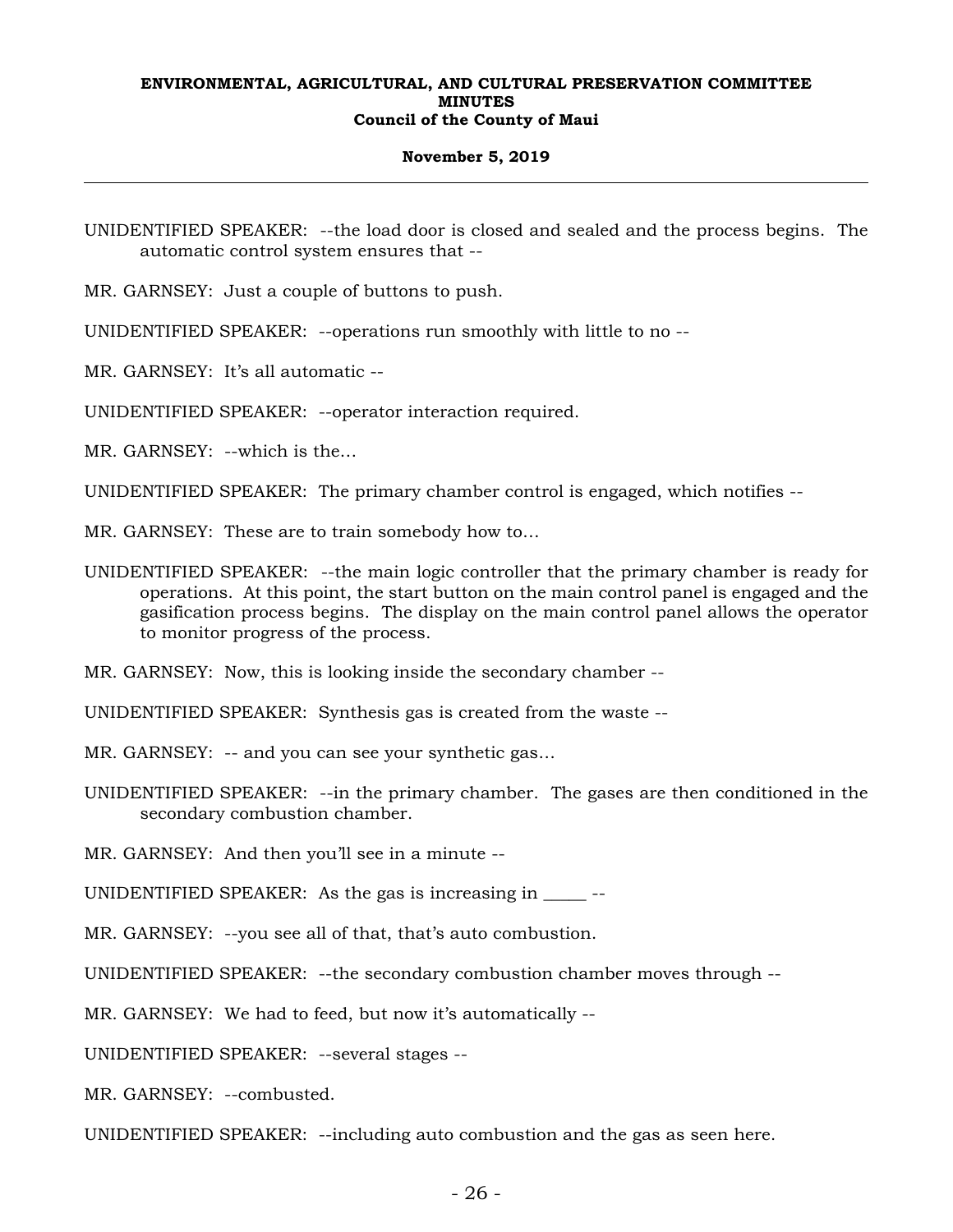#### **November 5, 2019**

MR. GARNSEY: And it's got enough heat where it's auto combustion, so you can see that.

UNIDENTIFIED SPEAKER: The WasteStation operates with no visible stack emissions, --

MR. GARNSEY: Yeah, no stack emissions *. . .(inaudible). . .*

UNIDENTIFIED SPEAKER: --and it's based on simple but dynamic engineering allowing for lower costs than traditional technologies.

MR. GARNSEY: Turn off the ads.

UNIDENTIFIED SPEAKER: And because there are very few moving parts, the WasteStation requires less maintenance and is less expensive to operate than other systems. Thank you for watching this short --

MR. GARNSEY: All right.

UNIDENTIFIED SPEAKER: --presentation of the WasteStation.

MR. GARNSEY: I'm glad we got that in.

UNIDENTIFIED SPEAKER: For more information, please go to www.dynamisenergy.com.

*…(end of video presentation)…* 

CHAIR SINENCI: Member Kama, you had a follow-up?

VICE-CHAIR KAMA: Yeah.

MR. GARNSEY: Excuse me. Okay. I don't know how to turn it off or maybe just quit. Okay, there we go.

VICE-CHAIR KAMA: So, I guess it's called a WasteStation.

MR. GARNSEY: Yeah. That's the trademark for that, yeah.

VICE-CHAIR KAMA: Okay. Okay. So, we'll call it that. So, what is the cost of your smallest unit?

MR. GARNSEY: It's about 800,000 to 900,000.

VICE-CHAIR KAMA: Outright? That's what it just…

MR. GARNSEY: No, it…yeah, something like that.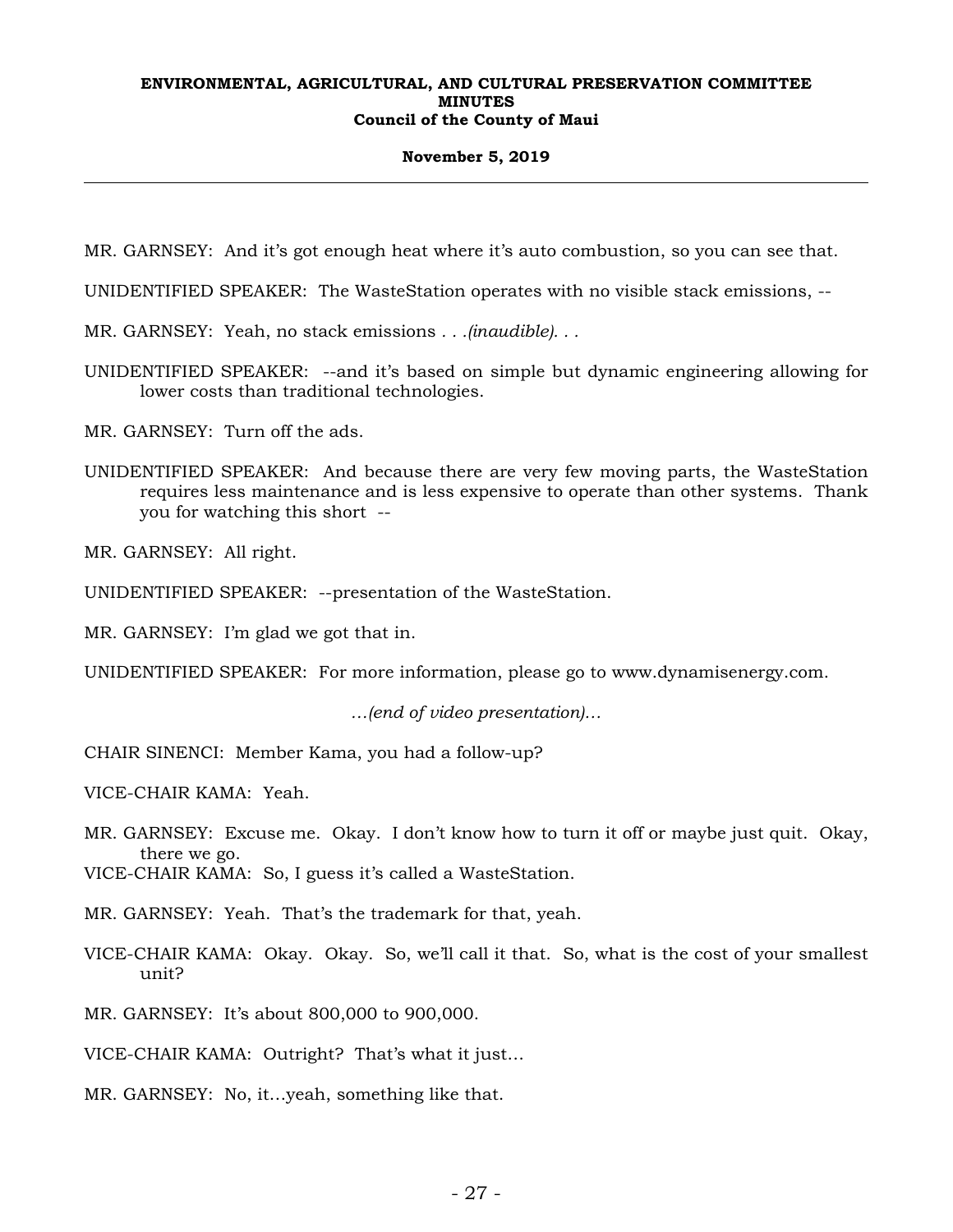## **November 5, 2019**

- VICE-CHAIR KAMA: So, we just bought one from you, that's all we'd have to pay for? Is there any maintenance?
- MR. GARNSEY: Well, you got to get it here.
- VICE-CHAIR KAMA: Yeah.
- MR. GARNSEY: Yeah. And we include some training and some things like that. The last one we sold, they had a little bit extra, it was about 1.2 million.
- VICE-CHAIR KAMA: 'Cause right now our garbage is picked up by…well, I dump my garbage in a dumpster and then that dumpster gets emptied every week by the garbage company, Aloha Waste or whatever, and then they take it to the dump, but one of these would just take care of that right away --

MR. GARNSEY: Absolutely.

VICE-CHAIR KAMA: --at the apartment building without having to go --

MR. GARNSEY: Right.

- VICE-CHAIR KAMA: --through all that dumping and dumping and redumping.
- MR. GARNSEY: And another thing that just following on that same concept, industrial parks are using this because they got lumber and other things at the industrial park. So, at night, they're burning this right there at the industrial park cutting down on their electricity costs and not having to transport the waste away from the industrial park.
- VICE-CHAIR KAMA: So, you know, one of the things that we do over here when people pass is we don't necessarily bury them 'cause we don't have that kind of a land to do that, so we just cremate. Could these things do that too?
- MR. GARNSEY: You talking about human?

VICE-CHAIR KAMA: Yeah. I'm just thinking.

MR. GARNSEY: Well, to be asked, to be honest with you, we had, I'm not going to mention names, but I actually had a group come to us and ask me that same, asked us that same question, and the answer is yes. If you don't want to get into the religious aspect of it.

VICE-CHAIR KAMA: Yeah.

MR. GARNSEY: But the…we don't get a high enough temperature for the bones, to dissolve the bones.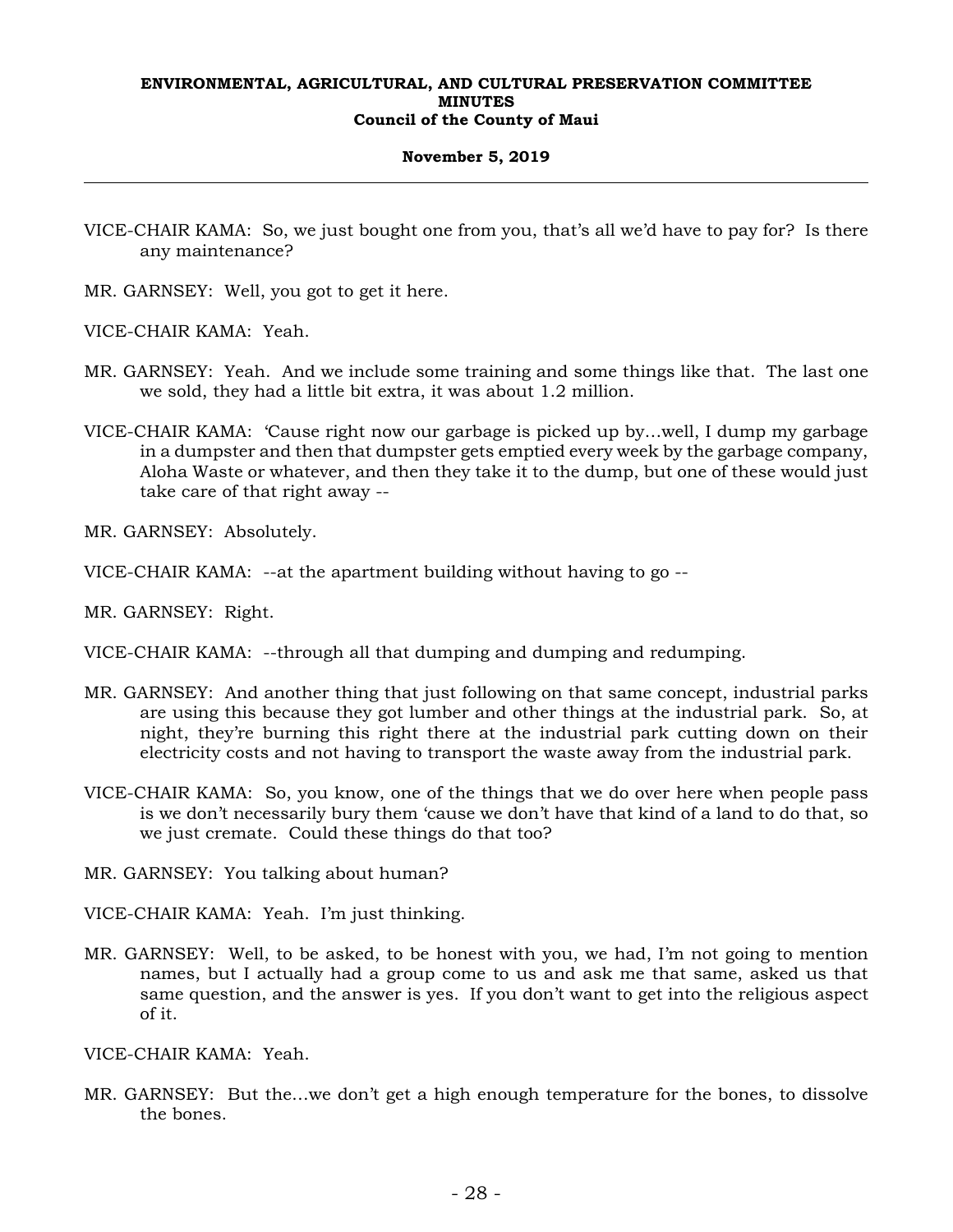## **November 5, 2019**

VICE-CHAIR KAMA: That's why you got to grind them.

- MR. GARNSEY: Yeah, but we can take care of everything else, but the skull and the bones are still left.
- VICE-CHAIR KAMA: Right. Yeah.
- CHAIR SINENCI: And, Member Kama, just for --
- VICE-CHAIR KAMA: Okay, Chair.
- CHAIR SINENCI: --some County statistics from the Solid Waste Division, 2,500,000 pickups per year, 90 million pounds of trash picked up per year, and so, that's just some of the amount of garbage that we…

VICE-CHAIR KAMA: Yeah.

- CHAIR SINENCI: Yeah, that we create.
- VICE-CHAIR KAMA: Yeah. That's why I'm asking. I'm just thinking that maybe we can eliminate a lot of that.

MR. GARNSEY: Yeah.

CHAIR SINENCI: Thank you.

- VICE-CHAIR KAMA: Yeah. Thank you, Chair. Okay.
- CHAIR SINENCI: Any other questions from the…we have…

VICE-CHAIR KAMA: I'll yield my time.

CHAIR SINENCI: Thank you. Member Paltin?

COUNCILMEMBER PALTIN: Thank you. So, there's no sorting involved in this one?

- MR. GARNSEY: No sorting. You just dump it in, no pelletizing, just…now, you can sort if you want. There's copper cables and stuff like that. A lot of our customers prefer to separate that, but you don't have to. You can do that after the fact. It'll burn the rubber off the insulation and then you can extract the copper wire after if you want.
- COUNCILMEMBER PALTIN: And just a question about permitting, like in the continental U.S. and other places like that, do you need to get permits?
- MR. GARNSEY: Yes. And the EPA, you know, has a lot of records on our stuff and we haven't had any problem getting permits. 'Cause we…they've got more records than anybody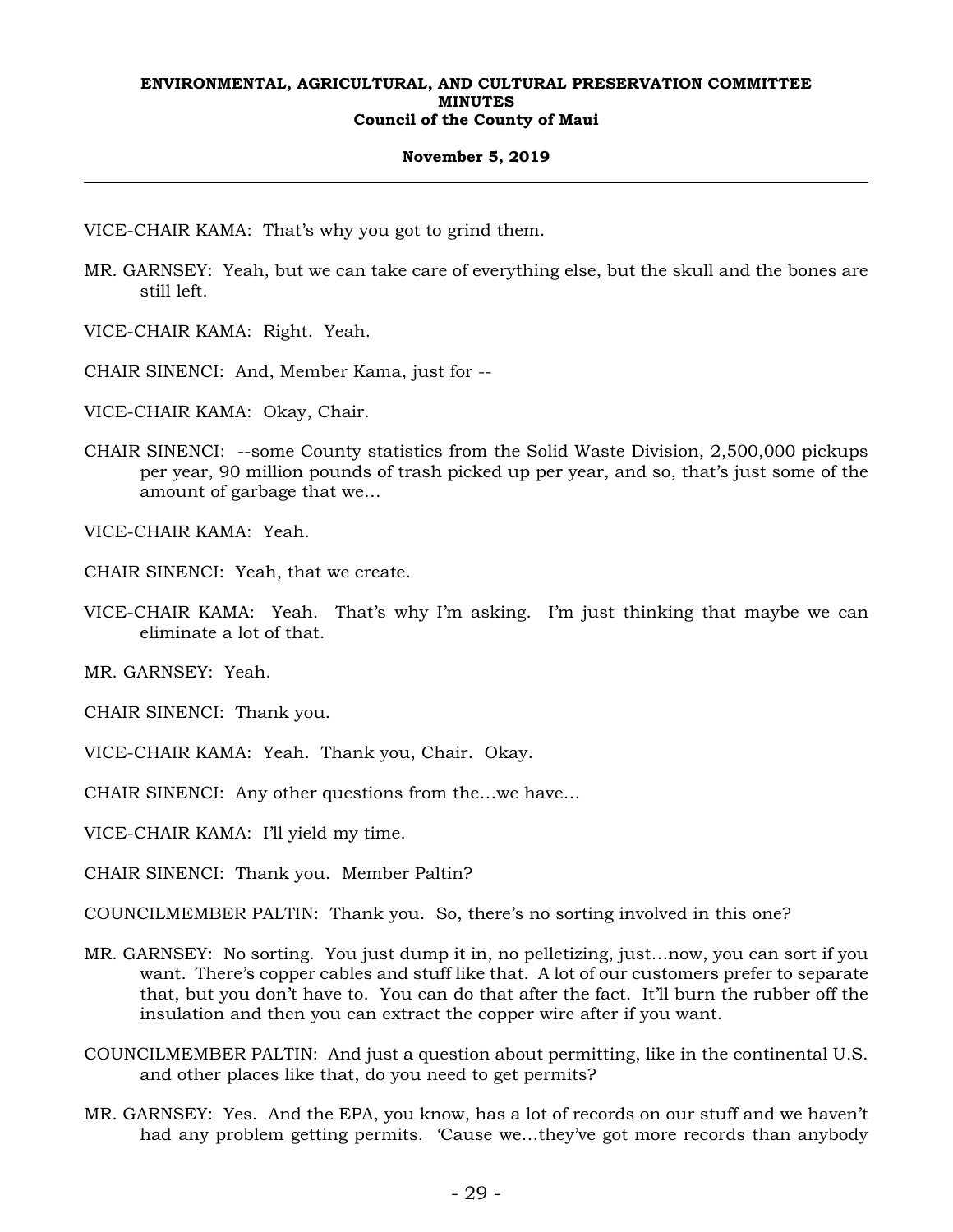#### **November 5, 2019**

because they were a little skeptical at first because of the numbers, they were so low. So, but after so many years, now it's, we use them as a reference as a matter of fact. Obviously, we do but that's, they're our number one reference, the EPA.

- COUNCILMEMBER PALTIN: And last question on the picture with the island resorts, do you notice if maintenance near a ocean environment is more so than in the middle of the continent?
- MR. GARNSEY: Probably the saltwater, we, if it was right on the coast we would probably treat the, you know, treat the unit with some type of coating to protect it but…
- COUNCILMEMBER PALTIN: Is that what you currently do for the island resorts that have  $\overline{P}$
- MR. GARNSEY: Yeah. We normally coat it anyway. But as far as additional maintenance, we don't see any additional maintenance. Matter of fact, the plant is not portable but the plant in Alaska for 18 years, you know, it's been maintained, they maintain it and have…but there is a cost for maintenance, but it's a minor cost because just like some of the other systems everything is off the shelf. We don't have anything that's really difficult or extra proprietary, if you will. All the PLCs are standard PLCs. All the, you know, the sheet metal is sheet metal. Fire brick you can buy anywhere. So, all of the material is pretty much easy to have access to.
- COUNCILMEMBER PALTIN: Thank you. Are you currently operating anywhere within the Hawaiian islands?
- MR. GARNSEY: No. At this point we're not --

COUNCILMEMBER PALTIN: Okay, thank you.

MR. GARNSEY: --but we see or believe that a small unit like this would be good for some of the smaller towns here. Yeah. That's my timer. You have to slide it. But…my assistant, yeah, okay. No problem. But anyway, we're looking at some…we think that…oh, I got it here. There we go. It's a BlackBerry, not too many people have BlackBerry's or know how to operate them anymore. But so but we feel there's some smaller towns in the area, Hana being one of them that this would be a nice application for that town. Again, it's portable, it's easy to get. It's as easy to get into as anything because you just put it on a standard truck, 20-foot container, and drive it there and you set it up in a day. So, it doesn't require any, you know, any…and the training, we would send somebody here to, obviously, train the personnel and…

UNIDENTIFIED SPEAKER: *. . .(inaudible). . .*

MR. GARNSEY: No, I haven't, maybe take it by boat over there.

VICE-CHAIR KAMA: *. . .(inaudible). . .* C-130.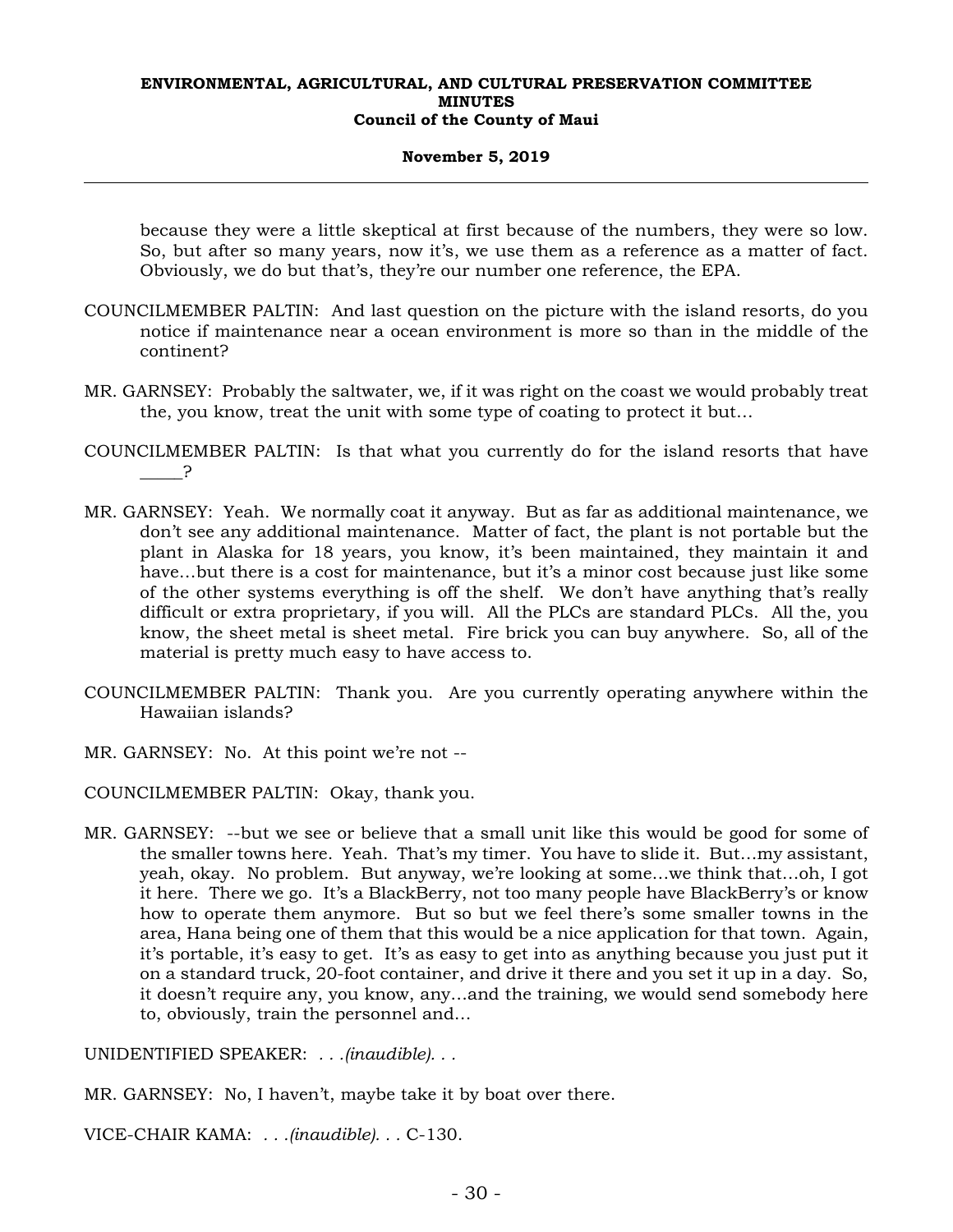#### **November 5, 2019**

- MR. GARNSEY: Yeah, so there you go. Yeah, maybe that's what the military had in mind. They were going to drop it in the, parachute it into Hana. But anyway, it's… it might not make the road for Hana, yeah. But you can…I don't know how big the airport there is in Hana, but, you know, you…is it small? Okay. Well, maybe boat is our…
- UNIDENTIFIED SPEAKER: *. . .(inaudible). . .* C-130 though.
- MR. GARNSEY: If a C-130 can get in there, it can, you can load both pieces in a C-130.
- CHAIR SINENCI: Yeah. Mr. Garnsey, we have one more question here from Chair King.
- COUNCILMEMBER KING: Thank you, Chair. So, when you had the slide where you were comparing it to incineration, how does this compare to H-POWER on Oahu? And are you calling that incineration?
- MR. GARNSEY: Yeah, that's what I'm calling it, yeah.
- COUNCILMEMBER KING: Okay. So, your slide said that this gasification was EPA approved. Does that mean incineration is not…
- MR. GARNSEY: No. I didn't want to imply that. I'm just saying that our technology…
- COUNCILMEMBER KING: Because you left it off of the slide that said incineration and you put it onto the gasification one that gasification is EPA. But is that EPA approved?
- MR. GARNSEY: I can't…
- COUNCILMEMBER KING: You're not sure.
- MR. GARNSEY: I'm not sure of that. I just know that our gasification patent and our process is EPA approved.
- COUNCILMEMBER KING: Oh, okay.
- MR. GARNSEY: Yeah.
- COUNCILMEMBER KING: Okay. So…
- MR. GARNSEY: But I'm not saying that incineration, some types of incineration are probably with the right scrubbers and all of that stuff might pass muster with them, yeah.

CHAIR SINENCI: Okay. Thank you, Chair King. Any…yes, Mr. Molina, you had a question?

COUNCILMEMBER MOLINA: Yeah, thank you, Chairman. Thank you for the presentation. You got a…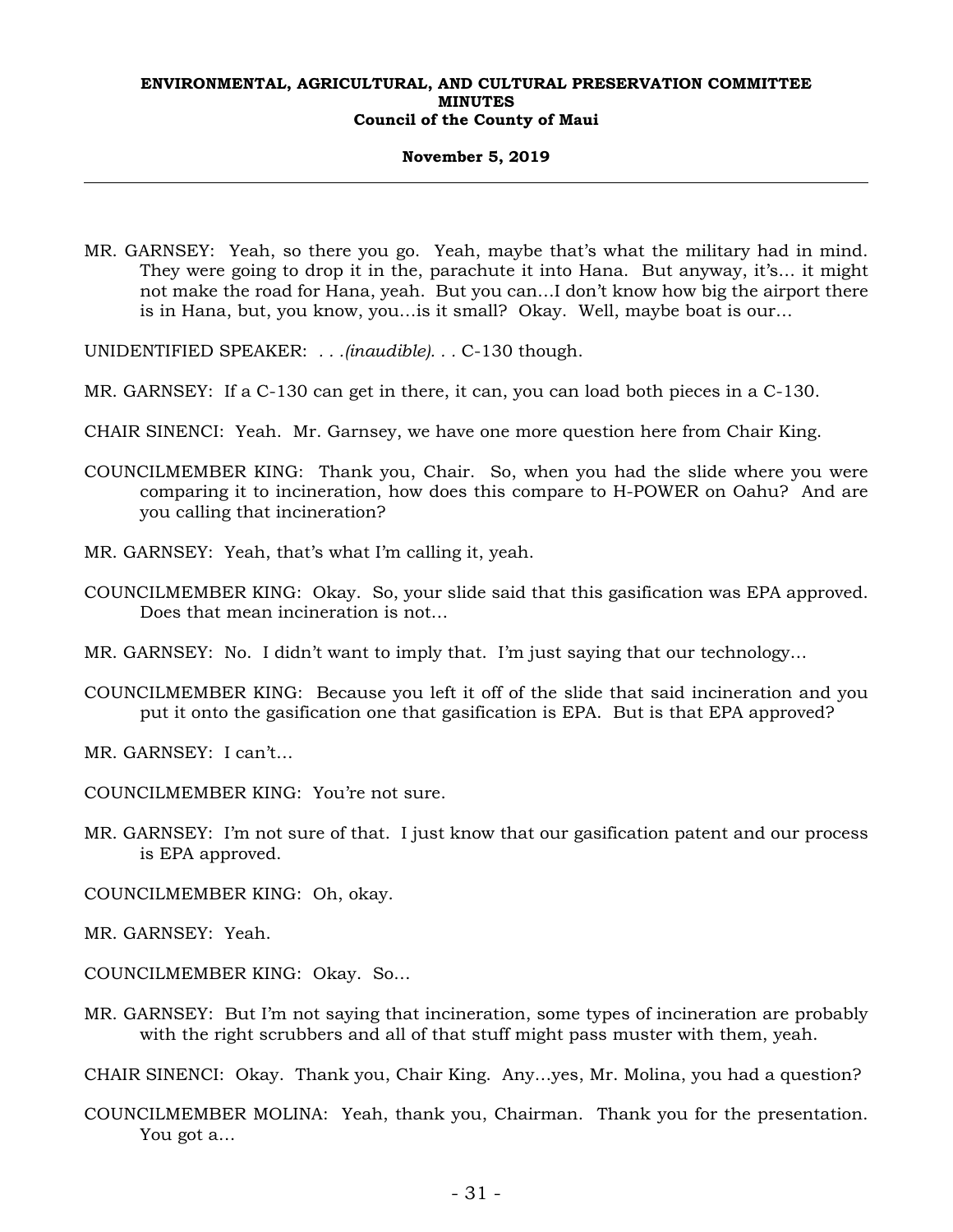## **November 5, 2019**

- MR. GARNSEY: Well, you're welcome.
- COUNCILMEMBER MOLINA: Interesting stuff, you know, potential crematorium and…
- MR. GARNSEY: That's a little creepy, yeah.
- COUNCILMEMBER MOLINA: That was an eye opener.
- MR. GARNSEY: Yeah, exactly.
- COUNCILMEMBER MOLINA: In your handout, you mentioned that the syngas can be burned to generate products such as drinking water, can you, like, could it be used potentially for desalinization?
- MR. GARNSEY: Yes. The heat, the waste heat can be used for desalinization, yes, absolutely. And we haven't done that yet, but we've had people approach us for that. I use Mexico, again, because we do, we have a lot of traction in Mexico and that's one of the areas in the Cancun area that they're talking about, using a desalinization unit, wanted to use this to feed that. I don't know about the tie in, I'm not the, you know, on the engineering side of it, but yes, that's been definitely discussed.

COUNCILMEMBER MOLINA: Good. And how many states do you have facilities in?

MR. GARNSEY: Units working? We have…all of our units are overseas. We don't have any in the U.S. except for Point Barrow, Alaska. But we are in the process of putting one right now in the valley of Texas for medical waste right in McAllen, so we'll have that probably within four or five months and all the rest are like Caribbean islands and Iraq, you know, those areas right now.

COUNCILMEMBER MOLINA: Okay.

MR. GARNSEY: So, but we're just getting, we're getting a lot more interest now particularly on the medical waste side, so I expect to see quite a few more of those in the U.S.

COUNCILMEMBER MOLINA: Okay, thank you.

CHAIR SINENCI: Thank you. Ms. Apo Takayama, do you…how we doing on time?

MS. APO TAKAYAMA: *. . .(inaudible). . .*

CHAIR SINENCI: Okay. So, if there are no more questions, thank you, Mr. Garnsey.

MR. GARNSEY: You're very welcome.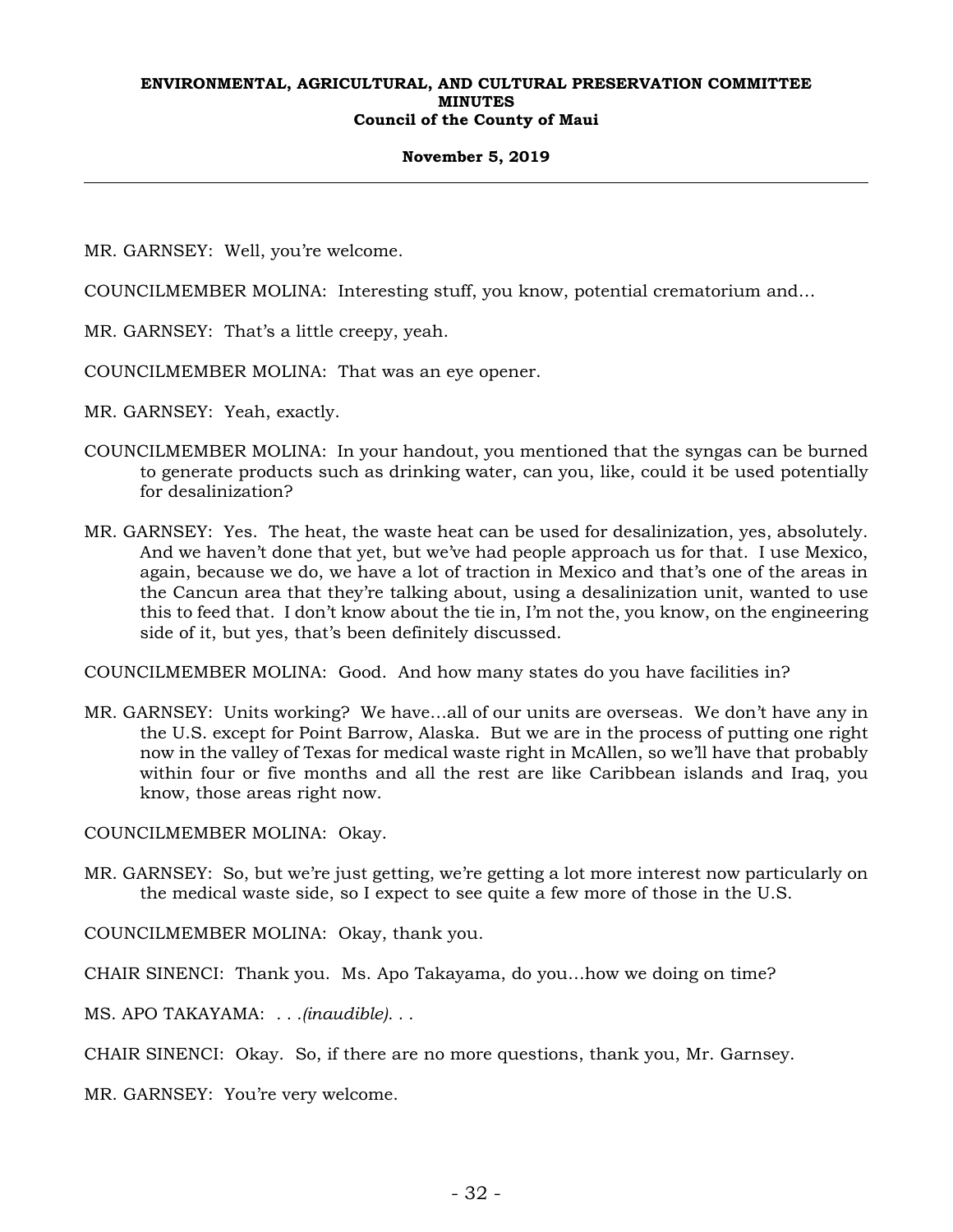## **November 5, 2019**

- CHAIR SINENCI: We've reached…Members, we've reached our mid-meeting mark, so we can take our ten-minute break now, and then when we return, we'll have some of our clean water technology presentations. But we did want to thank Mr. Kim and Mr. Garnsey for your presentation, and if you want to hang around for --
- MR. GARNSEY: Absolutely, we'll hang around. Thank you very much.
- CHAIR SINENCI: --when we have some time after. Thanks for being. EACP meeting is in recess 'til 3:17. *. . .(gavel). . .*

 **RECESS: 3:07 p.m.** 

## **RECONVENE: 3:21 p.m.**

CHAIR SINENCI: *. . .(gavel). . .* Will the EACP meeting of November 5th, Tuesday, please come back to order? It's 3:21 p.m. Members, so we will now move on to the clean water technology. Our first clean water technology presentation will be presented by Mr. Tom Woods of Synergistic Energy Systems, Incorporated. And from Clean Water Innovations, we have Mr. Peter Flowers. So, gentlemen, if you want to begin?

MR. WOODS: Okay. Good afternoon, everyone. It's a pleasure to be here with you.

CHAIR SINENCI: Okay. Hold on. Hold on, Tom. We're waiting for your –

MR. WOODS: Okay.

CHAIR SINENCI: --television shot.

MR. WOODS: Oh. Okay.

CHAIR SINENCI: One moment, please.

MS. APO TAKAYAMA: *. . .(inaudible). . .*

CHAIR SINENCI: Okay. Proceed, Mr. Woods.

MR. WOODS: All right. Good afternoon, everyone, and afternoon to everybody at home watching us on TV today. It's an honor to be here with you. My name is Tom Woods. I'm a resident of Kauai and it's really an honor to be with you all today. And my heart opens up so I might get a little broken up just talking to you guys, 'cause we get to watch you in the papers every day of what you're trying to do for the people of Hawaii and what you're trying to do to clean up these waters. And I'm sorry that my heart gets stuck in my throat whenever I talk about things I care about. But you all are doing a wonderful job and I know the hurdles that we're all up against. I, too, am in a renewable energy world like some of the gentlemen that are here today, and in renewable energy, we're breaking new, we're breaking, we're getting over hurdles, big hurdles of what we can do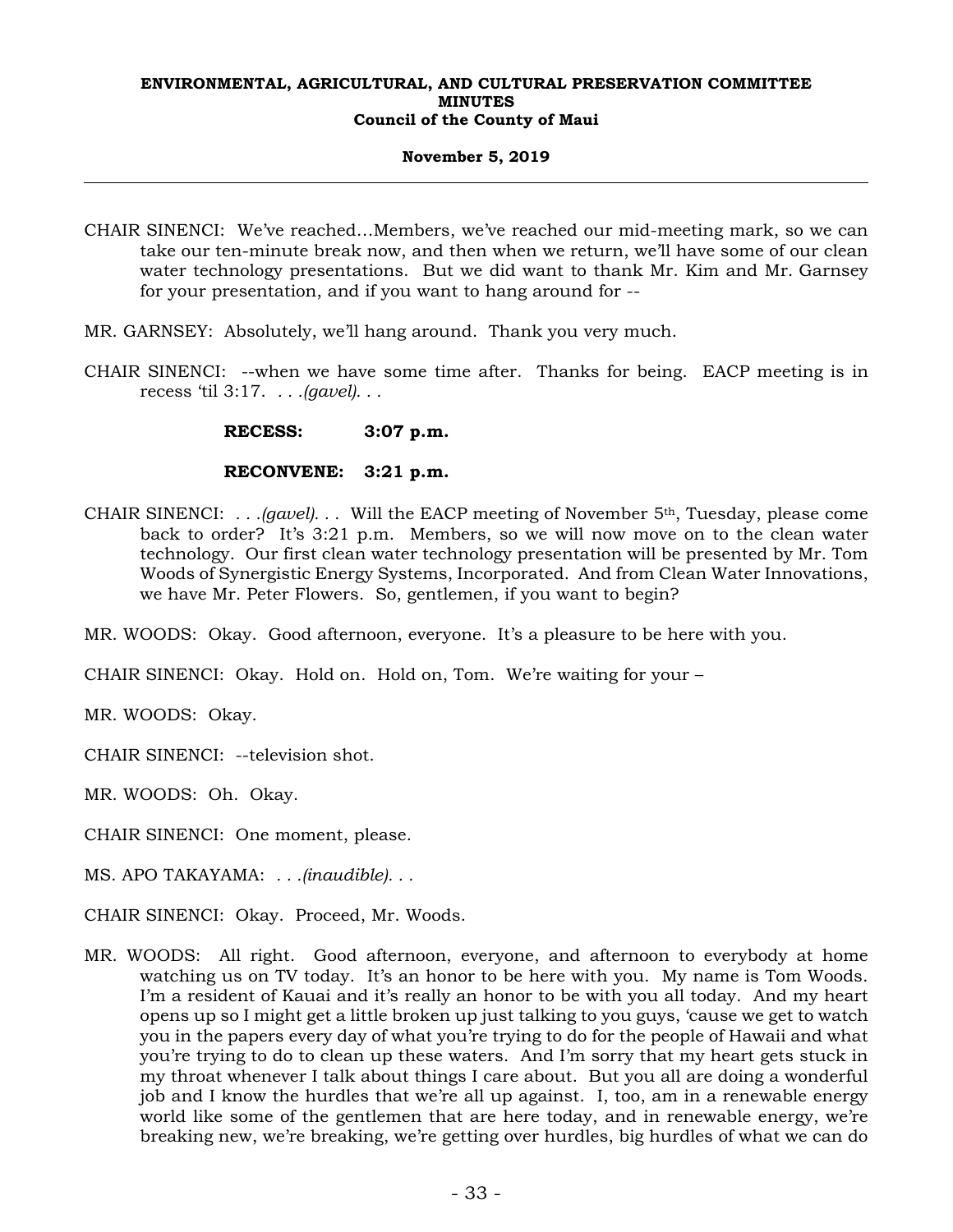#### **November 5, 2019**

with the energy that we deal with on an everyday basis whether it's going to be renewable fuels *. . .(inaudible). . .* with plastics and trash that we have to deal with to a bigger scale in the world that I work with has to do with the millions of acres that have been killed by beetle, wood beetles and things of that nature that we're producing millions of acres of dead trees across our nation all the way up into Alaska. That's the world that I work in. And with our systems, we're able to turn biomass into not only renewable energy like electricity or drop-in diesel but we also produce products like graphene, like pyroligneous acid. This is a form…it's a liquid that's very, people in Asia are very familiar with and people in Brazil are familiar with 'cause it's used in the plant world. It helps plants in many different ways. But in the quantities that we make it in unless it's highly diluted, it's almost toxic. And our company and the companies that we work with, we're looking for a solution for the millions of gallons of fluids that our plants produce. We're having a hard time finding a solution of what we can do with all of this acid that we're producing, very beneficial acid. But until a market grows in the United States, it's not a benefit to our plant producers, it's more of a liability. So, as we were looking for a solution, we were introduced to Clean Water Innovations, and the technologies they have that really, for me, was an eye opener because being a resident of Kauai and knowing the issues that we have with water, knowing the issues that you are all confronting here on Maui, I began to realize is that technology is at a point right now that we do not have to produce dirty water anymore. The technology is there. We just have to raise the awareness of the public and different industries that technology exists that we can clean up this water. We don't have to think about putting it into wells anymore. We can just, as Peter will go into it, he's going to describe to you the methodology and the technology that exists that we can create pure water. And without further ado, I'm going to introduce Peter here because I think he has something to share with us all of how we can confront the water issues that we have, the wastewater issues that we have from many different points, not just centralized, it could be in other ways. So, I'll let him tell you the rest of that story and, again, I really appreciate all of you and all that you're doing to try to handle this issue that we all have with wastewater right now.

MR. FLOWERS *(PowerPoint Presentation)*: All right. Thank you, Tom. And thank you, Councilmembers, for having us here today, pleasure. My name is Peter Flowers, and I will be introducing you to a technology that some of you may have been familiar with in the past and how we have actually taken it to the next level. I'll tell you about the technology, but more importantly, how it can be applied, where it can be applied, how it has actually been used in the municipal, oil and gas, and mining type of industries. So, this is a long name and just to clarify the different names. Awainnova is, we are the licensed, we bought the license for the technology from a company called Awainnova. They're based in and developed it all in Mexico and a counter to most technologies but it's, I'll explain it to you, and it's quite amazing. Low voltage ionic electroflocculation DC and DSA electrodes, great name but it's not a marketing name*.* by any means. But I'll take you so, through what we can do. Sea water, we can actually do desalination with our technology, efficiently and more cost effective than RO. Oil and gas, we can actually, we're in a project now where we will recycle for fracking purposes the water that they use. Instead of it being dumped, they recycle it and reuse it in their steam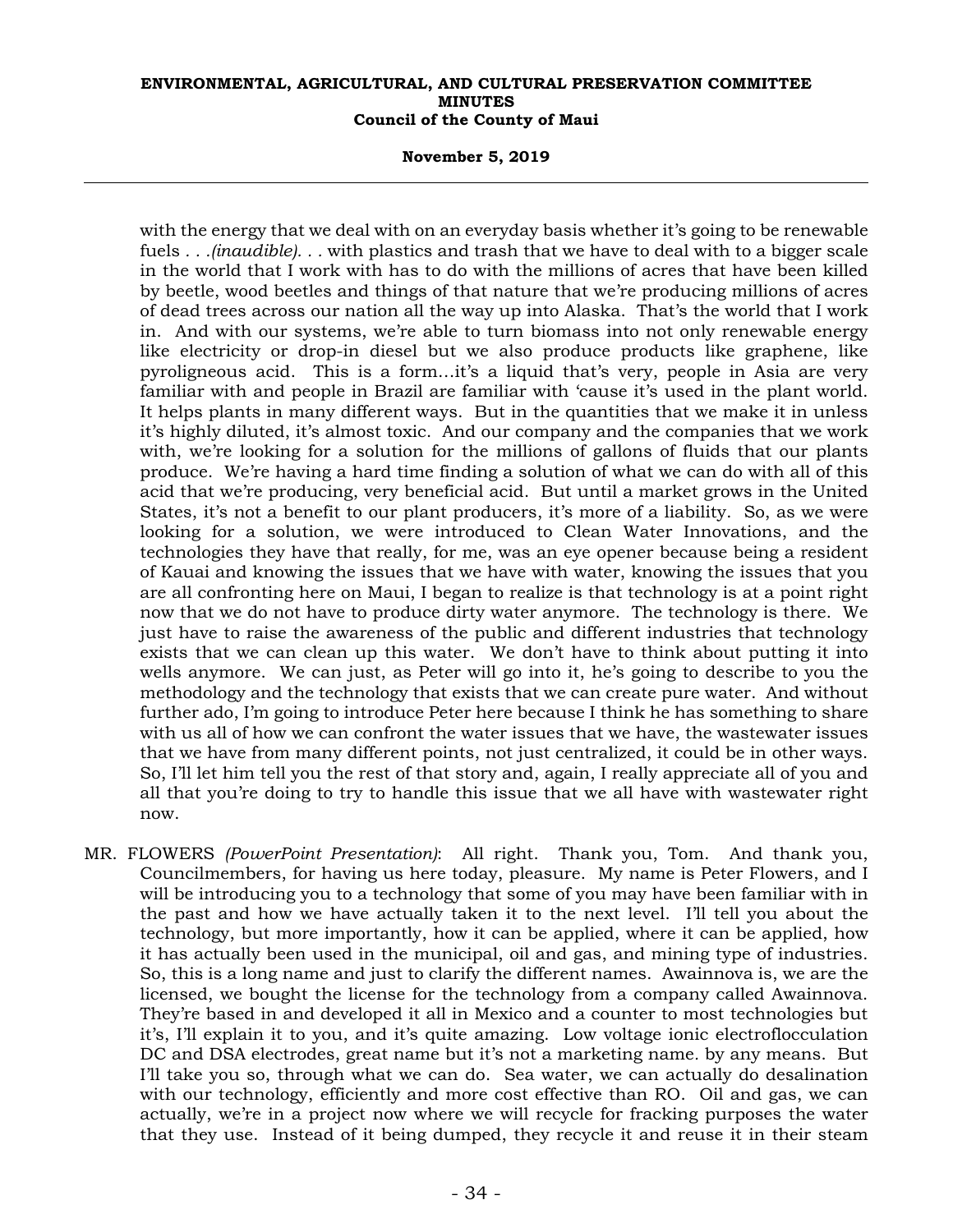#### **November 5, 2019**

injection systems. Industrial and municipal wastewater, obviously, to the heart of everyone here, this is where it actually started and in Mexico City. Give you a bit of a history on it, it was probably, this technology is probably 25-plus-years old, but what we've been able to develop is to take it to that next level where we can actually make it economically viable. Mining as well, so what you're seeing is a mix of both organic and inorganic waste that we can deal with through one system. We also have the ability if we know what's coming in, we can actually design it so that we can produce the water levels that are required by the customer or the municipalities. You can take it right to human use, you can take it to human consumption, but most common is the agricultural level, which we can exceed any standard that exists in the U.S. Recreational use, industrial use, again, we can actually get it to a level where we've softened it as well to a point where it can be…so that it does not damage any of the equipment that the water is used for. Now, many different areas and these are just some of the areas that we've dealt in, delved into. Municipal, what are the issues in municipal? You have high ammonia, nitrogens, phosphorus concentration in effluent. You want to be able to treat it to the level of reuse that, for irrigation. What, the problem now for systems that have to deal with some of these ammonia and phosphorus issues in particular is the high cost of retrofitting anything that they have in place. We have this situation actually in Salt Lake City where we are actively, we're putting a project together that will do what's known as a side stream from their main system. It will remove the phosphorus and ammonia out of the system so they can be recycled in because the current system that they had could not do it and it just keeps accumulating and accumulating and those are, obviously, one of the highest pollutants that we have in the, generally, in the system. Now, we get into oil and gas, for example. These are just samples of some of the things that we've, we're engaged in. Generating, the wastewater generated from gas production, oil and gas production often you'll see in some…one barrel of oil you'll get up to ten barrels of wastewater, that's the necessity for…but there's some really nasty stuff in this, not only salinity and H2S, the hydrocarbons that are in there, we can and I'll get into how we do that. I think in mining, so you've got the toxic metals, you've got the high levels of suspended solids, and dissolved solids. One of our key things is if you're in wastewater they understand a total dissolved solids. Total dissolve solids is one of the most difficult thing to bring down. We can do it, that's our claim and we can prove it. The technology itself, as I said, it's been over 28 years in development. It's…I think I'll get into this now. What we call electro-flocculation. What we're actually doing is we target, we have to know what we're dealing with, so we do with the analysis on the water, the influent, as it's called, coming in and we actually and then knowing what we have to produce at the other end we devise the combinations of what are known as anodes and cathodes or electrodes in general that carry a positive and negative charge. So, the only consumables in our system are these sacrificial electrodes along with the power or the direct current power that we use to generate this environment. This is where everything happens in this chamber. We call it the reactor, but what happens is we actually change the actual compounds, chemical compounds within this chamber. What does that do? It separates out water, for example, from different things but it also makes them so that they can actually flocculate which means they go up to the top or they just fall out on the bottom of this chamber. Now, we use what is called low voltage direct current. So we can…we don't have to have anything special as far as power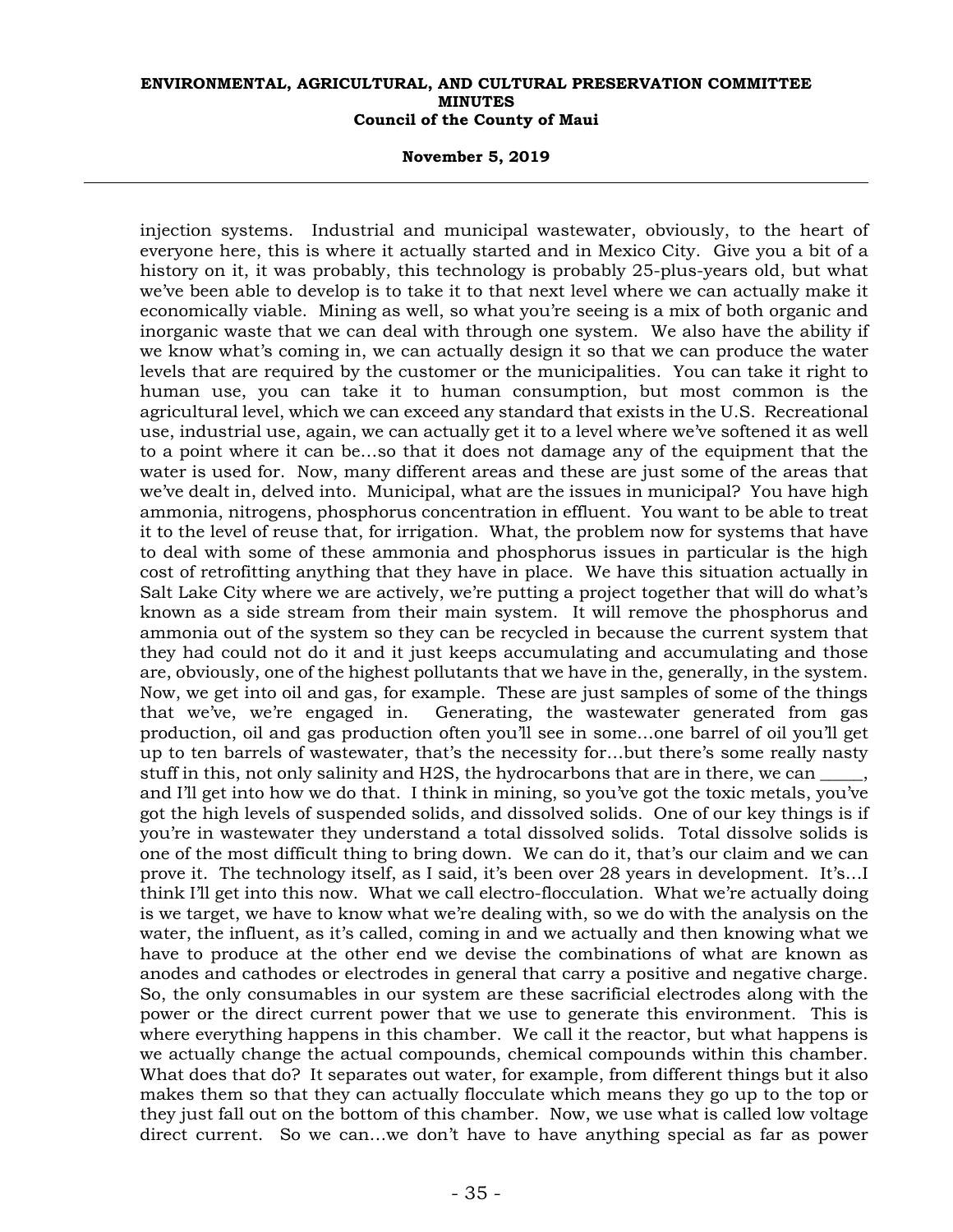#### **November 5, 2019**

coming in, a 440 or 220 even, we can use coming into our system. The direct current is around 40 volts. Water offers high conductivity; electrodes are extension of the power supply to the system. The key thing and obviously where the intellectual property lies is what these electrodes are made of and how they are designed and it is specific to each site. In other words, we do a site in Lahaina or if we come here, we may do a different combination of electrodes depending on what's in the water. That allows us to create modules of various sizes that will do a point solution or a general solution depending on what the problem is, but you have to find out what the problem is first. And there's no one solution that fits all, that's why you have giant systems there now and things like ammonia and phosphorus and nitrates get through it. So, it can take most of it, but you're missing some of the key pollutants in the water. Just to give you an idea of a simple, this is a very simplistic flow chart of the process. Here's you source of influent, maybe the wastewater or a part of the wastewater or a side stream or direct from industrial waste or whatever it may be. We've done the analysis on it. We've done the lab testing on it. We know exactly what we're going to put in here and the power that's required to generate a change in that molecular structures so that we can participate…we can extract and separate water from all other component, compounds. Power, reactor, and then you're into more standard things, sedimentation capacitor and filtration equipment, ionization. These are not that…these are not, these aren't the magic. The magic's right in here, where we can actually do that separation of molecules. From that, what happens is you have obviously sludge coming off this and it's collected in the sludge. The sludge is innocuous, it's inert. You can take it right to landfill. Big claim. Now, one of the systems, and I'll get into where it's being used, I'll tell you about how this things works. Now, I'm going, not going to get in to this one, it's a little bit detailed but it gets into the stages of what happens in that reactor. It's hydrolysis, it's activated oxidization, it's electromagnetic fields, it's also all the physical reactions that happen. So, it's actually more than…most of the industry comes to here. At this point, this is well known and a lot of people do it but they haven't been able to do it…they have to do it in a fashion that is highly, let's say, the O&M cost of it is very high. So, it hasn't made it practical. We've been able to achieve levels that make it practical and add further science into it that makes it a viable technology. So, why are we better? Well, this electrode, this combinations, anybody else in this field is probably dealing with two to five combinations. We're at currently at 7 and 24 and growing, and that's different types of electrode plates and rods that are required custom design for each reactor. System utilization, as I mentioned just previously, electrochemistry, electrophysics, electromagnetism laws are all deployed, used in this process. And again, roughly we'll go through innocuous sludge, water treatment has been proven technology and I'll get into where it's been proven. No chemicals needed, nothing added to this thing, very important. No odor from the plant. You install this, these plants are installed in Mexico and they're in a garage, in a parking lot, underneath a big shopping center. It is their full wastewater treatment system and there's no odor from it. What we do now, I just want to take you through kind of the process that we follow when we want to look at a particular opportunity. Obtaining the fluid quality of the water quality and quality data meaning exactly how much arsenic may be in your water, how much in the influent, how much nitrogen, how much phosphorus, how much…once we know that, we can design a system to remove it. We've had challenges of cyanide. We've been able to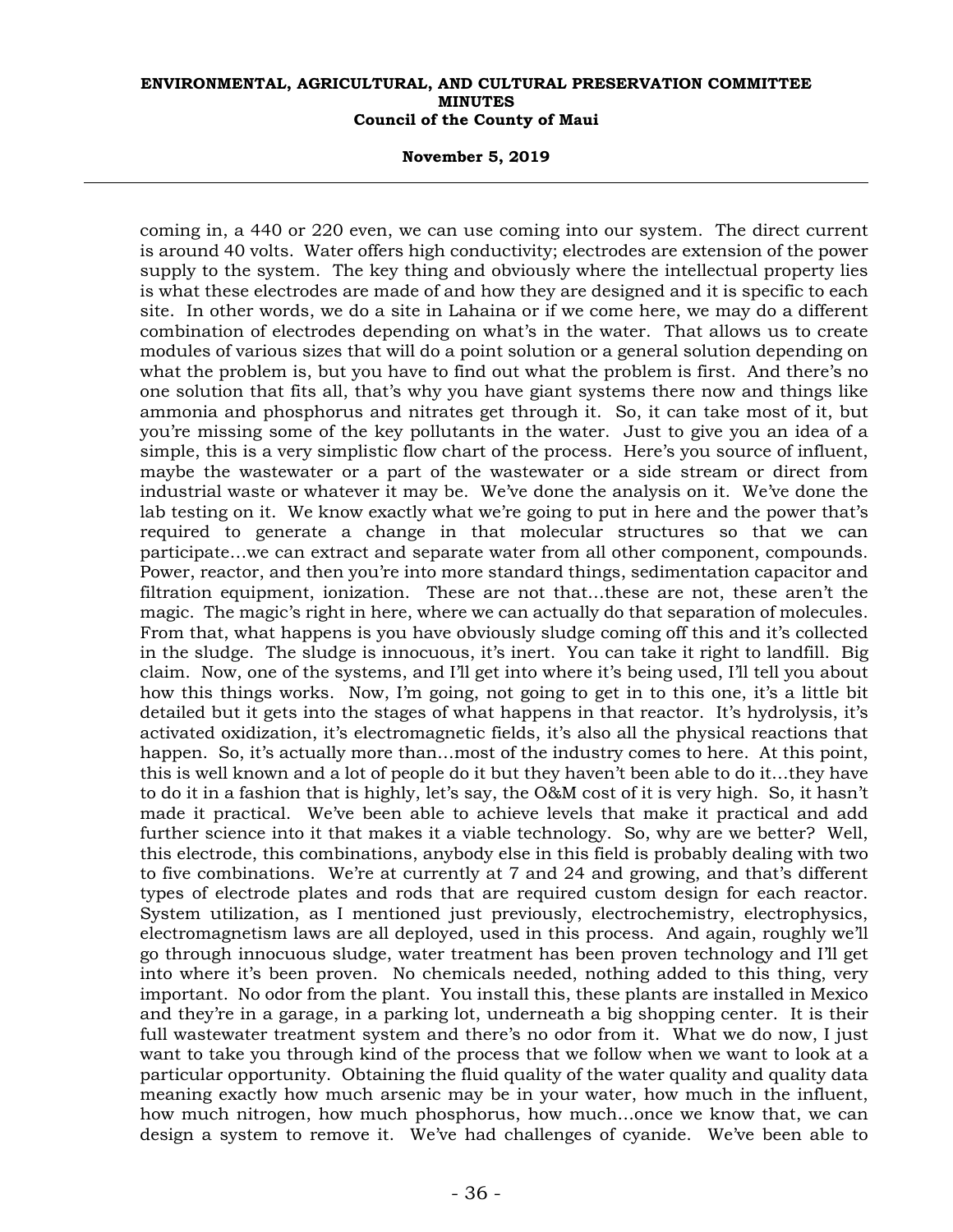#### **November 5, 2019**

remove cyanide from this water. One of the original projects was to remove TNT and that is a chain of about this long and been able to break it up into smaller and precipitate that out. So, we got other samples. We determined the optimal point or treatment process. We want to know how much volume we have to deal with and what standards and targets that we have to achieve or go beyond. We will design the system and price it out. We do not even, we won't only give you a price, if we have gone through, we do this first initial stages. We determine, yes, we can or no, we can't. And no, we can't, adios. We haven't had to say adios yet. The design of the treatment systems, the project O&M costs, these are all the information that you provided from us when we provide a quote. We do…we have options to sell it, lease it. On terms from an economic perspective, we make it viable in any fashion that works for the customer. So, we provide both to, obviously, municipal environments and, obviously, private industry. Just to give you kind of the feasibility testing, it's really interesting because this is the sort of stuff that you have to do to actually test what's in that water. This is a sample and I like this one because it shows you different stages and when you do reactions in the order that…and what types of material actually comes out of the water. And this was, I think, if I recognize it, that looked like it came from actually the oil fields up in Canada. So, basic advantages of the technology, you get the, you can obtain the water quality that you want. It's up to you. It's a flow through process. It can be turned on and turned off. If you only, if you want it to work from 8:00 in the morning 'til 5:00 in the afternoon, so be it. That's how they're actually using it in one of the installations. The…there's…it can be, the water can be recycled, reused without limit. If you're, if anyone's familiar with RO, RO does about, if you have a gallon of water, you clean about 70 percent of it and there's 30 percent of brine. In one of the…what we have been asked to do is actually clean the brine of the RO systems. Now, process, 100 percent including the dissolved solids. Dissolved solids are one of the trickiest things to get out in water, in cleaning water and we've been able to achieve that and it's really through that electro-flocculation system that we've designed. It's reliable and low operating costs. It has a small footprint, let's say we do 250,000 gallons a day, that will take up approximately 2,100 square feet, so not even as big as this room. So, it's very economically and it can be modified and such. Here's some examples of some of the challenges we've had. We've take, ammonia was at a level of, that's milligrams per liter, 261, the target was, we'll take it to 15, no problem, phosphates at 7.58 down to 2, TDS from 120 down to 10. We've had other TDS in the 16, 2,000 level, we can drop it down. That's where a lot of the systems like RO cannot handle high TDS, where we can. I wanted to talk about this one 'cause this is where it all kind of started, *. . .(inaudible). . .* In Mexico City, and you've heard other people talk about problems in Mexico City. They basically ran out of capacity. If they wanted to expand, they could not actually grow. So, Walmart being one of the biggest gross companies in the world put out an RFP worldwide to try to find a technology that they could put on site and deal with all their issues. That was over five years ago and the original plant is still in operation and they are recycling not only the water within the building but they're actually recycling the sludge that's produced. In Walmart building, it was not drinking water requested, just…and for the most part that's a difficult sell more from a human perception perspective than the actual science behind it. You know, toilet to tap is not quite there in our heads, so what we find is most of the requirements come to either agriculture or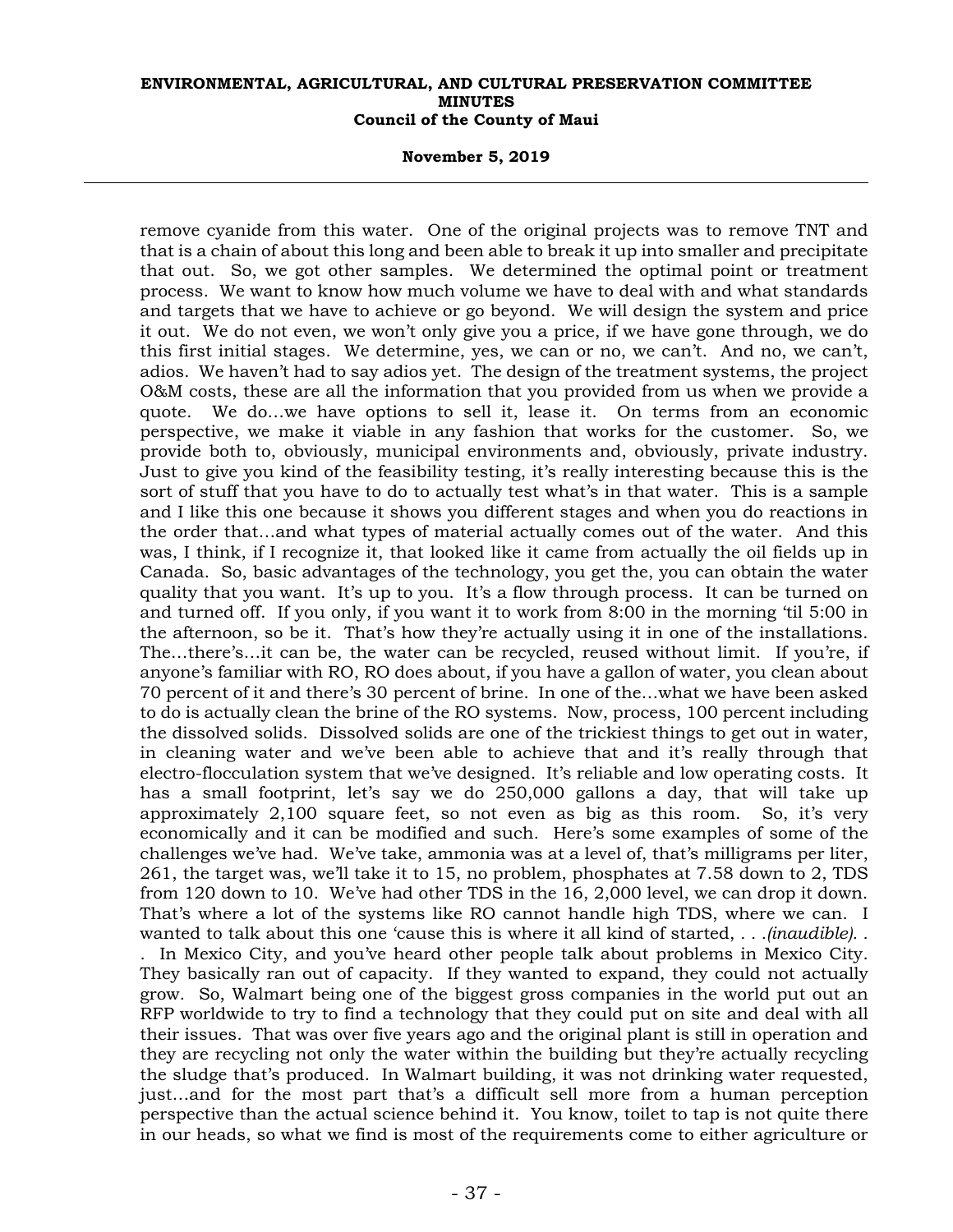#### **November 5, 2019**

reuse within toilets and things and whatnot. So, a key thing, they have everything. I wanted to point out in this Walmart environment, they have associated a apartment complex. So, you think of it as one of these giant malls with apartments attached to it. All the different types of stores, Walmarts, they produce meat byproducts, they have dairy products, everything goes down the toilet, everything comes into this system. It is basically a microcosm of a large municipal system. That's what's being done. That's what's been done for over six, five, six years now. They're happy. They're going to grow. They've put in a request to grow this company and grow the store locations in Mexico to over 500, so the demand and the success of the product is proven. Take away, I want to really stress again this cross section. It has that similarity to any municipal environment, but at the same time, we can address any specific issues. We do the analysis upfront so we know what we're dealing with. It's not a one size fit all. That doesn't work anywhere. Some of the customers, you'll know some of these big names, Walmart, Cargill, SuKarne, it's in Mexico at this point in time. We have been…CWI or Clean Water Innovations is about one year old. We started this. We are dealing…we are very active and have generated a tremendous amount of interest in multiple industries. We're working with municipal; we're working in Colorado with both oil and gas and municipal. They're looking to generate drinking water to one of \_\_\_\_\_ a town from deep water reservoirs. But there…that's not drinking water, they're pumping out of the water, out of the ground, it's toxic. It cannot be used. We can clean it, bring it to the level required. So, these are kind of the size. Now, modularity is very important, whether you can build something for 15,000 gallons per day, another one. This one, just, we just want to say that this is in an open area. This is doing all the sewage treatment and it doesn't smell. There's no complaints from any of the neighbors or anything like that because everything is changed instantly in that reactor. Larger systems, this one does 200 or it'll go up to 250,000 gallons per day. As you can see, we can size modules and then duplicate those modules for growth as required. So, scalability, not a problem. Difficulty of influent pollutants, not a problem. Those are the key things that we can do. The…this is actually tough; I don't know if you're familiar but textiles puts some really nasty stuff and chemicals into their waters. That's been…and we've been able to clean it. So, this is my conclusion slide, but I really wanted to, you can read it, I mean, you know, we've got pilot plant and design. It can do…I want to…the last point is probably the most relevant to situations that you may have. And that is design it to fit, centralized or decentralized, and to tell you the truth the move is towards more decentralized than centralized in treatment because if I'm treating water from a new residential area, I can clean that water right there and then. If I have a new industrial area that's generating a lot of potential nasties in there, we can target that and clean it efficiently versus trying to clean everything in one giant pool. We can do that too. I mean, there's systems out there and where you, like I said, in Salt Lake City they want to have side stream because there's particular items that they want to remove and we can remove that for them. So, I want you to think of this as a tool when you're looking at problems that rise up wherever it be in the islands, it has something that can be of value. Just so you get understanding of price points, you'll probably…everybody's familiar with reverse osmosis, we're half the capital cost, probably one-fifth the operating cost, and half the electrical cost. So, I'll leave you with that and, of course, if you have questions, I'm happy to entertain anything you have.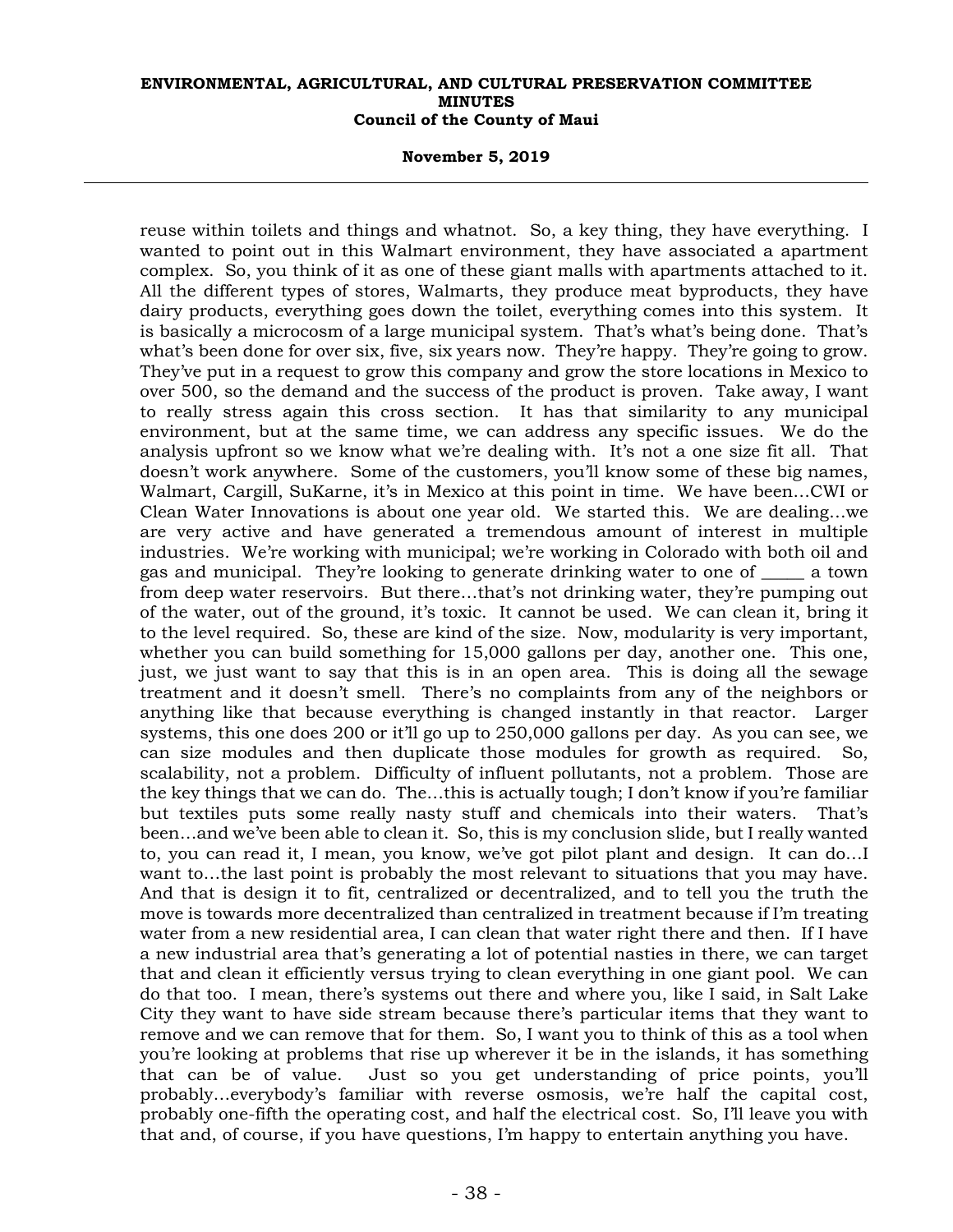## **November 5, 2019**

CHAIR SINENCI: Thank you, Mr. Flowers. Members, in the interest of time I'll take one or two questions, if we have any, if not we'll keep Mr. Flowers and Mr. Wood up here and then we have two more presentations on water technology. If we can have those people come up and then maybe afterwards we'll take just some general questions for the water technology section, if there are no objections.

COUNCILMEMBERS: No objections.

CHAIR SINENCI: Okay. So, we can wait for some questions afterwards, okay. So, Ms. Apo Takayama, we were gonna bring up Mr. Orr and we have online…and Mr. Liggett, and then we have online, Dr. Nieusma. Mr. Flowers, you guys can stay on, yeah. We'll take a quick recess. *. . .(gavel). . .* 

 **RECESS: 3:50 p.m.** 

## **RECONVENE: 3:55 p.m.**

- CHAIR SINENCI: *. . .(gavel). . .* Will the EACP meeting of Tuesday, November 5th, please come back to order. It's 3:55 p.m. And thank you, Members, for your patience. We have two more presentations on water technology. So, next we have Mr. Travis Liggett, President of Reef Power LLC, and he's gonna share with us his work using the East Maui limu to clean our ocean waters. Mr. Liggett?
- MR. LIGGETT *(PowerPoint Presentation)*: Aloha. Thank you, Chair. Aloha, everyone. Nice to see you today. My name's Travis Liggett and I'm president of Reef Power, which is really just me, a researcher, at this point, but I'll tell you what I'm getting into.

CHAIR SINENCI: Travis?

MR. LIGGETT: Oh, sorry.

CHAIR SINENCI: Yeah, we want to *. . .(inaudible). . .*

MR. LIGGETT: Put this up. So, I'll tell you a quick story. I got sick from wastewater when I was little to the point where I had to wear gauze around my hands, I had sores to school, to the point where we had to move away from the river where I lived. So, this is like an early childhood trauma for me that really formed my whole career, so.

UNIDENTIFIED SPEAKER: *. . .(inaudible). . .*

MR. LIGGETT: Indiana, Mississinewa River.

UNIDENTIFIED SPEAKER: *. . .(inaudible). . .*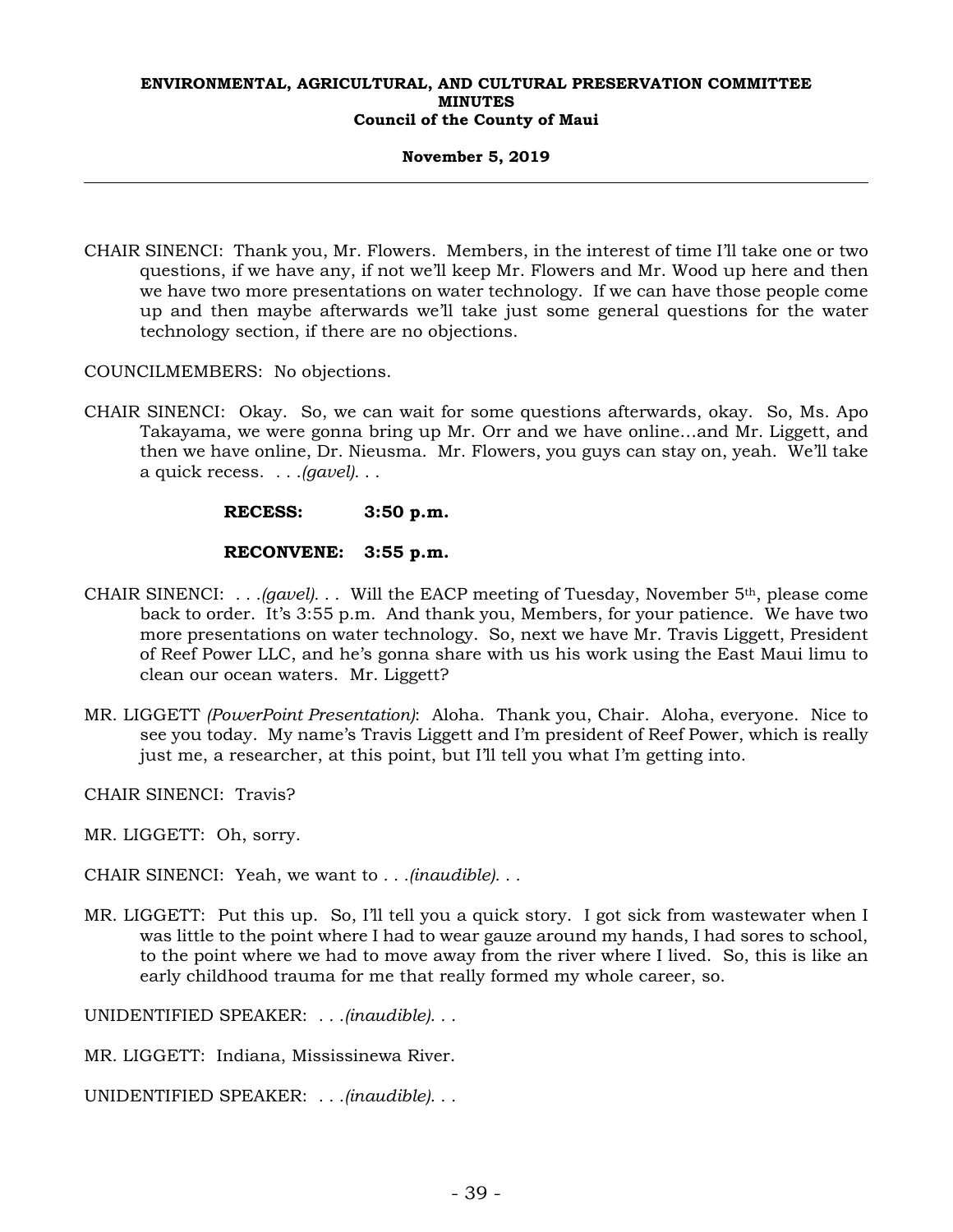#### **November 5, 2019**

MR. LIGGETT: Yeah…no. But when I, after this trauma, I came to Hawaii in 1984 and I saw the reefs and it was just such an inspiration that the whole world wasn't ruined. There was somewhere that was still pristine. When I came back in '99, I saw the reefs how they were then, that's when I decided to go back to school and try to solve this problem and this is the result of that. So, the reefs are in trouble and I've been told I have ten minutes, so I'm going to try to rush through this. The reefs are in trouble. We all know that. There are three municipal facilities that inject wastewater. This is what the plume of an injection well looks like. The waters injected down and because it's freshwater it floats on the saltwater substrate and flows right into the ocean. This is a visualization of the plume in Kihei. It's about a mile wide. It's about 2 million gallons a day injected and it's centered around Kalama Park. And what we can see in the limu that live in this plume is that they have elevated types of a certain nitrogen that are associated with human wastewater treatment, N-15. Same in Lahaina. So, what we see is the limu is already cleaning this up. They're already doing this job for us, so this is kind of their natural role. They're both the indicator and the response to nutrient problems. In all, the County dumps about 14 dump truckfuls into…a year into the ocean. It's about four pounds for, per person on the municipal system. So, we look at how is surface water treated of nutrients in Maui naturally and in these streams we have freshwater limu. Now, limu in other, the Hawaiian word for algae. Algae created our atmosphere. They are the material that created all our petroleum products. And when they created all that oxygen a long time ago, they actually created more than half the minerals on our planet due to the great oxidation event. So, they're major players in the life support of our planet. So, what if we take the algae and we put them into a system that's basically like a synthetic stream. It flows through just like a stream in East Maui and the limu consume the pollutants and use the biomass for various tasks. This can be scaled up to several acres as this test system in Florida. And if you look close at a test system you'll see it has a mesh where the algae attach and at the top is a headworks, it creates pulses of water that create a turbulent type of flow that the algae like. They don't like it just be flowing smoothly. This is a close up of the mesh. You can see how the algae, many species, will attach to it. Here's a close-up of some limu. This is a system on the mainland. And if you…these are actually Hawaiian, Maui species. And if you look up close, they're actually quite beautiful. And Councilmember Rawlins-Fernandez asked me what species I had last time and I've identified it, it's Chlorophyta, Rhizoclonium hieroglyphicum. So, but yeah, there are…

UNIDENTIFIED SPEAKER: *. . .(inaudible). . .*

MR. LIGGETT: Limu, there's no Hawaiian name for this specific species. A lot of these are found in other parts of the world, so they have names from other places. So, this is a large-scale system. You can see the surgers create a large surge at the top of the flow way and it flows across the algae much like a synthetic stream bed. Another picture of a scaled-up system that is what one might look like in Kihei or Lahaina. And what is the scale of this? So, how much stream bed do you need to clean up, say, Kihei, which is 2 million gallons per day? That would be about ten acres, basically aquaculture of limu. So, that sounds like a lot to pave and put algae on, but, you know, it really is a matter of priorities. We pave 12 acres for Target and didn't even think about it, so if we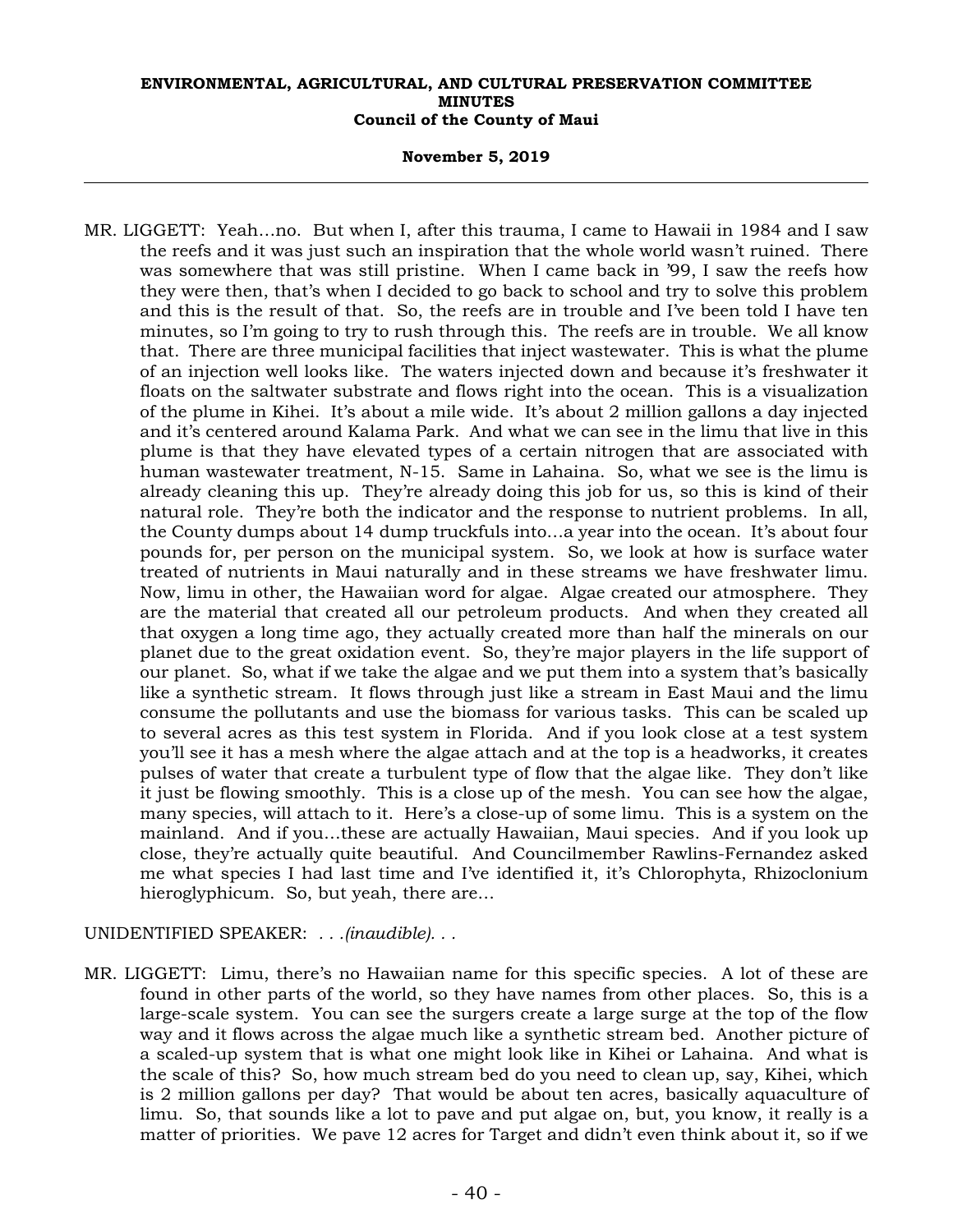#### **November 5, 2019**

make the reefs a priority then ten acres really isn't that much when you think that we farm 36,000 acres of sugar cane. So, when we grow all this algae on the wastewater, it creates a lot of biomass, 50 to 100 tons per couple acre installation per year and that biomass can be composted into viable potting soil and the potting soil can be used to, with, along with the water to grow a giant forest, like 100-acre forest instead of injecting into the water. Now, you know, reuse is not new. Everybody says we should reuse everything, but reusing in the standard way to, say, a new golf course requires a lot of infrastructure to get the water to that site. And we just build or plant a forest right there next to the wastewater facility, we avoid all those costs. So, it's just kind of a shortcut to what everybody wants to happen. Now, I've done some studies of how big would this forest have to be in order to take all this wastewater. Now, once we've treated it with the limu, the nutrients go down about 90 percent. So, there are two constraints in the code when you reuse, evapotranspiration, how much water the plants can take, and nutrient uptake, which is how much nutrients they can consume. So, using those two methods I honed in on about 1 to 200 acres for Kihei and that is somewhere between the size of Maui Nui Golf Course and Maui Meadows, so it's not huge, it's big but it's not like, you know, we drip irrigated all that sugar cane. It's really a matter of priorities. This is a visualization of 7 acres of algae, limu, and about 70 acres of forest, so, you know, it's not that much bigger than Monsanto, so again it's a matter of priorities. Here's a zoomed-out view. It's really not that much area of Kihei. I did some basic cost estimates and to eliminate injection and develop about 4 to 500 acres of forest for disposal would be about \$100 million. That sounds like a lot, but we compare it to an ocean outfall, which is supposedly hundreds of million dollars per facility. I've heard a technical rumor that some people in the County think it will be a billion dollars to eliminate injection. I can do it for 10 percent, \$3 per visitor per 10 years, and I can eliminate injection. I receive and am in the process of receiving a grant from a private foundation to demonstrate this at small scale at Maui Solar in Kihei. This is a small prototype in Germany. We would do one about 100 feet long and what the gives us is the removal rates and the biomass production rates of the algae so we can do the math to scale it up and see how big a large-scale system would be. And, you know, we're at a crossroads here. We could be the County that, you know, opens the door for polluters, which we're going to the Supreme Court tomorrow, I guess, or we could be a bastion for other little kids that come here, who come from polluted places, and fix this so we get back to where we were. And the holy grail would be to be nutrient neutral, not discharge any nutrients into the environment and it's doable. I'm telling you it's doable. And there's my handle, Reef Power Maui if you want to see some more and that's it.

CHAIR SINENCI: Thank you, Mr. Liggett. If you would want to hang tight, we'll have our --

MR. LIGGETT: Sure.

CHAIR SINENCI: --last presentation and then we'll, Members, we can take some questions afterwards. Thank you. Mr. Orr? Next, we have Mr. Dennis Orr, the sales marketing specialist from Twin Oxide-Hawaii and then Dr. Joe Nieusma will join us after his presentation. So, Mr. Orr?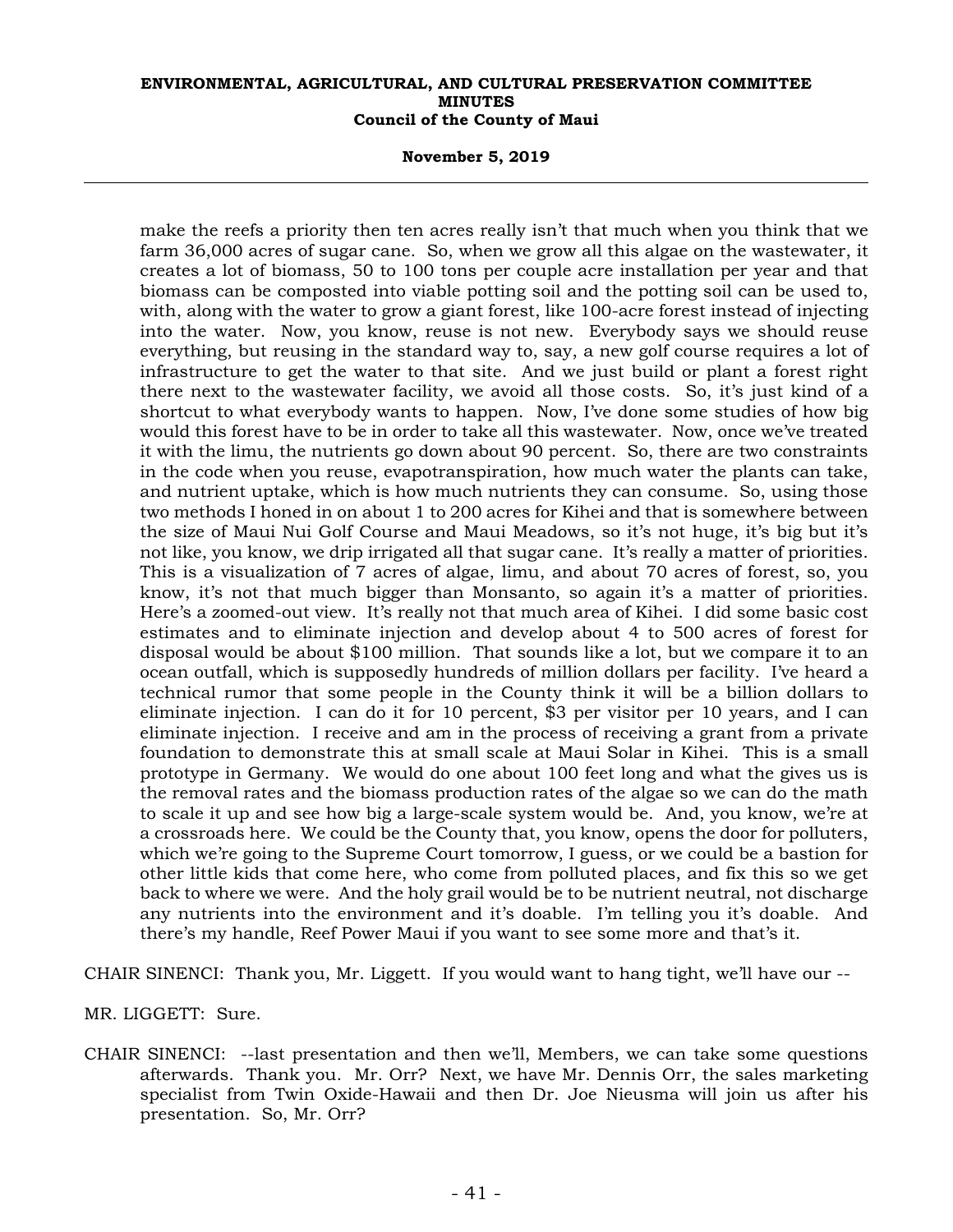#### **November 5, 2019**

MR. ORR *(PowerPoint Presentation)*: All right. Let's try this again. Thank you, Chair. Thanks, Council. Aloha. My name is Dennis Orr and I'm with Twin Oxide, again, sales and marketing but it's more than that. I learned about this product, basically taking out biofilms in my sailboat and cleaning up the drinking water there and it's just gone so much further. With some of the folks earlier, learning a lot, and again, I live here, I love this place and I want to do everything I can to help the aina as well as take care of generations to come. Twin Oxide is a total water treatment. It's more, it's a disinfectant. Twenty-first Century water disinfection, we need the disinfectant requirements that they last long enough with a full spectrum disinfection capacity against all known microorganisms in the water without the carcinogen byproducts, carcinogenic byproducts. It's got to outperform it without all the side effects that, honestly, a lot of times now we're trying to correct the side effects. It's got to be safe for our health and also eco-friendly, easy to use, store and transport, no hazmat requirements, if possible. It's got to be safe to handle, simple to apply so you don't have to have a million different certifications to do it. And it's got to meet or supersede all of the stringent quality standards all around the world, some of which change as we're learning now, and it's got to be cost effective. None of the conventional water disinfection, disinfectants now meet these aforementioned practices, or wishes, or demands. The governments and the water industry have been looking for a long time to, for substantial eco-friendly, sustainable eco-friendly alternative to overcome the limitations and problems that we're facing with the current disinfectants. Many of the chemical and mechanical concepts that have been tested already and evaluated, they come up with new problems and such as well. Most commonly used disinfectant is chlorine and for more than a century it's been used in our drinking water and used to save lives and destroying germs in unsafe water sources. Despite substantial progress made, the use and application of the chlorine still implies a number generally acknowledged disadvantages and hazards. The hazards with chlorine involve safety, environmental, and health-related risks and effects. Use of chlorine causes wide range of carcinogen mutagen, carcinogen and mutagens in the drinking water. THMs, HAAs, Mutagen X, and all of these things are linked to cancer, miscarriages, stillbirths, and birth defects. The Mutagen X is 170 times more potent than chloroform. Why chlorine dioxide, which is what Twin Oxide is? It's present biocides have limited capabilities. The  $20<sup>th</sup>$  Century water disinfectants are under increasing regulatory scrutiny, safety, water control, health and health play an increasingly important role in potable drinking water and the food chain. It has to have the clean water as well. Increased consumer and political awareness of water in combination with growing health and environmental, environment consequence requires a 21st Century answer and the answer is Twin Oxide. The Twin Oxide solution was first discovered in the late 1800s and since then the superior disinfection of CLO2 has been well researched and documented. It's proven to be a superior sterilant and all microorganisms, it's safe, reliable, and consistent batch processes. Chlorine dioxide is EU, U.S. EPA and NSF approved and listed in the WHO Guidelines for drinking water quality. Chlorine dioxide is also recommended by the Building Services Research and Information Association as the best available technology to control legionella in hot and cold water systems. Broad spectrum of antimicrobial efficiency. The time versus concentration record over a wider pH range. It doesn't build up immunities to, these microorganisms don't build up immunities to it. It's a highly selective oxidizer that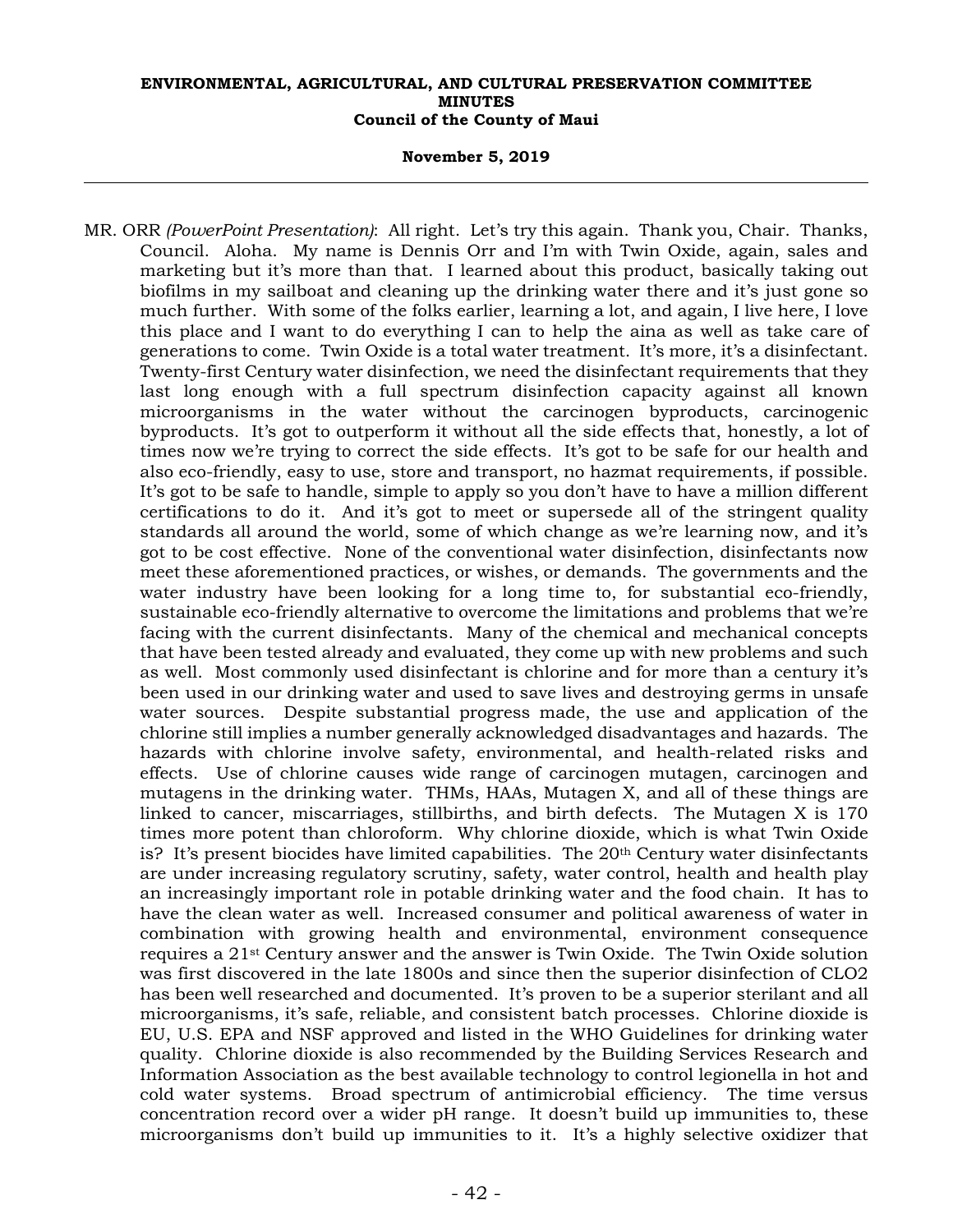#### **November 5, 2019**

doesn't break down in water and/or build a toxic or carcinogens, I spoke about earlier. It's a superb oxygen or oxidant for iron, manganese, nitrite, phenols, and hydrogen sulfide. It's favorable for an environmental footprint and green chemistry. It doesn't hurt the ocean, non-corrosive. Improved aesthetics, it takes away orders, taste as well in the water. And instead of onsite generation, it's safe, simple constant, or a consistent batch process. It's reliable results and consistent from quality and quantity, it's the same every time. Unique formulation developed in 10 years producing it, it's 99.9 percent pure, stable chlorine dioxide for 30 days, and this has resulted in a cost effective, safe, simple, and reliable solution. It's the only one being used in the states today as the sole disinfectant from water plant to point usage. You can put in at the water plant, clean the system all the way to the faucet. Produce zero TTHMs and HAAs over the two-year process that we've done it here much more than that out of the country. Demonstrated effectively to remove biofilms in the drinking water systems. The way it works is you take the amount of water, put the A and B components together in it, it's got a waiting time and depending on the amount of time that you're or the amount of volume that we're putting together and the temperature, we create the solution. Slightly stir up the solution after the waiting period and you have a .3 percent or 3,000 parts per million concentrate that can be used in many different applications. It's an effective, full elimination of all known water microorganisms, bacterias like giardia, legionella, viruses like hepatitis and anthrax, protozoan, crypto and giardia, and it also takes care of yeast, fungus, algaes, and cysts. Ten times more disinfectant power than chlorine, but it's compatible and synergistic with it. Long lasting residual disinfection capacity throughout the water systems, 72 hours for us, only 2 to 6 hours for the chlorine that's currently used. Effective in the broad pH range and doesn't build up on the resistance. Biofilm removal works great and the E.coli, legionella, listeria, all of that in the water systems, no problem at all with it running through. Zero THMs, zero HAAs, low toxicity, water soluble, and the byproducts or the disinfectant byproducts like the chlorite and chlorate. No claims, problems with it. No adverse taste, odor in the disinfected water. It's green, environmentally friendly, UV sensitive, marine friendly, obviously, in large doses wouldn't be but as many other chemicals that we have in use but at the relevant doses is perfectly good in the marine environment as well and releases into the ground, release into the ground is permitted. There's some economic advantages in this biofilm removal, lowers your overall disinfectant demand at 60 percent, increased infrastructure life, you don't have to flush it like many of the products that we currently use. Cleaners and filters, talking about the desalinization plants, it saves those components as well. Reducing demand, the biofilm removal, the algae, the spores, all of that is not, is can be eliminated, definitely kept at bay. It extends the infrastructure life, lowest oxidative potential of all oxidative disinfectants, lowest dose of all disinfectants by ten times, neutral pH. Biofilm removal eliminates acid producing bacteria that's corroding the pipes, et cetera. Low safety cost and low personnel risks, helps out with insurance in that as well. No environmental hazards or disaster insurance required either. And five year shelf life on the product. Typical dosing system here, it's pretty simple. There's a storage vessel, a spare vessel, and your dosing pump, injection point placed either into the system or into before in between a say catchment system or a house on the Big Island or Upcountry here. It can be done on a very small level or a very high level at the treatment plants. The technical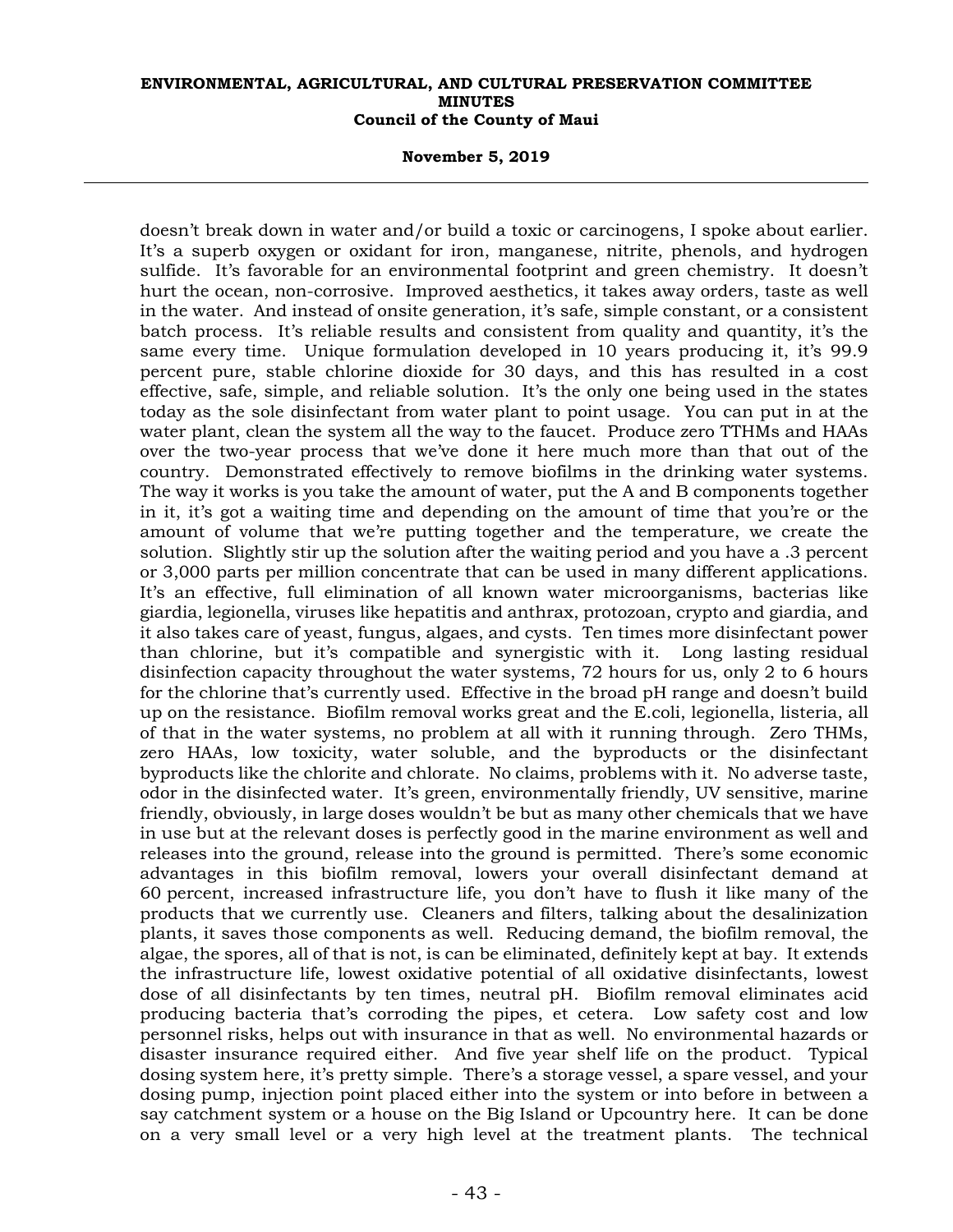#### **November 5, 2019**

equipment and apply to standard level of sophistication in the dosing system and we can build any program that we need to for you. Pretty simple, the sensors, dosing pumps, and a flow sensor. Most of this stuff, a lot of the systems we have now already have in place. We put a small, a few small flow sensors and the proper dosing pumps in it and be able to take care of it as pretty much a swap over in some of these chemicals. Industry and applications, it's not just used for water treatment and water disinfection. In the drinking and wastewater plants it can be used for the water disinfection, biofilm removal, legionella control, effective against all microbes, no known resistance to the buildup, like we were talking about, and as I had explained earlier, this is a lot of redundant stuff as well, in the livestock industry, we can put it into the water systems for the animals. It cleans the water system going in, it cleans the animal and as it goes out, as it comes out of the animal and onto the production line, et cetera. All the way to market it can be used because it's also food friendly. Into the meat and poultry processing, lots of different stuff that it does there in the processing plant as well to market. Maritime industry, drinking water disinfection, water circuit treatment and, I believe, the crew ships and stuff that are running around a very good product for them to be using as a disinfectant and all of the different areas 'cause when it hits the ocean it's not going to do any damage. Some awards and basic certifications. It's been used all over the world for over 15 years. Why it hasn't been in here? I'm…it's a good question. Twenty-first Century alternative to chlorine, stabilize chlorine dioxide and other 20th century disinfectants. With Twin Oxide, chlorine dioxide is available without that expensive generator and danger. High purity and enhanced stability. Very effective against all known microorganisms, bacteria, and viruses, protozoan, fungi, yeast, and algae. The best available technology for biofilm eradication and legionella control. Optimization of your disinfection results with less chemistry. Easy to transport and stock, safe to use, simple dosing, plug-and-play system. It's not corrosive, as I said earlier, it doesn't blow up there, doesn't mess up the machinery and things in place. Meets or supersedes the world's highest quality standards, endorsed by many governments and companies worldwide. Applicable for potable water, wastewater, and cooling water. The cooling water process, RO membrane cleaning, et cetera. One single concept addresses multiple challenges in water disinfection. And that's it. Thank you very much for your time. Hopefully we can get Dr. Joe on to answer any questions that you might have.

- CHAIR SINENCI: Thank you, Mr. Orr. Yeah, we also have Dr. Joe Nieusma. And he's also available for questions from our Members.
- MR. ORR: Yes. Can we get him on the phone already?
- CHAIR SINENCI: Did we get him on? I believe we do. Okay. While we get Dr. Joe, Members, do you have any questions for any of our water technology systems presentations? Anything blaring came out as question? Chair King?
- COUNCILMEMBER KING: Actually, I did have a question for Mr. Liggett about the limu project because you were saying that the actual limu that's in the ocean right now is cleaning some of the effluent out of the waters. Was that, did I hear you correctly on that?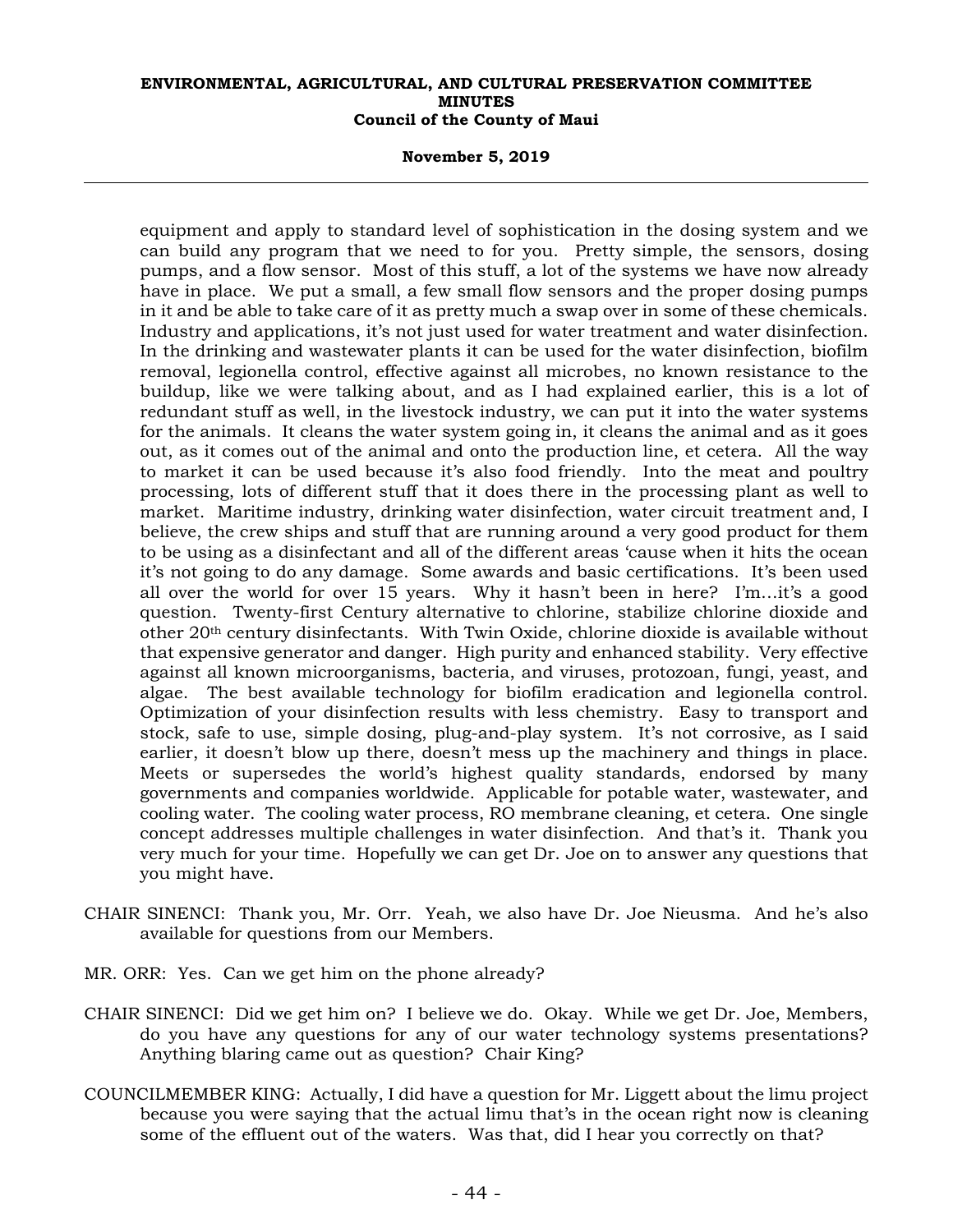#### **November 5, 2019**

- MR. LIGGETT: What I'm saying is you can see around the world where you have harmful algae bloom there's always a nutrient problem. So, if you look at the integrated system of the ocean, they're the custodians, they respond, they're both the indicator and the response to nutrient imbalances. So, in Florida, they have terrible nutrient problems and that's why we're seeing their, those blossoms there.
- COUNCILMEMBER KING: Okay. But there are, you're, so you're project is promoting algae to clean the waters, so does the algae that's in there, is it cleaning anything out of the effluent that's bubbling up under…
- MR. LIGGETT: You could say it's cleaning it at the expense of harming the reef.

COUNCILMEMBER KING: Okay.

- MR. LIGGETT: So, it's just an imbalance in the system. I say it's like if you had a mansion but you had so many parties that the, there were hundreds of custodians in your house all the time and you couldn't enjoy your house, it's kind of like that.
- COUNCILMEMBER KING: Okay. And then you're using the word limu kind of broadly to just…
- MR. LIGGETT: Right. There's freshwater limu and then salt, well, ocean limu. Most people think of ocean edible limu when they hear the word limu, but the word, the Hawaiian word limu, is actually more broad than algae, it's moisture loving plant according to  $\overline{\phantom{a}}$ .

COUNCILMEMBER KING: Okay. No, I just I was going to ask you about that --

MR. LIGGETT: Oh, sorry.

- COUNCILMEMBER KING: --because I do like to eat limu and I want to make sure that what I'm eating, if it's coming out of the ocean, isn't full of all these toxins that…
- MR. LIGGETT: Well, I saw a really cool graphic from an oceanographer at the university here and there was a very cool graph about where this N-15, this nitrogen associated with wastewater processing is found and it's pretty much a gradient away from the wastewater facility. So, basically the further away you get, the less of the N-15 that you'll find in the limu.

COUNCILMEMBER KING: Okay.

MR. LIGGETT: But I wouldn't eat it from next to the facility.

COUNCILMEMBER KING: Okay. That's good advice.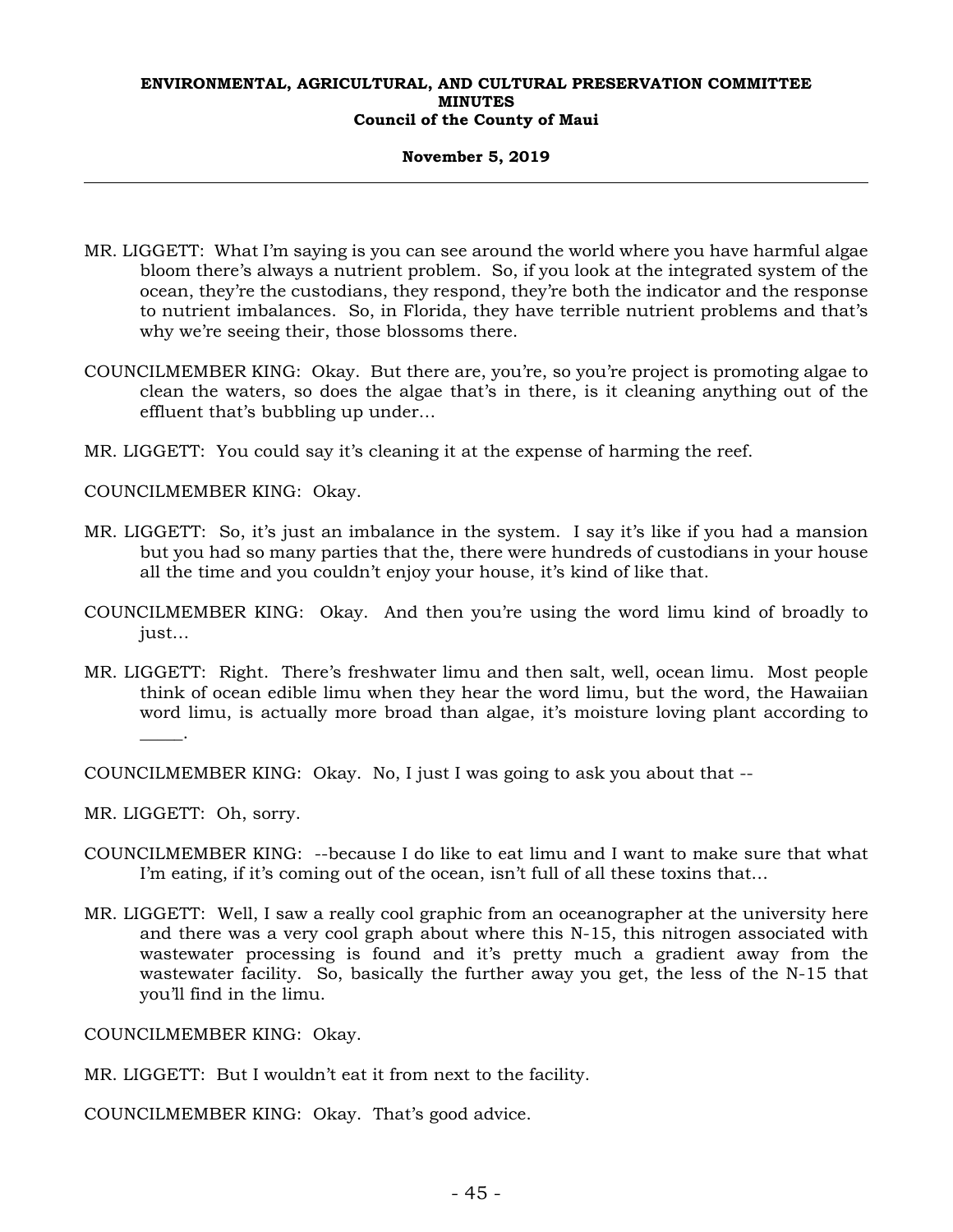#### **November 5, 2019**

- MR. LIGGETT: That's just my opinion.
- COUNCILMEMBER KING: Okay. And then you said you have a grant. Did you find a site to actually…
- MR. LIGGETT: Yes, Maui Solar, the largest solar array on Maui. It's, they've got a facility right there next to the wastewater facility in Kihei. It's actually the old \_\_\_\_\_ algae farm. I actually used to work there, so.
- COUNCILMEMBER KING: Oh, okay.
- MR. LIGGETT: Yeah.
- COUNCILMEMBER KING: Is that the one in the R&T park?
- MR. LIGGETT: No. It's actually right adjacent to the wastewater facility next to the recycling place.
- COUNCILMEMBER KING: Oh, okay.
- MR. LIGGETT: Yeah.
- COUNCILMEMBER KING: Is it still there, the algae farm?
- MR. LIGGETT: It's not an algae farm anymore. They have a chocolatier, a beer brewery, a kombucha brewery, a defunct tilapia farm, all kinds of really cool stuff going on there.
- COUNCILMEMBER KING: Okay. Alright. Well, that'll be interesting. And do you have somewhere to put the water after it comes out?
- MR. LIGGETT: Yes, we're actually doing a test stand with trees as well. We're working on our reuse permit for that right now.

COUNCILMEMBER KING: Oh, okay.

MR. LIGGETT: But we're actually going to demonstrate that we can grow trees, what species, how much we're going to water them, we're really trying to prove it so that we can just scale it up.

COUNCILMEMBER KING: Okay, great. I hope you find some indigenous trees to plant.

MR. LIGGETT: Yes, we're looking at ohia and ahalee [*sic*], yeah. Thank you.

COUNCILMEMBER KING: Okay, great.

MR. LIGGETT: Oh, sorry.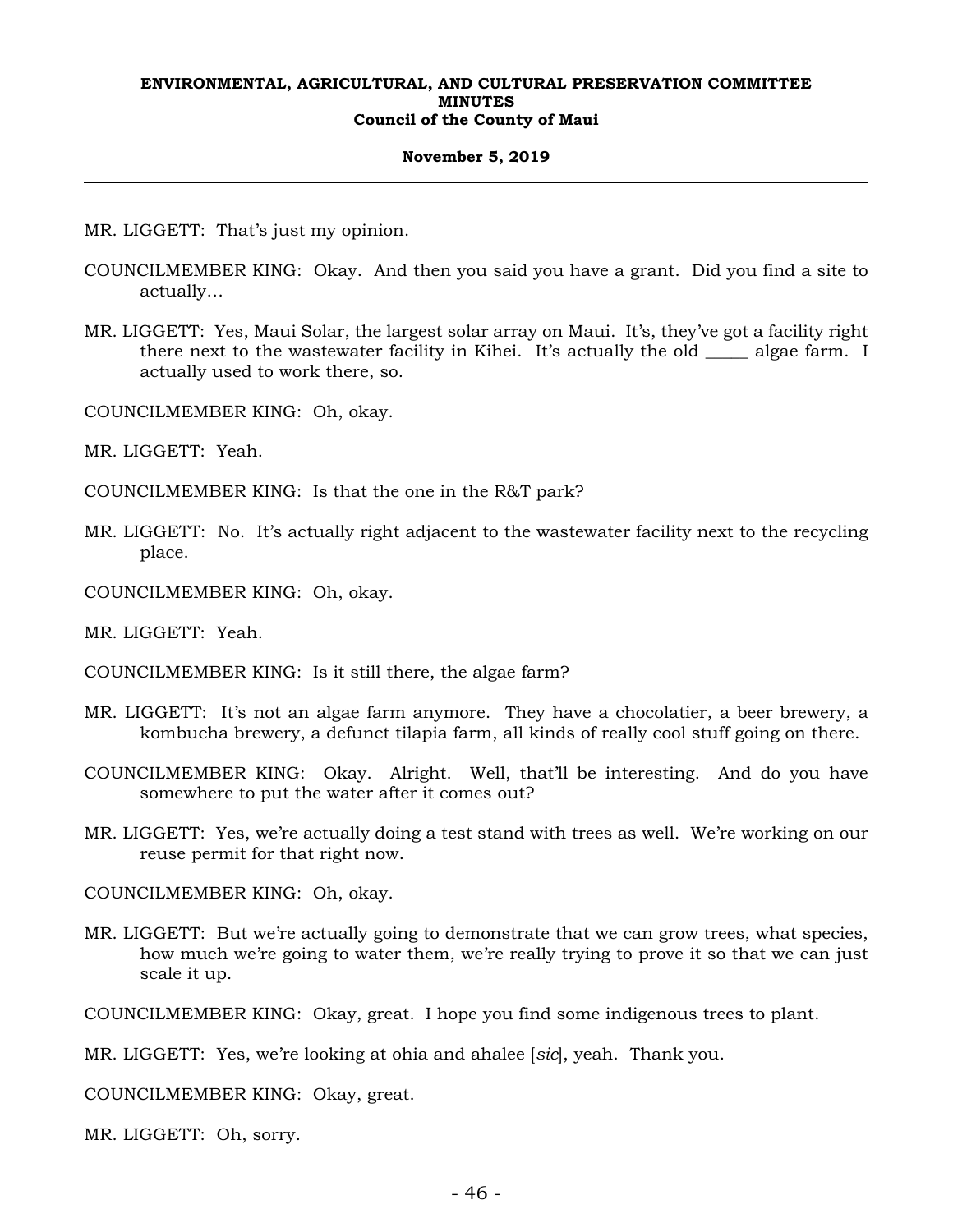## **November 5, 2019**

COUNCILMEMBER KING: Thank you.

CHAIR SINENCI: Thank you, Chair. Mr. Molina, you had a question?

- COUNCILMEMBER MOLINA: No. One question for the Twin Oxide presentation. Have you had a chance to discuss this product with our Water Department?
- MR. ORR: I've spoke to a couple of people at the Water Department but not high enough up to actually get much interest yet.
- COUNCILMEMBER MOLINA: Okay. And you mentioned the communities in the United, mainland, can you give us more specifics on that? Which communities you've had this, your product?
- MR. ORR: I think we've got Dr. Joe online now too, right. Yeah, Joe, can you --
- MR. NIEUSMA: Yes, I'm online.
- MR. ORR: --tell *. . .(inaudible). . .* a little bit about that?
- MR. NIEUSMA: I couldn't hear the question. Please repeat it.
- COUNCILMEMBER MOLINA: Yes. Doctor, the question is what other communities do you have your product in? What other municipalities or states? Can you elaborate on that?
- MR. NIEUSMA: *. . .(inaudible). . .* One more time.
- MR. ORR: They're looking for where we're using Twin Oxide stateside and around, basically what you're using but around the world if possible as well.
- MR. NIEUSMA: Okay. Twin Oxide is being used in Europe. It's being used in India. It's being used in Australia. It's being used in Africa. Our largest drinking water facility is in Africa. Right now it's 62 million gallons a day in Burundi, Africa using nothing but Twin Oxide. We're using it in wastewater in a couple different places in Florida. We have it in drinking water in Florida and Texas and Colorado. We have it in post-harvest agricultural uses in Florida and Washington State in the apple industry. We have it in dairy farms in Georgia and Wisconsin. We have it in chicken farms in Arkansas and Georgia. So, there's quite a bit of use, and we have it in Puerto Rico and we have it in New York City and all around the eastern seaboard for legionella control and infection control in assisted living facilities, high-density apartment complexes, that type of thing. Cooling tower work, Puerto Rico is using it for drinking water and wastewater issues and the manganese control in the drinking water supply. And we have it in breweries in Seattle, in Florida, in the main Heineken brewery in, over in the Netherlands. We have it in Coca Cola in Mexico. And quite a few places in Brazil. So, it's a fairly international product.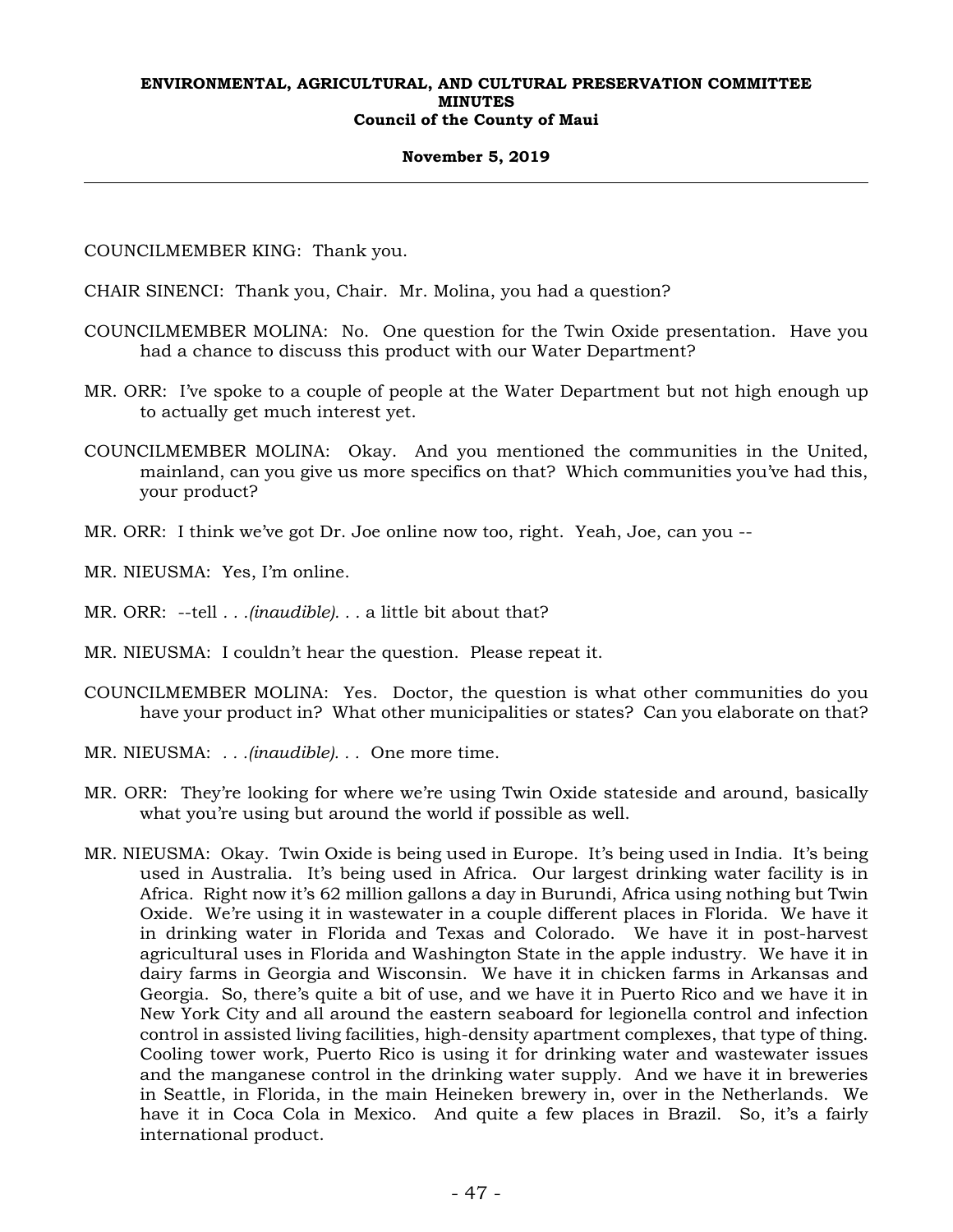## **November 5, 2019**

- COUNCILMEMBER MOLINA: Oh, okay. Thank you for that information, Doctor. If maybe at some point, we could get the specific municipalities where your product is being used at, maybe some of our Water Department representatives if interested they could contact some of those municipalities. That would be helpful. Thank you.
- CHAIR SINENCI: Thank you, Member Molina. Any other questions for our water systems? I did have one for Mr. Flowers. Just a real quick question about electrolysis…
- MR. FLOWERS: Electro-flocculation.
- CHAIR SINENCI: Electro-flocculation and how does it address the phosphorus and nitrogen and…
- MR. FLOWERS: I'm sorry. Is this on?
- CHAIR SINENCI: Did I butcher that?
- MR. FLOWERS: Oh, okay. So, the electro-flocculation, think of it as a chamber that is designed to go after the chemical compounds or the, such as ammonia, nitrogen, et cetera. What it does is it creates a flocculation that either the pollutants are attached to or they're driven down through magnetic fields that are created within that environment so that they precipitate out into the sludge. So, it's very similar type of process for all types of things, but the way it's done within the construction or the metallic construction of the electrodes, the, and also the currents that's involved and the design of the tanks and the, is all part of that how we extract it. Therefore, knowing what's come, what we're dealing with allows us to design it so we can remove it.
- CHAIR SINENCI: Thank you. Thank you for that explanation. Any other questions for…Member Paltin, did you have any…we also have any other questions for our previous presenters, waste to energy?
- COUNCILMEMBER PALTIN: I had two questions. The first one for Mr. Liggett about, you know, for the current reuse, the concern is during periods of heavy rain and your system looks like it's open air. And so if there is like, you know, a cloud burst or sustained long period of rain, how does that affect?
- MR. LIGGETT: *. . .(inaudible). . .*
- COUNCILMEMBER PALTIN: Green is on.
- MR. LIGGETT: Got it. Sorry. So, one of the problems with reuse as we have it now is it's still loaded up with nutrients. So, you're right, when it rains we have dissolved inorganic nutrient solids that can flow right into the ocean. So, that's why we need more treatment. The challenge is getting down below the 5.6 milligrams per liter total nitrogen and about .5 milligrams per liter total phosphorus. With conventional treatment, it's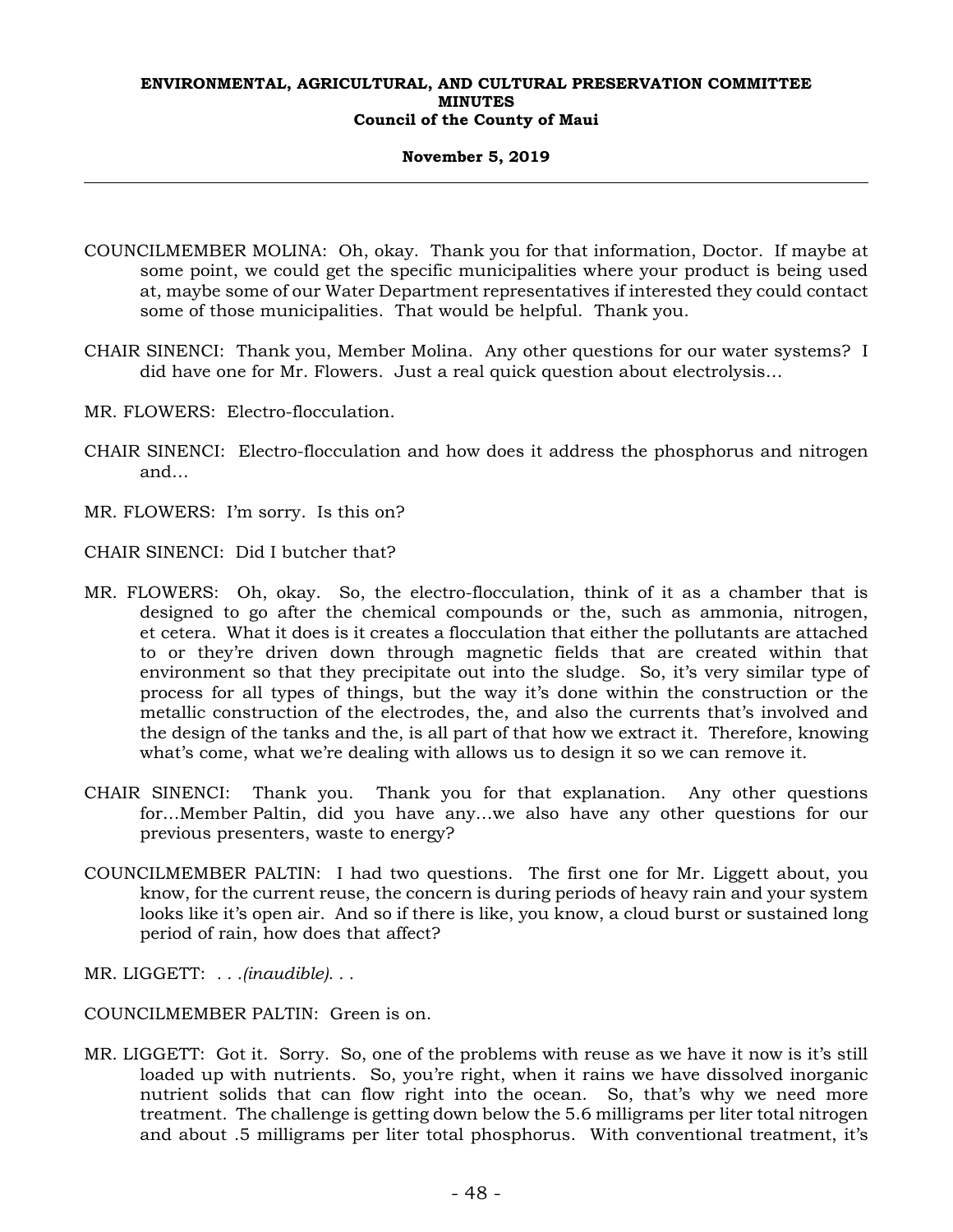## **November 5, 2019**

hard to get much lower. It's just your energy consumption goes up for a lot of these physiochemical processes, so the thing with the algae is they use sunlight to do this last chapter of removing the nutrients so they're…your only cost is pumping costs and it's not trivial but it's not like a bank buster, so. But what it addresses is that there's residual nutrients in that reuse water so they don't make it into the ocean. So, right now we can plant a forest but in 10 years we will have put 200 tons of nutrients on that forest. I'm saying over 10 years it can handle maybe 20 tons.

COUNCILMEMBER PALTIN: So but --

- MR. LIGGETT: I know it's hard to *. . .(inaudible). . .*
- COUNCILMEMBER PALTIN: --what is there's no sunlight because it's raining for long periods of time?
- MR. LIGGETT: Right, actually the algae can be limited by too much sunlight, so cloudy days are actually ideal for them.
- COUNCILMEMBER PALTIN: And then, I guess, my second question for the water is have you done, tested like on the residual of pharmaceuticals from people's waste and does it or like lead, flint, kind of thing.
- MR. ORR: I'm sorry. Say that one more time.
- COUNCILMEMBER PALTIN: Like, you know, sometimes people take like birth control or Xanax or whatever and then it sometime shows up in fish in lakes because it's not something, it's like an emerging concern. So, have you folks addressed those emerging concerns?
- MR. ORR: The product after, the byproducts that's left over after the Twin Oxide has gone through we're gonna test the residual to make sure that the products doing its job.

COUNCILMEMBER PALTIN: So, you specifically test for pharmaceuticals?

MR. ORR: For…Joe, did you hear that question about pharmaceuticals?

MR. NIEUSMA: Restate it for me, Denny.

- MR. ORR: She's asking about pharmaceuticals that are in the water systems. Are we able to test with that or is there any…we aren't going to take…anything that we'd be able to take out would be strictly organic. Is there as far as the pharmaceuticals go, has there been any testing as to whether we can do anything against those is the question.
- MR. NIEUSMA: Well, it certainly wouldn't be our wheelhouse, Twin Oxide's wheelhouse is a disinfectant against bacteria, viruses, molds, fungus, and spores, but it is an oxidizer. So, if any of those pharmaceutical structures have points that can be oxidized like a nitrate, nitrite to a nitrate, or a sulfite to a sulfate, but if there's any of those types of